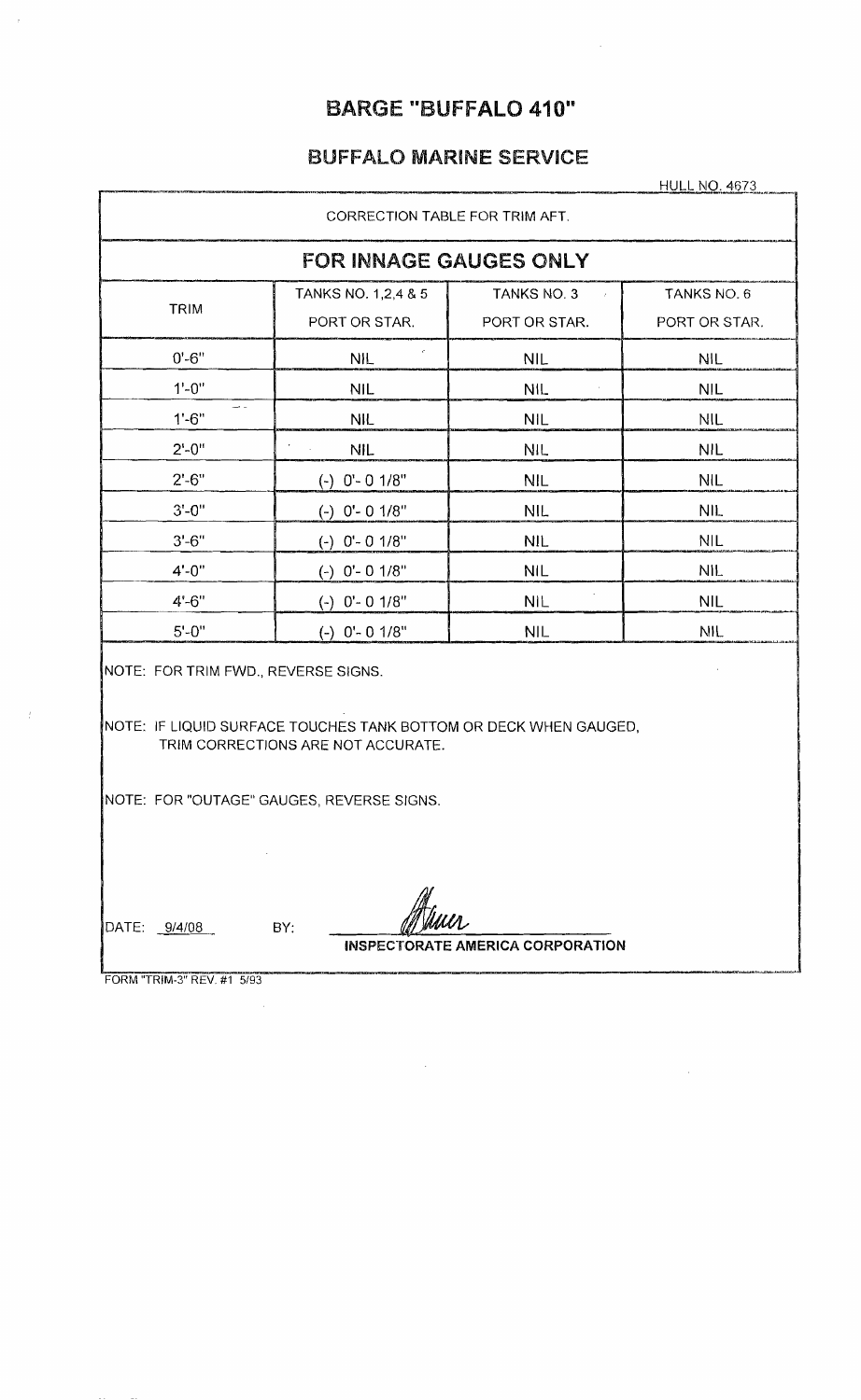

### **BARGE 'BUFFALO 410"** EUFFALO MARINE SERVICE

#### **INNAGE TABLE**

## **1 PORT OR STAR**

**HULL NO. 4673** 

BARGE SHOULD BE ON EVEN-LEVEL KEEL WHEN GAUGES ARE TAKEN

|                      | 0 FT.       | $\mathbf{N}$    | 1 FT.                                          | 'N               | 2 FT.  | 'N                | 3 FT.    | - IN 1                      | 4 FT.         |                                        | 5 FT.    | $\mathbb N$             | 6 FT.    | $\blacksquare$  | 7 FT.    | ₩.                      | 8 FT.    | $\mathbf{w}$            | 9.77.    | IN.                     | 10 FT.   | W.               | $11F$ T.         | <b>IN</b>      | 12 FT.   | $\sim$          | 13 FT.   | N.                   | 14 FT. |
|----------------------|-------------|-----------------|------------------------------------------------|------------------|--------|-------------------|----------|-----------------------------|---------------|----------------------------------------|----------|-------------------------|----------|-----------------|----------|-------------------------|----------|-------------------------|----------|-------------------------|----------|------------------|------------------|----------------|----------|-----------------|----------|----------------------|--------|
| $\mathbf{G}$         | <b>6.11</b> | ΙO              | 192.77                                         | <b>b</b>         | 391.88 | $\bullet$         | 590,98   | $\bullet$                   | 790.08        | $\mathbf{0}$                           | 989.19   | $\mathbf{0}$            | 1,168.29 | $\overline{0}$  | 1,387.40 | $\mathbf{0}$            | 1,566,50 | $\mathbf{0}$            | 1,735.60 | $\bullet$               | 1,994.71 | $\bullet$        | 2,183.81         | $\bullet$      | 2,382.92 | $^{\circ}$      | 2.543.06 | $^{\circ}$           |        |
| 11/4                 | 7.88        | 1/4             | 196.92                                         | 1/4              | 396,02 | 1/4               | 595.13   | 1/4                         | 794.23        | 1/4                                    | 993.34   | 1/4                     | 1,192.44 | 1/4             | 1,391.54 | 1/4                     | 1,590.65 | 1/4                     | 1,789.75 | 1/4                     | 1,988.86 | 1/4              | 2,187.96         | 1/4            | 2,387.06 | 1/4             | 2.543.69 | 1/4!                 |        |
| 1/2                  | 9.64        | 1/2             | 201.07                                         | 1/2              | 400.17 | 1/2               | 599.2B   | 1/2                         | 798.38        | 1/2                                    | 997,48   | 1/2                     | 1,196.59 | 1/2             | 1,395.69 | 1/2                     | 1,594.80 | 1/2                     | 1,793.90 | 1/2                     | 1,993.00 | 1/2              | 2,192.11         | 1/2            | 2,391.21 | 1/2             | 2,544.33 | 1/2                  |        |
| 3/4                  | 12.60       | 3/4             | 205,22                                         | 314              | 404.32 | ا 3/4             | 603.42   | 3/4                         | 802.53        | 3/41                                   | 1.001.63 | 3/4                     | 1,200.74 | 3/4             | 1.399.84 | 3/4                     | 1.598.94 | 3/4                     | 1.798.05 | 3/4                     | 1.997.15 | 3/4              | 2.196.26         | 3/4            | 2,395.36 | 3/4             | 2,544.49 | 3/4                  |        |
| $\vert$ 1            | 15.55       | l 1             | 209.36                                         | $\mathbf{1}$     | 408.47 | -11               | 607.57   | $\mathcal{L}$               | <b>BO6.58</b> | $\mathbf{1}$                           | 1,005.78 | $\vert$ 1               | 1,204.88 |                 | 1,403.99 | - 11                    | 1.603.09 |                         | 1,802.20 | $\ddot{\mathbf{1}}$     | 2.001.30 |                  | 2,200.40         |                | 2.399.51 | $\mathbf{1}$    | 2,544.85 | $\mathbf{1}$         |        |
| $\sqrt{1/4}$         | 18.50       | i 1/4           | 213.51                                         | 1/4              | 412.62 | 1/4               | 611.72   | 1/4                         | 810.82        | (1/4)                                  | 1.009.93 | 1/4                     | 1.209.03 | 1/4             | 1,408.14 | 1/4                     | 1,607.24 | 1/4                     | 1,806.34 | 1/4                     | 2,005.45 | 1/4              | 2,204.55         | 1/4            | 2,403.66 | 1/4             |          | 1/4                  |        |
| 1/2                  | 21.45       | $\sqrt{1/2}$    | 217.66                                         | $\sqrt{12}$      | 416.76 | 1/2               | 615.87   | 1/2                         | 814.97        | 1/2                                    | 1,014.09 | 1/2                     | 1,213.18 | 1/2             | 1,412.28 | 1/2                     | 1,611.39 | 1/2                     | 1,810.49 | 1/2                     | 2,009.60 | 1/2              | 2,208.70         | 1/2            | 2,407.80 | 1/2             |          | 1/2                  |        |
| $\sqrt{3/4}$         | 25.29       | 4 لا آ          | 221.81                                         | 3/4              | 420.91 | 3/4               | 620.02   | 13/41                       | 819.12        | 3/4                                    | 1,018.22 | 3/4                     | 1,217.33 | 3/4             | 1.416.43 | 3/4                     | 1.615.54 | 3/4                     | 1.814.64 | 3/4                     | 2.013.74 | 3/4              | 2,212.85         | 3/4            | 2.411.95 | 3/4             |          | 3/4                  |        |
| $\frac{1}{2}$        | 29.13       | $\frac{1}{2}$   | 225.96                                         | 12               | 425.06 | $\overline{2}$    | 624.16   | $\vert$ 2 $\vert$           | 823,27        | -2                                     | 1,022.37 | $\overline{2}$          | 1.221.48 | $\mathbf{2}$    | 1,420.58 | $\overline{2}$          | 1.619.58 | $\mathbf{z}$            | 1,818.79 | $\mathbf{2}$            | 2.017.89 |                  | 2,217.00         | $\overline{2}$ | 2,416.10 | $\mathbf{2}$    |          | $\overline{2}$       |        |
| 174                  | 33.27       | i 1/4 i         | 230.10                                         | 1/4              | 429.21 | 1/4               | 628.31   | 1/4                         | 827.42        | 1/4                                    | 1.026.52 | 1/4                     | 1,225,62 | 1/4             | 1,424.73 | 1/4                     | 1,623.83 | 1/4                     | 1,822.94 | 1/4                     | 2,022.04 | l 1/4 l          | 2,221.14         | 1/4            | 2,420.25 | 1/4             |          | 1/4                  |        |
| 1/2                  | 37.40       | 1/2             | 234.25                                         | 1/2              | 433.36 | 1/2               | 632.46   | 1/2                         | 831.56        | 1/21                                   | 1,030.67 | 1/2                     | 1,229.77 | 1/2             | 1,428.88 | 1/2                     | 1,627.98 | 1/2                     | 1,827.08 | 1/2                     | 2,026.19 | 1/2              | 2,225.29         | 1/2            | 2,424.40 | 1/2             |          | 1/2                  |        |
| 13/4                 | 41.54       | 3/4             | 238.40                                         | 3/4              | 437.50 | 3/4               | 636.61   | 314                         | 835.71        | 3/4                                    | 1.034.82 | 3/4                     | 1.233.92 | 3/4             | 1,433.02 | 3/4                     | 1,632.13 | $3/\overline{4}$        | 1,831.23 | 3/4                     | 2,030.34 | 3/4              | 2,229.44         | 3/4            | 2,428,54 | 3/4             |          | 3/4                  |        |
| $\mathbf{3}$         | 45.68       | i 3.            | 242.55                                         | 3                | 441.65 | $\mathbf{3}$      | 640.76   | $\mathbf{3}$                | 839.86        | $\mathbf{3}$                           | 1.038.96 | $\overline{\mathbf{3}}$ | 1.238.07 | 3 <sup>1</sup>  | 1437.17  | - 3- i                  | 1,636.28 | $\overline{\mathbf{3}}$ | 1,835.38 | $\overline{\mathbf{3}}$ | 2.034.48 | -3-1             | 2,233,59         | $\mathbf{3}$   | 2,432.69 | 3 <sup>1</sup>  |          | . .                  |        |
| 1/4                  | 49.81       | 1/4             | 246.70                                         | 1/4              | 445.80 | 1/4               | 644.90   | 1/4                         | 844.01        | 1/4                                    | 1,043,11 | 1/4                     | 1,242.22 | 1/4             | 1.441.32 | 1/4                     | 1,640.42 | 1/4                     | 1,839.53 | 1/4                     | 2.038.63 | 1/4              | 2,237.74         | 1/4            | 2,436.84 | 1/4             |          | 1/4                  |        |
| 1/2                  | 53.95       | 1/2             | 250.84                                         | 1/2              | 449.95 | 1/2               | 649.05   | 1/2                         | 848.16        | 1/2                                    | 1,047.26 | 1/2                     | 1,246.36 | 1/2             | 1,445.47 | 1/2                     | 1,644.57 | 1/2                     | 1,843.68 | 1/2                     | 2.042.78 | 1/2              | 2,241.88         | 1/2            | 2,440.99 | 1/2             |          | 1/2                  |        |
| 3/4                  | 58.OB       | 3/4             | 254,99                                         | 3/4              | 454.10 | 3/4               | 653.20   | 374)                        | 852.30        | 3/4                                    | 1.051.41 | 3/4                     | 1,250.51 | 3/4             | 1,449.62 | 3/4                     | 1,648.72 | 3/4                     | 1,847.82 | 3/4                     | 2,046.93 | 3/4              | 2,246.03         | 3/4            | 2.445.14 | 3/4             |          | 3/4                  |        |
| $\overline{4}$       | 62.22       | 14.             | 259.14                                         | $\sim$           | 458.24 | $\sim$            | 657.35   | -41                         | 856.45        | 4                                      | 1,055.56 | 4                       | 1,254.66 | $\overline{4}$  | 1.453.76 | $\ddot{\phantom{1}}$    | 1,652.87 |                         | 1,851.97 | $\blacktriangleleft$    | 2,051.0B | $\left  \right $ | 2,250.18         | $\overline{4}$ | 2,449.28 | $\overline{4}$  |          | $\blacktriangleleft$ |        |
| 11/4                 | 66.36       | 114             | 263.29                                         | 1/4              | 462.39 | 1/4               | 661.50   | l 1/4                       | 860.60        | 1/4                                    | 1,059.70 | 1/4                     | 1,258.81 | 1/4             | 1,457.91 | 1/4                     | 1,657.02 | 1/4                     | 1,856.12 | 1/4                     | 2,055.22 | 1/4              | 2,254.33         | 1/4            | 2,453.43 | 1/4             |          | 1/4                  |        |
| 1/2                  | 70.49       | 1/2             | 267.44                                         | 1/2              | 466.54 | 1/2               | 665.64   | 1/2                         | 864.75        | 1/2                                    | 1,063.85 | 1/2                     | 1,262,96 | 1/2             | 1,462.06 | 1/2                     | 1,661.16 | 1/2                     | 1,860.27 | 1/2                     | 2.059.37 | 1/2              | 2,258.48         | 1/2            | 2,457.58 | 1/2             |          | 1/2                  |        |
| 3/4                  | 74.55       | $\sqrt{3/4}$    | 271.58                                         | 314              | 470.69 | 3/4               | 669.79   | 3/4                         | 868.90        | 3/4                                    | 1,068.00 | 3/4                     | 1,267.10 | 3/4             | 1,466.21 | 3/4                     | 1,665.31 | 3/4                     | 1,864.42 | 3/4                     | 2.063.52 | 3/4              | 2,262.62         | 3/4            | 2,461.73 | 3/4             |          | 3/4                  |        |
| $\vert$ 5 $\vert$    | 78.61       | 5               | 275.73                                         | - 5              | 474.84 | 5                 | 673.94   | 5                           | 373.04        | -51                                    | 1,072.15 | 5 <sub>5</sub>          | 1.271.25 | $\sim$          | 1,470.36 | $5 -$                   | 1,669.46 |                         | 1,368.56 | -5                      | 2,067.67 |                  | 2,266.77         | 5.             | 2,465.88 | 5 <sup>1</sup>  |          | 5 <sup>1</sup>       |        |
| 1/4                  | 82.67       | 1/4             | 279.88                                         | 1/4              | 478.98 | 1/4               | 676.09   | 1/4                         | 877.19        | 1/4                                    | 1,076.30 | 1/4                     | 1,275.40 | 1/4             | 1,474.50 | $1/\overline{4}$        | 1,573.61 | 1/4                     | 1,872.71 | 1/4                     | 2.071.82 | 1/4              | 2,270.92         | 1/4            | 2,470.02 | 1/4             |          | 1/4                  |        |
| 1/2                  | 86.72       | 1/2             | 284.03                                         | 1/2              | 483.13 | 1/2               | 682.24   | 1/2                         | 881.34        | 1/2                                    | 1,080.44 | 1/2                     | 1,279.55 | 1/2             | 1,478.65 | 1/2                     | 1,677.76 | 1/2                     | 1,876,86 | 1/2                     | 2,075.96 | 1/2              | 2,275.07         | 1/2            | 2,474.17 | 1/2             |          | 1/2                  |        |
| 3/4                  | 90.78       | 3/4             | 288.18                                         | 3/4              | 487.28 | 3741              | 686.38   | 3/4                         | 885.49        | 3/4                                    | 1.084.59 | 3/4                     | 1,283.70 | 3/4             | 1,482.80 | 3/4                     | 1,681.90 | 3/4                     | 1.881.01 | 3/4                     | 2,080.11 | 3/4              | 2.279.22         | 3/4            | 2,478.32 | 3/4             |          | 3/4                  |        |
| Ιs                   | 94.84       | ŀБ              | 292.32                                         | - 6              | 491,43 | -61               | \$690.53 | -6                          | 889.64        | -6                                     | 1,088.74 | -6                      | 1,287,84 |                 | 1,486.95 | -6                      | 1,686.05 |                         | 1,885.16 | 6                       | 2,084.26 | - 6              | 2,283.36         | -6             | 2,482.47 | 6               |          | $6^{\circ}$          |        |
| 1/4                  | 98.90       | 1/ 4            | 296,47                                         | 1/4              | 495.58 | 1/4               | 694.68   | 1/4                         | 893.78        | 1/4                                    | 1.092.89 | 7/4                     | 1.291.99 | 1/4             | 1,491.10 | 1/4                     | 1,690.20 | 1/4                     | 1,889.30 | 1/4                     | 2,088.41 | 1/4              | 2,267.51         | 1/4            | 2,486.62 | 1/4             |          | 1/4                  |        |
| 1/2                  | 102.96      | 1/2             | 300.62                                         | 1/2              | 499.72 | 1/2               | 698.83   | 1/2                         | 897.93        | 1/2                                    | 1,097,04 | 1/2                     | 1,296.14 | 1/2             | 1,495.24 | 1/2                     | 1,694.35 | 1/21                    | 1,893.45 | 1/2                     | 2,092.56 | 1/2              | 2.291.66         | 1/2            | 2.490.76 | 1/2             |          | $1/\overline{2}$     |        |
| $\sqrt{3/4}$         | 107.01      | 3/4             | 304.77                                         | 3/4              | 503.87 | 13/41             | 702.98   | 3/4                         | <b>SO2.0B</b> | 3/4                                    | 1,101.18 | 3/4                     | 1,300.29 | 3/4             | 1,499.39 | 3/4                     | 1.698.50 | 3/4                     | 1.897.60 | 3/4                     | 2.096.70 | 3/4              | 2.295.81         | 3/4            | 2.494.59 | 3/4             |          | 3/4                  |        |
| $\overline{7}$       | 111.07      | 17              | 308.92                                         | $\overline{7}$   | 508.02 | $\vert$ 7 $\vert$ | 707.12   | - 7 I                       | 906.23        | $\overline{7}$                         | 1.105.33 | $\overline{7}$          | 1,304.44 | 7               | 1,503.54 | $\tau$                  | 1.702.64 | 7                       | 1,901.75 |                         | 2,100.65 |                  | 2,299.96         |                | 2.498.42 | -71             |          | $\mathbf{r}$         |        |
| 1/4                  | 115.13      | 1/4             | 313.06                                         | 1/4              | 512.17 | l 1/4             | 711.27   | 1/4                         | 910.38        | 1/4                                    | 1,109.48 | 1/4                     | 1,308.58 | 1/4             | 1,507.69 | 1/4                     | 1,706.79 | 1/4                     | 1,905.90 | 1/4                     | 2,105.00 | 1/4              | 2,304.10         | 1/4            | 2,502.24 | 1/4             |          | 1/4                  |        |
| 1/2                  | 119.19      | 1/2             | 317.21                                         | 1/2              | 516.32 | 1/2               | 715.42   | 1/2                         | 914.52        | $\left\lceil \frac{1}{2} \right\rceil$ | 1.113.63 | 1/2                     | 1,312.73 | 1/2             | 1,511.84 | 1/2                     | 1,710.94 | 1/2                     | 1,910.04 | 1/2                     | 2,109.15 | 1/2              | 2,308,25         | 1/2            | 2,506.07 | 1/2             |          | 1/2                  |        |
| 13/4                 | 123.25      | 3/4             | 321.36                                         | 3/4              | 520,46 | 3/4               | 719.57   | 3/4                         | 918.67        | 3/4                                    | 1,117.78 | 3/4                     | 1,316.88 | 3/4             | 1,515.98 | 3/4                     | 1,715.09 | 3/4                     | 1,914.19 | 3/4                     | 2,113.30 | 3/4              | 2,312.40         | 3/4            | 2,509.26 | 3/4             |          | 3/4                  |        |
| $\overline{\bullet}$ | 127.30      | ΙB.             | 325.51                                         | - 8              | 524.61 | 8                 | 723.72   | $\mathbf{B}$                | 922.82        | 8                                      | 1,121.92 | -8                      | 1,321,03 | -81             | 1,520.13 | $\overline{\mathbf{3}}$ | 1719.24  | $\mathbf{B}$            | 1,918.34 | -8 -                    | 2,117.44 | -8               | 2,316.55         | 8              | 2,512.45 | 8               |          | $\mathbf{a}$         |        |
| $\sqrt{1/4}$         | 131.36      | 114             | 329.56                                         | 1/4              | 528.76 | 1/4               | 727.86   | 1/4                         | 926.97        | 1/4                                    | 1,126.07 | 1/4                     | 1,325.18 | 1/4             | 1,524.28 | 1/4                     | 1,723.38 | 1/4                     | 1,922.49 | 1/4                     | 2,121.59 | 1/4              | 2,320.70         | 1/4            | 2,515.64 | 1/4             |          | 1/4                  |        |
| l v 21               | 135.42      | 1/2             | 333.80                                         | $\overline{1/2}$ | 532.91 | 1/2               | 732.01   | 1/2                         | 931.12        | 1/2                                    | 1,130.22 | 1/2                     | 1.329.32 | 1/2             | 1,528.43 | 1/2                     | 1,727.53 | 1/2                     | 1,926.64 | 1/2                     | 2,125.74 | 1/2              | 2.324.B4         | 1/2            | 2.518.82 | 1/2             |          | 1/2                  |        |
| 3/4                  | 139.48      | <b>3/4</b>      | 337.95                                         | 3/4              | 537.06 | 3/4               | 736.16   | 3/4                         | 935.26        | 3/4                                    | 1,134.37 | 3/4                     | 1333.47  | 3/4             | 1,532.58 | 3/4                     | 1,731.68 | 3/4                     | 1,930.78 | 3/4                     | 2,129.89 | 3/4              | 2,328.99         | 3/4            | 2,521.38 | 3/41            |          | 3/4                  |        |
| -9                   | 143.54      | $\bullet$       | 342.10                                         | -91              | 541.20 | -9                | 740.31   | $\overline{9}$              | 939.41        | 9                                      | 1,138.52 | $^{\circ}$              | 1,337.62 | 9               | 1,536.72 | -9                      | 1,735.83 | -91                     | 1.934.93 | 9                       | 2,134.04 | -9               | 2,333.14         | $\cdot$        | 2.523.93 | $\mathbf{B}$    |          | -91                  |        |
| 11/4                 | 147.59      | 1/4             | 346.25                                         | 1/4              | 545.35 | 1/4               | 744.46   | 1/4                         | 943.56        | 1/4                                    | 1,142.66 | 1/4                     | 1341.77  | 1/4             | 1,540.87 | (14)                    | 1,739,98 | 1/4                     | 1,939.08 | 1/4                     | 2,138,18 | 1/4              | 2,337.29         | 1/4            | 2,526.48 | 1/4             |          | 1/4                  |        |
| 1/2                  | 151.65      | 1/2             | 350.40                                         | 1/2              | 549.50 | 1/2               | 748.60   | $\lceil \frac{1}{2} \rceil$ | 947.71        | 1/2                                    | 1,146.81 | 1/2                     | 1,345.92 | 1/2             | 1,545.02 | 1/2                     | 1,744.12 | 1/2                     | 1,943.23 | 1/2                     | 2,142.33 | 1/2              | 2,341.44         | 1/2            | 2,529.03 | 1/2             |          | 1/2                  |        |
| 3/4                  | 155.71      | ا 24 ا          | 354.54                                         | ا 3/4            | 553.65 | ا 3/4             | 752.75   | 3/4                         | 951.86        | 3/4                                    | 1,150.96 | 3/4                     | 1,350.06 | 3/4             | 1,549.17 | 3/4                     | 1,748.27 | 3/4                     | 1,947.38 | 3/4                     | 2.146.48 | 3/4              | 2,345.58         | 3/4            | 2.530.94 | 3/4             |          | أعادا                |        |
| l 10                 | 159.77      | 10 <sub>1</sub> | 358.69                                         | 10               | 557.80 | 10 <sub>1</sub>   | 756.90   | 10 <sup>1</sup>             | 956.00        | 10 <sub>1</sub>                        | 1.155.11 | 10 <sup>1</sup>         | 1.354.21 | 10 <sup>1</sup> | 1.553.32 | 10 <sup>1</sup>         | 1.752.42 | 10 i                    | 1,951.52 | 10 <sub>1</sub>         | 2.150.63 | 10 <sup>1</sup>  | 2.349.73         | 10             | 2.532.85 | 10 <sup>1</sup> |          | 10                   |        |
| 1/4                  | 163.83      | ا 114           | 362.84                                         | 1/4              | 561.94 | 1/4               | 761.05   | 1/4                         | 960.15        | 1/4                                    | 1.159.26 | 1/4                     | 1,358.36 | 1/4             | 1,557.46 | 1/4                     | 1,756.57 | (1/4)                   | 1,955.67 | 1/4                     | 2.154.78 | 1/4              | 2.353.88         | 1/4            | 2.534.77 | 1/4             |          | 1/4                  |        |
| $\sqrt{1/2}$         | 167.89      | 1/2             | 366.99                                         | 1/2              | 566.09 | 1/2               | 765.20   | 1/2                         | 964,30        | 1/2                                    | 1,163,40 | 1/2                     | 1,362.51 | 1/2             | 1,561,61 | 1/2                     | 1,760.72 | 1/2                     | 1,959,82 | 1/2                     | 2,158.92 | 1/2              | 2,358.03         | 1/2            | 2,536.68 | 1/2             |          | 1/2                  |        |
| 314                  | 172.03      | ا 3/4           | 371.14                                         | 3/4              | 570.24 | 3/4               | 769.34   | 3/4                         | 968.45        | 3/4                                    | 1.167.55 | 3/4                     | 1.366.66 | 3/4             | 1.565.76 | 3/4                     | 1,764.86 | 3/4                     | 1,963.97 | 3/4                     | 2,163.07 | 3/4              | 2,362.19         | 3/4            | 2,537.96 | 3/4             |          | 3/4                  |        |
| l 11.                | 176.18      | 11              | 375.28                                         | 11.              | 574.39 | 11                | 773.49   | - 11                        | 972.60        | 11 I                                   | 1,171.70 | 11.1                    | 1,370.80 | 11!             | 1,569,91 | 11                      | 1.769.01 | 11                      | 1.968.12 | 11                      | 2.167.22 |                  | 2,366,32         | 111            | 2,539,23 | 11              |          | 11                   |        |
| 1/4                  | 180.33      | l 1/4 l         | 379.43                                         | 1/4              | 578.54 | 1/4               | 777.64   | 1/4                         | 976.74        | 1/4                                    | 1,175.85 | 1/4                     | 1,374.95 | 1/4             | 1,574.06 | 1/4                     | 1,773.16 | 1/4                     | 1,972.26 | 1/4                     | 2,171.37 | 1/4              | 2,370.47         | 1/4            | 2,540.51 | 1/4             |          | (14)                 |        |
| 1/2                  | 184.48      | 1/2             | 383.58                                         | 1/21             | 582.68 | 1/2               | 781.79   | 1/2                         | 980.89        | 1/2                                    | 1,180.00 | 1/2                     | 1,379.10 | 1/2             | 1,578.20 | 1/2                     | 1.777.31 | 1/2                     | 1,976.41 | 1/2                     | 2,175.52 | 1/2              | 2.374.62         | 1/2            | 2,541.78 | 1/2             |          | 1/2                  |        |
| 314                  | 188.62      | 13/41           | 387.73                                         | 3/4              | 586.83 | 3/4               | 785.94   | 3/4                         | 985.04        | 3/4                                    | 1.184.14 | 3/4                     | 1.383.25 | 3/4             | 1.582.35 | 3/4                     | 1.781.46 | 3/4                     | 1.980.56 | 3/4                     | 2,179.66 | 3/4              | 2.378.77         | 3/4            | 2,542.42 | 3/4             |          | 3/4                  |        |
|                      |             |                 | CAPACITIES GIVEN IN BARRELS OF 42 U.S. GALLONS |                  |        |                   |          |                             |               |                                        |          |                         |          |                 |          |                         |          |                         |          |                         |          |                  | STRAPPED: 9/4/08 |                |          |                 |          |                      |        |

\* CAPACITY BELOW STRIKE POINT

PORT REFERENCE GAUGE HEIGHT: 15'-2 3/4" (RIM OF 8" DIA. HATCH LOCATED NEAR CENTER OF TANK)

STAR REFERENCE GAUGE HEIGHT: 15'-3 1/4" (RIM OF 8" DIA. HATCH LOCATED NEAR CENTER OF TANK)

WE CERTIFY ALL MEASUREMENTS AND COMPUTATIONS ARE IN ACCORDANCE WITH APPLICABLE API STANDARDS AND ARE TRUE AND CORRECT TO THE BEST OF OUR KNOWLEDGE.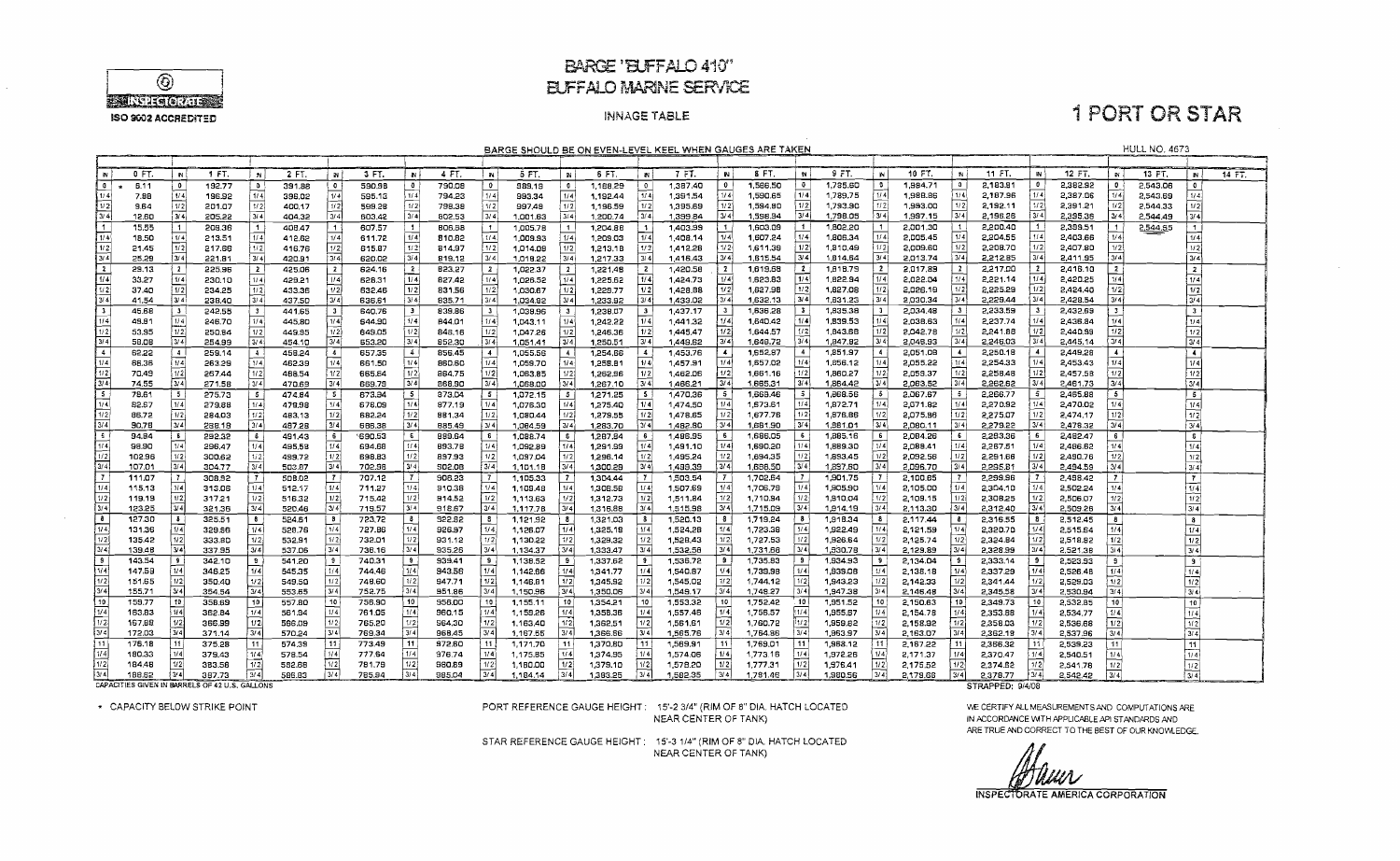

 $\sim 10^{-1}$ 

### **BARGE 'BLFFALO 410" EUFFALO MARINE SERVICE**

#### INNAGE TABLE

## **2 PORT OR STAR**

**HULL NO. 4673** 

BARGE SHOULD BE ON EVEN-LEVEL KEEL WHEN GAUGES ARE TAKEN

| 0 FT<br>7 FT.<br>9 FT.<br>10 FT.<br>11 FT.<br>12 FT.<br>SFT.<br>8 FT.<br>13 FT.<br>1 FT.<br>2 FT.<br>3 FT.<br>4 FT<br>5 FT.<br>N<br>$\mathbf{N}$<br>$\boldsymbol{N}$<br><b>N</b><br><b>N</b><br><b>IN</b><br>14 FT.<br><b>W</b><br>- IN<br>14<br><b>N</b><br>$\mathbf{0}$<br>6.06<br>1,374.45<br>$\overline{\mathbf{0}}$<br>1.571.68<br>$\mathbf{0}$<br>1.768.91<br>1,966.15<br>2,163.38<br>$\mathbf{0}$<br>2,360.61<br>2.519.28<br>$\mathbf{0}$<br>585,52<br>782.75<br>979.99<br>$\mathbf{0}$<br>$\mathbf{0}$<br>$\mathbf{0}$<br>$\overline{0}$<br>191.06<br>$\bullet$<br>389.29<br>$\mathbf{0}$<br>$\mathbf{0}$<br>$\theta$<br>1,177.22<br>$\mathbf{0}$<br>$\bullet$<br>1/4<br>2,167.49<br>1/4<br>1/4<br>  1/4 <br>1/4<br>7.81<br>  1/4<br>1/4<br>1,378.56<br>1,575.79<br>1/4<br>1,773.02<br>1,970.25<br>2,364.72<br>2,519.91<br>1/4<br>195,17<br>1/4<br>589.63<br>786,86<br>1/4<br>1,181.33<br>1/4<br>392.40<br>1/4<br>984.10<br>1/2<br>  1/2 <br>1/2<br>1/2<br>1/2<br>1/2<br>  1/ 2<br>2.171.60<br>2,520.54<br>1/2<br>  1/2<br>1/2<br>1/2<br>1/2<br>1,579.90<br>1.777.13<br>1/2<br>1.974.36<br>2,368.83<br>1/2<br>9.56<br>593.74<br>1,382.67<br>199.28<br>396.51<br>790.97<br>988.20<br>1,185.44<br>ا4 ، 3 أ<br>3/4<br>3/4<br>3/4<br>3/4<br>3/4<br>3/4<br>3/4<br>3/4<br>3/4<br>3/4<br>2.175.70<br>2.372.94<br>3/4<br>2.520.70<br>3/4<br>12.49<br>3/4<br>1,386.78<br>1,584.01<br>1,781.24<br>1,978.47<br>203.39<br>400.62<br>597.85<br>795.08<br>1,189.55<br>992.31<br>$\vert$ 1.<br>15.41<br>2,179.81<br>$\mathbf{1}$<br>2.377.05<br>2,520.86<br>1,390.89<br>1,588.12<br>1,785.35<br>1,982.58<br>$\overline{1}$<br>$\overline{\mathbf{1}}$<br>799.19<br>996.42<br>1,193.65<br>$\mathbf{1}$<br>$\mathbf{1}$<br>207.49<br>404.73<br>$\overline{1}$<br>601.96<br>$\lceil$ 1<br>$\mathbf{1}$<br>$\mathbf{1}$<br>——<br>81/4<br>ا 1/ 4<br>1/4<br>1/4<br>1/4<br>2,183.92<br>  1/4 <br>2.381.15<br>18.34<br>1/4<br>  1/4 <br>1,395,00<br>1,592.23<br>1/4<br>1.789.46<br>1,986.69<br>1/4<br>1/4<br>606.07<br>803,30<br>  1/4<br>1/4<br>211.60<br>408.83<br>1,000.53<br>1/4<br>1,197.76<br>$\left[ \frac{1}{2} \right]$<br>$\boxed{1/2}$<br> 1/2 <br> 1/2 <br>1/2<br>W <sub>2</sub><br>1/2<br>1/2<br> 1/2 <br>1/2<br>i 1/21<br>11/2<br>1/2<br>1/2<br>1,596.34<br>1,793.57<br>1/2<br>2,188.03<br>2,385.26<br>21,26<br>610.18<br>807.41<br>1,201.87<br>1,399.10<br>1,990.60<br>215.71<br>412.94<br>1,004.64<br>3/4<br>3/4<br>3/4<br>3/4<br>3/4<br>3/4<br>3/4<br>3/4<br>ا3/41<br>3/41<br>i 3/4 l<br>3/4<br>13/41<br>25.07<br>3/4<br>1,797.68<br>3/4<br>1,994.91<br>2,192.14<br>2,389.37<br>219,82<br>614.29<br>811,52<br>1,008.75<br>1,205,98<br>1,403.21<br>1,600.44<br>417.05<br>$\overline{2}$<br>$\overline{2}$<br>28.88<br>1.407.32<br>$\overline{2}$<br>$\mathbf{z}$<br>2,196,25<br>$\mathbf{2}$<br>$\overline{2}$<br>223.93<br>$\overline{2}$<br>618.39<br>815.63<br>$\overline{2}$<br>1.012.86<br>1,210.09<br>$\overline{z}$<br>1,604.55<br>1,801.79<br>-2<br>1,999.02<br>$\mathbf{z}$<br>2,393.48<br>$\overline{2}$<br>$\overline{2}$<br>421.16<br>$^{\dagger}$ 2<br>$\mathbf{z}$<br>I 1/4 I<br>1/4<br>  1/4 !<br>2,200.36<br>1/4<br>1/4<br>32.98<br>1/4<br>1/4<br>1/4<br>1/4<br>1/4<br>1/4<br>l 1/41<br>1,805.89<br>1/4<br>2,397.59<br>1/4<br>228.04<br>425,27<br>622.50<br>1,016.97<br>  1/4<br>1,214.20<br>1,411.43<br>1,608.66<br>2,003.13<br>819.74<br> 1/2 <br>1/2<br>1/2<br>V <sub>2</sub><br>1/2<br>1/2<br>1/2<br>1/2<br> 1/2 <br>37.08<br>1/2<br> 1/2 <br>1/2<br>1/2<br>2,204.47<br>1/2<br>1,415.54<br>1.612.77<br>1,810,00<br>1/2<br>2,007.24<br>2,401,70<br>232.15<br>429.38<br>626.61<br>823.84<br>1.021.08<br>1,218.31<br>3/4<br>$\sqrt{3/4}$<br>3/4<br>3/4<br>3/4<br>3/4<br>3/4<br>أ4 لا أ<br>3/4<br>3/4<br>3/4<br>3/4<br> 3/4 <br>3/4<br>2,208.58<br>41.18<br>ا 3/4<br>1.814.11<br>2.405.81<br>236.26<br>630.72<br>827.95<br>1,419.65<br>1.616.88<br>2.011.34<br>433.49<br>1,025.19<br>1,222.42<br>IЗ.<br>45.28<br>$\overline{\mathbf{3}}$<br>2,212.69<br>1,423.76<br>1,620.99<br>$\mathbf{3}$<br>1.818.22<br>$\mathbf{3}$<br>2.015.45<br>-31<br>$\overline{\mathbf{3}}$<br>$\overline{\mathbf{3}}$<br>$\mathbf{3}$<br>  3<br><b>в</b><br>$\mathbf{3}$<br>3 <sup>1</sup><br>2.409.92<br>240.37<br>$\overline{\mathbf{3}}$<br>437.60<br>$\overline{\mathbf{3}}$<br>634.83<br>832.06<br>1,029.29<br>$\mathbf{a}$<br>1,226.53<br>1/4<br>1/4<br>1/4<br>1/4<br>49,38<br>  1/4<br>1/4<br>  1/4 <br>  1/4  <br>2,216.79<br>11/4<br>1/4<br>1/4<br>1/4<br>1,427.87<br>1,625.10<br>i 1/4 l<br>1,822.33<br>2.019.56<br>2.414.03<br>244.48<br>441.71<br>638.94<br>B36.17<br>1,033,40<br>1/4<br>1,230.64<br>1/4<br> 1/2 <br> 1/2 <br>1/2<br> 1/2 <br> 1/2 <br> 1/2 <br>53.48<br>1/2<br>1/2<br>1/2<br>1/2<br>i 1/21<br>1.826.44<br>2.023.67<br>l 1/2 l<br>2,220.90<br>2.418.14<br>1/2<br>1/2<br>1.629.21<br>248.58<br>643.05<br>840.28<br>1,234.74<br>1,431.98<br>445.92<br>1,037.51<br>3/4<br>3/4<br>3/4<br>3/4<br>$3/4$<br>3/4<br>3/4<br>3/4<br>3/4<br>3/4<br>$3/\overline{4}$<br>3/4<br>3/4<br>57.58<br>3/4<br>3/4<br>2,225.01<br>1,633.32<br>1,830,55<br>2,027.78<br>2.422.24<br>252.65<br>449.92<br>647.16<br>844.39<br>1,041.62<br>1,238.85<br>1,436.09<br>$\frac{1}{4}$<br>61.68<br>2,229.12<br>$\mathbf{A}$<br>$\overline{4}$<br>$\sim$<br>$\overline{4}$<br>$\overline{4}$<br>1,440.19<br>$\ddot{ }$<br>$\overline{4}$<br>1,834.66<br>2,031.89<br>2,426.35<br>256.90<br>454.03<br>651.27<br>$\overline{4}$<br>848.50<br>$\overline{4}$<br>1.045.73<br>1,242.96<br>1,637.43<br>-4-1<br>$\overline{4}$<br>-4<br>-41<br>$\mathbf{A}$<br>1/4<br>1/4<br>1/4<br>1/4<br> 1/4 <br>i 1/4l<br>1/4<br>2,233.23<br>65.78<br>  1/4<br>655.38<br>1/4<br>1,444.30<br>11/4<br>1,641,53<br>1,838.77<br>2,036.00<br>114<br>2,430.46<br>1/4<br>  1/4 <br>260.91<br>458.14<br>852.61<br>1.049.84<br> 1/4 <br>1.247.07<br>1/41<br>$\frac{1}{2}$<br>1/2<br>1/2<br>$\overline{1/2}$<br>1/2<br> 1/2 <br>1/2<br>69.88<br>1/2<br>1/2<br> 1/2 <br> 1/2 <br>1/2<br>1/2<br>2,237.34<br>265.02<br>$\left\lfloor \frac{1}{2} \right\rfloor$<br>1,448.41<br>1,842.88<br>2,434.57<br>1/2<br>462.25<br>559.48<br>856,72<br>1,053.95<br>1,645.64<br>2,040.11<br>1,251.18<br>3/4<br>3/4<br>3/4<br>3/4<br>3/4<br>3/4<br>3/4<br>3/4<br>3/4<br>3/4<br>3/4<br>3/4<br> 3/4 <br>3/4<br>73,90<br>  3/4 <br>1.452.52<br>1,846.98<br>2,241.45<br>2,438.68<br>269.13<br>663.59<br>1,058.06<br>1,255.29<br>1,649.75<br>2.044.22<br>466.36<br>860.83<br>I 5<br>77.92<br>- 5<br><b>S67.70</b><br>5 <sub>5</sub><br>5<br>1,456,63<br>1,851.09<br>2.245.56<br>2.442.79<br>5 <sub>5</sub><br>-5<br>273.24<br>$\sqrt{5}$<br>470.47<br>5<br>864.93<br>1,062.17<br>-5<br>5 <sup>1</sup><br>1,653,36<br>5<br>$\overline{5}$<br>2,048.33<br>-5<br>5<br>1,259.40<br>- 5<br>1/4<br> 1/4 <br>1/4<br>1/4<br>1/4<br>  1/ 4<br>  1/4 <br>  1/4 <br>1/4<br>1/4<br>2.249.67<br>1/4<br>81.94<br>277.35<br>474.58<br>671.81<br>1,066.28<br> 1/4 <br>l 1/4 i<br>1,460.74<br>1,657.97<br>1,855.20<br>2,052.43<br>1/4<br>2,446.90<br>i 1/4<br>869.04<br>1.263.51<br>1/2<br>1/2<br>$\overline{1/2}$<br>1/2<br>1/2<br>  1/2 <br>1/2<br>  1/2 <br>$1/2$<br>1/2<br>1/2<br>1/2<br> 1/2 <br>85.96<br> 1/2 <br>1,859,31<br>2,056.54<br>2,253.78<br>1/2<br>281.46<br>478.69<br>675.92<br>873.15<br>1,070,38<br>1,267.62<br>1,464.85<br>1,662,08<br>2,451.01<br>3/4<br>$\overline{3}/4$<br>3/4<br>3/4<br>ا 4 /3 أ<br>3/4<br>(з/4)<br>3/4<br>3/4<br>3/4<br>89.99<br>3/4<br>3/4<br>374<br>3/4<br>  3/4 <br>2,257.88<br>285.57<br>482,80<br>680.03<br>877.26<br>1,074.49<br>1.271.73<br>1,468.96<br>1,666.19<br>1,863.42<br>2,060.65<br>2,455.12<br>$\overline{\phantom{a}}$<br>94.01<br>6<br>5<br>  6<br>∣ S<br>6<br>2,261,99<br>6<br>289.67<br>486.91<br>684.14<br>6<br>1,078.60<br>1.275.83<br>1,473.07<br>6<br>1,670.30<br>1.867.53<br>2.064.76<br>2,459.23<br>6<br>881.37<br>-5<br>6<br>6 <sup>1</sup><br>1/4<br>1/4<br>  1/4<br>98.03<br>1/4<br>1/4<br>1/4<br>1/4<br>1/4<br>  1/4 <br>  1/4 <br>1,477.18<br>1.674.41<br>1/4<br>1,871.64<br>2.068.87<br>1/4<br>2,266.10<br>1/4<br>2.463.33<br>1/4<br>114<br>293.78<br>491.01<br>688,25<br>885.48<br>1,082.71<br>1,279.94<br> 1/2<br>1/2<br>  1/2<br> 1/2 <br>1/2<br> 1/2 <br>1/2<br>102.05<br>11/2<br>1/2<br>1/2<br>1/2<br>1/2<br>2,270.21<br>  1/2  <br>1/2<br>l t/2l<br>692.36<br>1.481.28<br>1.678.52<br>1.875.75<br>2,072.98<br>2.467.44<br>297.89<br>495.12<br>889.59<br>1,096.82<br>1,284.05<br>$\overline{3/4}$<br>3/4<br>3/4<br>3/4<br>3/4<br>3/4<br>3/4<br>3/4<br>3/4<br>3/4<br>3/4<br>3/4<br>106.07<br>2,274.32<br>3/4<br>302.00<br>499.23<br>696.47<br>893.70<br>1,090.93<br>3/4<br>1,288.16<br>1,485.39<br>1,682.62<br>1,879.86<br>2,077.09<br>2,471.24<br>Γž<br>110.10<br>$\overline{7}$<br>306.11<br>700.57<br>$\overline{7}$<br>-71<br>1,489.50<br>$\mathbf{7}$<br>1.686.73<br>1.883.97<br>2.081.20<br>2,278.43<br>$\overline{r}$<br>2.475.03<br>7 <sup>1</sup><br>-71<br>i 7<br>503.34<br>$\overline{7}$<br>897.B1<br>$\overline{7}$<br>1,095.04<br>$\mathbf{7}$<br>$\mathbf{7}$<br>$\mathbf{7}$<br>1,292.27<br>ا ۱٬۱<br>1/4<br>$\lceil$ 1/4<br>1/4<br>  1/4  <br>1/4<br>114.12<br>1/4<br>[1/4]<br>1/4<br>1/4<br>2,282.54<br>1/4<br>1/4<br>1141<br>310,22<br>507.45<br>704.68<br>901,92<br>1,099.15<br>  1/4 <br>1,493.61<br>1,690.84<br>  1/4<br>1,888.07<br>2,085.31<br>2.478.82<br>1,296.38<br>$\overline{1/2}$<br>$\sqrt{1/2}$<br>1/2<br>$1/2$<br>1/2<br>1/2<br>  1/2 <br>1/2<br>1/2<br>1/2<br>1/2<br>1/2<br>1/2<br>118.14<br>708.79<br>1/2<br>1,497.72<br>1,892.18<br>2,286.65<br>314.33<br>511.56<br>906.02<br>1,300.49<br>1,694.95<br>2,089,42<br>2,482,61<br>1,103.26<br>$\sqrt{3/4}$<br>3/4<br> 3/4 <br>3/4<br>3/4<br>122.16<br>3/4<br>3/4<br> 3/4 <br>3/4<br>314<br>3/4<br>3/4<br>2,290.76<br>3/4<br>712.90<br>3/4<br>1,501.83<br>3/4<br>1,896.29<br>2,093.52<br>318.44<br>515.67<br>910.13<br>1,107.37<br>1,304.60<br>1,699.06<br>2,485.77<br>Γв<br>126.18<br>18<br>8<br>322.55<br>İΒ<br>İΒ<br>$\overline{b}$<br>1,505.94<br>a<br>2,294.87<br>8<br>$\mathbf{8}$<br>$\mathbf{B}$<br>513.78<br>717.01<br>914.24<br>$\blacksquare$<br>1,111.47<br>1,308.71<br>-8<br>1,703.17<br>1,900.40<br>8<br>8<br>2,097.63<br>-8<br>2,468.93<br>1/4<br>1/4<br>1/4<br>130.21<br>1/4<br>1/4<br>1/4<br>1/4<br>2.298.97<br>1/4<br>1/4<br>326.66<br>523.89<br>721.12<br>918.35<br>1/4<br>1.510.05<br>1/4<br>1.707.28<br>1/4<br>1.904.51<br>2,101.74<br>1/4<br>1/4<br>2.492.09<br>1,115,58<br>1/4<br>1.312.32<br>1/2<br>1/2<br>$\sqrt{1/2}$<br>$\sqrt{1/2}$<br> 1/2 <br> 1/2 <br>1/2<br>1/2<br>1/2<br>1/2<br>134.23<br>1/2<br>1/2<br>1/2<br>1/2<br>2,303.08<br>1/2<br>330.76<br>725.23<br>922.46<br>1,119.69<br>1.316.92<br>1,514.16<br>1,711.39<br>1,908.62<br>2,105.85<br>2,495.26<br>528,00<br>3/4<br>3/4<br>3/4<br>3/4<br>3/4<br>3/4<br>3/4<br>3/4<br>138.25<br>3/4<br>3/4<br>3/4<br>3/4<br>3/4<br>3/4<br>3/4<br>2,307.19<br>334,87<br>532.10<br>729.34<br>926.57<br>1,123.80<br>1,518.26<br>1,715.50<br>1,912.73<br>2,109,96<br>2,497.78<br>1,321.03<br><b>9</b><br>142.27<br>-9<br>9<br>9<br>9<br>338.98<br>- 9<br>536.21<br>-9<br>733.45<br>930.68<br>1,127.91<br>$^{\circ}$<br>1,325.14<br>1,522.37<br>1,719.61<br>9<br>1,916.84<br>-9<br>2,114.07<br>9<br>2.311.30<br>9<br>2,500.31<br>∤ 9⊦<br>-9<br>-9<br>1/4<br>  1/4 <br>146.29<br>1/4<br>  1/41<br>1/4<br>737.56<br>1/4<br>1/4<br>1/4<br>343.09<br>114<br>  1/4 <br>i 1/4 l<br>1/4<br>2,315.41<br>1/4<br>540.32<br>934.79<br>1.132.02<br>1,526.48<br>1,723.71<br>1/4<br>1,920.95<br>2,118.18<br>2,502.84<br>1,329.25<br>$\sqrt{1/2}$<br>1/2<br>1/2<br>150,32<br>  1/ 2  <br>1/2<br>1/2<br>1/2<br> 1/2 <br> 1/2 <br>1/2<br>1/2<br>1/2<br>1/2<br>112<br>347.20<br>1,530,59<br> 1/2 <br>1,925.06<br>2,319.52<br>544.43<br>741.66<br>938,90<br>1,333,36<br>1,727.62<br>2,122.29<br>2,505.37<br>1.136.13<br>، رو (<br>3/4<br>3/4<br> 3/4 <br>3/4<br>3/4<br>3/4<br>3/4<br>3/4<br>ا 3/4<br>3/4<br>3/4<br>3/4<br>154.34<br>3/4<br>3/4<br>2,323.63<br>351.31<br>745.77<br>943.01<br>1,140.24<br>1.337.47<br>1,534.70<br>1,731.93<br>1,929.16<br>2.126.40<br>2,507.27<br>548.54<br>10<br>158.36<br>10<br>355.42<br>749.88<br>10<br>1.538.81<br>1,736.04<br>1.933.27<br>2,327.74<br>10 <sub>1</sub><br>10<br> 10 <br>552.65<br>10<br>947.11<br>10<br>1.144.35<br>10 <sub>1</sub><br>1.341.58<br><b>10</b><br>10<br>10 <sup>1</sup><br>10 <sub>1</sub><br>2.130.51<br>- 10 I<br>10<br>2.509.16<br>1/4<br>1/4<br>162.38<br> 1/4 <br>1/4<br>1/4<br>  1/4 <br>1/4<br> 1/4 <br>  174.<br>1/4<br>1/4<br>1/4<br>1/4<br>359.53<br>556,76<br>753.99<br>951.22<br>1.148.46<br>1/4<br>1,542.92<br>1,740.15<br>1,937.38<br>2,134.61<br>2,331.85<br>1.345.69<br>l 1/4<br>2,511.06<br>l 1/2.<br>1/2<br>  1/ 2  <br>1/2<br>1/2<br>166.40<br>1/2<br>1/2<br>1/2<br>1/2<br>$ y_2 $<br>1/2<br>758.10<br>1/2<br>2,335.96<br> 1/2 <br>363.54<br>560.87<br>955.33<br>1/2<br>1,152.56<br>1,349,80<br>1/2<br>1,547.03<br>1.744.26<br>1.941.49<br>2,138.72<br>2.512.96<br>$\sqrt{3/4}$<br>3/4<br>3/4<br>3/4<br>3/4<br>3/4<br>3/4<br>170.51<br>3/4<br>13/41<br>3/4<br>3/4<br>3/4<br>3/4<br>3/4<br>3/4<br>367.75<br>762.21<br>959.44<br>1,156,67<br>1,353.91<br>1,551.14<br>1,748.37<br>1,945.60<br>2,340.06<br>564.98<br>2.142.83<br>2,514.22<br>l 11<br>11<br>174.52<br>11<br>11 <br>371.85<br>766.32<br>963.55<br>11<br>1,160.78<br>1,555.25<br>1,752.48<br>2,515,48<br>11<br>11<br>569.09<br>111<br>1,358.01<br>111<br>11 <sub>1</sub><br>1.949.71<br>11<br>2.146.94<br>11<br>2,344.17<br>11 <sup>1</sup><br>11<br>1/4<br>1/4<br>1/4<br>i 1/4 l<br>1/4<br>178.73<br>375.96<br>1/4<br>770.43<br>1/4<br>1/4<br>1/4<br>1,559.35<br>1,756.59<br>1/4<br>1,953.82<br>1/4<br>1/4<br>1/4<br>1/4<br>573.19<br>967.66<br>1,164.89<br>1,362.12<br>2,151.05<br>2.348.28<br>2,516.75<br>1/4<br> 1/2 <br>1/2<br>1/2<br>  1/2 <br>1/2<br>1/2<br>182.84<br>1/2<br> 1/2 <br>1/2<br>1/2<br>1/2<br>1/2<br>1/2<br>1/2<br>380.07<br>577.30<br>774.54<br>971.77<br>1,356.23<br>1,563.46<br>1,760.70<br>1,957.93<br>1/2<br>2,352.39<br>1,169.00<br>2,155.16<br>2,518,01<br>3/4<br>3/4<br>3/4<br>3/4<br>3/4<br>3/4<br>3/4<br>3/4<br>3/4<br>$\sqrt{3/4}$<br>3/4<br>3/4<br>3/4<br>3/4<br>3/4<br>186.95<br>384.18<br>778.65<br>975.88<br>1,567.57<br>2,356.50<br>581.41<br>1.173.11<br>1,370.34<br>1,764.80<br>1,962.04<br>2.159.27<br>2,518,64<br>CAPACITIES GIVEN IN BARRELS OF 42 U.S. GALLONS<br>STRAPPED: 9/4/08 |  |  |  |  |  |  |  |  |  |  |  |  |  |  |  |
|----------------------------------------------------------------------------------------------------------------------------------------------------------------------------------------------------------------------------------------------------------------------------------------------------------------------------------------------------------------------------------------------------------------------------------------------------------------------------------------------------------------------------------------------------------------------------------------------------------------------------------------------------------------------------------------------------------------------------------------------------------------------------------------------------------------------------------------------------------------------------------------------------------------------------------------------------------------------------------------------------------------------------------------------------------------------------------------------------------------------------------------------------------------------------------------------------------------------------------------------------------------------------------------------------------------------------------------------------------------------------------------------------------------------------------------------------------------------------------------------------------------------------------------------------------------------------------------------------------------------------------------------------------------------------------------------------------------------------------------------------------------------------------------------------------------------------------------------------------------------------------------------------------------------------------------------------------------------------------------------------------------------------------------------------------------------------------------------------------------------------------------------------------------------------------------------------------------------------------------------------------------------------------------------------------------------------------------------------------------------------------------------------------------------------------------------------------------------------------------------------------------------------------------------------------------------------------------------------------------------------------------------------------------------------------------------------------------------------------------------------------------------------------------------------------------------------------------------------------------------------------------------------------------------------------------------------------------------------------------------------------------------------------------------------------------------------------------------------------------------------------------------------------------------------------------------------------------------------------------------------------------------------------------------------------------------------------------------------------------------------------------------------------------------------------------------------------------------------------------------------------------------------------------------------------------------------------------------------------------------------------------------------------------------------------------------------------------------------------------------------------------------------------------------------------------------------------------------------------------------------------------------------------------------------------------------------------------------------------------------------------------------------------------------------------------------------------------------------------------------------------------------------------------------------------------------------------------------------------------------------------------------------------------------------------------------------------------------------------------------------------------------------------------------------------------------------------------------------------------------------------------------------------------------------------------------------------------------------------------------------------------------------------------------------------------------------------------------------------------------------------------------------------------------------------------------------------------------------------------------------------------------------------------------------------------------------------------------------------------------------------------------------------------------------------------------------------------------------------------------------------------------------------------------------------------------------------------------------------------------------------------------------------------------------------------------------------------------------------------------------------------------------------------------------------------------------------------------------------------------------------------------------------------------------------------------------------------------------------------------------------------------------------------------------------------------------------------------------------------------------------------------------------------------------------------------------------------------------------------------------------------------------------------------------------------------------------------------------------------------------------------------------------------------------------------------------------------------------------------------------------------------------------------------------------------------------------------------------------------------------------------------------------------------------------------------------------------------------------------------------------------------------------------------------------------------------------------------------------------------------------------------------------------------------------------------------------------------------------------------------------------------------------------------------------------------------------------------------------------------------------------------------------------------------------------------------------------------------------------------------------------------------------------------------------------------------------------------------------------------------------------------------------------------------------------------------------------------------------------------------------------------------------------------------------------------------------------------------------------------------------------------------------------------------------------------------------------------------------------------------------------------------------------------------------------------------------------------------------------------------------------------------------------------------------------------------------------------------------------------------------------------------------------------------------------------------------------------------------------------------------------------------------------------------------------------------------------------------------------------------------------------------------------------------------------------------------------------------------------------------------------------------------------------------------------------------------------------------------------------------------------------------------------------------------------------------------------------------------------------------------------------------------------------------------------------------------------------------------------------------------------------------------------------------------------------------------------------------------------------------------------------------------------------------------------------------------------------------------------------------------------------------------------------------------------------------------------------------------------------------------------------------------------------------------------------------------------------------------------------------------------------------------------------------------------------------------------------------------------------------------------------------------------------------------------------------------------------------------------------------------------------------------------------------------------------------------------------------------------------------------------------------------------------------------------------------------------------------------------------------------------------------------------------------------------------------------------------------------------------------------------------------------------------------------------------------------------------------------------------------------------------------------------------------------------------------------------------------------------------------------------------------------------------------------------------------------------------------------------------------------------------------------------------------------------------------------------------------------------------------------------------------------------------------------------------------------------------------------------------------------------------------------------------------------------------------------------------------------------------------------------------------------------------------------------------------------------------------------------------------------------------------------------------------------------------------------------------------------------------------------------------------------------------------------------------------------------------------------------------------------------------------------------------------------------------------------------------------------------------------------------------------------------------------------------------------------------------------------------------------------------------------------------------------------------------------------------------------------------------------------------------------------------------------------------------------------------------------------------------------------------------------------------------------------------------------------------------------------------------------------------------------------------------------------------------------------------------------------------------------------------------------------------------------------------------------------------------------------------------------------------------------------------------------------------------------------------------------------------------------------------------------------------------------------------------------------------------------------------------------------------------------------------------------------------------------------------------------------------------------------------------------------------------------------------------------------------------------------------------------------------------------------------------------------------------------------------------------------------------------------------------------------------------------------------------------------------------------------------------------------------------------------------------------------------------------------------------------------------------------------------------------------------------------------------------------------------------------------------------------------------------------------------------------------------------------------------------------------------------------------------------------------------------------------------------------------------------------------------------------------------------------------------------------------------------------------------------------------------------------------------------------------------------------------------------------------------------------------------------------------------------------------------------------------------------------------------------------------------------------------------------------------------------------------------------------------------------------------------------------------------------------------------------------------------------------------------------------------------------------------------------------------------------------------------------------------------------------------------------------------------------------------------------------------------------------------------------------------------------------------------------------------------------------------------------------------------------------------------------------------------------------------------------------------------------------------------------------------------------------------------------------------------------------------------------------------------------------------------------------------------------------------------------------------------------------------------------------------------------------------------------------------------------------------------------------------------------------------------------------------------------------------------------------------|--|--|--|--|--|--|--|--|--|--|--|--|--|--|--|
|                                                                                                                                                                                                                                                                                                                                                                                                                                                                                                                                                                                                                                                                                                                                                                                                                                                                                                                                                                                                                                                                                                                                                                                                                                                                                                                                                                                                                                                                                                                                                                                                                                                                                                                                                                                                                                                                                                                                                                                                                                                                                                                                                                                                                                                                                                                                                                                                                                                                                                                                                                                                                                                                                                                                                                                                                                                                                                                                                                                                                                                                                                                                                                                                                                                                                                                                                                                                                                                                                                                                                                                                                                                                                                                                                                                                                                                                                                                                                                                                                                                                                                                                                                                                                                                                                                                                                                                                                                                                                                                                                                                                                                                                                                                                                                                                                                                                                                                                                                                                                                                                                                                                                                                                                                                                                                                                                                                                                                                                                                                                                                                                                                                                                                                                                                                                                                                                                                                                                                                                                                                                                                                                                                                                                                                                                                                                                                                                                                                                                                                                                                                                                                                                                                                                                                                                                                                                                                                                                                                                                                                                                                                                                                                                                                                                                                                                                                                                                                                                                                                                                                                                                                                                                                                                                                                                                                                                                                                                                                                                                                                                                                                                                                                                                                                                                                                                                                                                                                                                                                                                                                                                                                                                                                                                                                                                                                                                                                                                                                                                                                                                                                                                                                                                                                                                                                                                                                                                                                                                                                                                                                                                                                                                                                                                                                                                                                                                                                                                                                                                                                                                                                                                                                                                                                                                                                                                                                                                                                                                                                                                                                                                                                                                                                                                                                                                                                                                                                                                                                                                                                                                                                                                                                                                                                                                                                                                                                                                                                                                                                                                                                                                                                                                                                                                                                                                                                                                                                                                                                                                                                                                                                                                                                                                                                                                                                                                                                                                                                                                                                                                                                                                                                                                                                                                                                                                                                                                                                                                                                                                                                                                                                                                                                                                                                                                                                                                                                                                                                                                                                                                                                                                                                                                                                                                                                                                                                                                                                                                                                                                                                                                                                                                                                                                                                                                                                          |  |  |  |  |  |  |  |  |  |  |  |  |  |  |  |
|                                                                                                                                                                                                                                                                                                                                                                                                                                                                                                                                                                                                                                                                                                                                                                                                                                                                                                                                                                                                                                                                                                                                                                                                                                                                                                                                                                                                                                                                                                                                                                                                                                                                                                                                                                                                                                                                                                                                                                                                                                                                                                                                                                                                                                                                                                                                                                                                                                                                                                                                                                                                                                                                                                                                                                                                                                                                                                                                                                                                                                                                                                                                                                                                                                                                                                                                                                                                                                                                                                                                                                                                                                                                                                                                                                                                                                                                                                                                                                                                                                                                                                                                                                                                                                                                                                                                                                                                                                                                                                                                                                                                                                                                                                                                                                                                                                                                                                                                                                                                                                                                                                                                                                                                                                                                                                                                                                                                                                                                                                                                                                                                                                                                                                                                                                                                                                                                                                                                                                                                                                                                                                                                                                                                                                                                                                                                                                                                                                                                                                                                                                                                                                                                                                                                                                                                                                                                                                                                                                                                                                                                                                                                                                                                                                                                                                                                                                                                                                                                                                                                                                                                                                                                                                                                                                                                                                                                                                                                                                                                                                                                                                                                                                                                                                                                                                                                                                                                                                                                                                                                                                                                                                                                                                                                                                                                                                                                                                                                                                                                                                                                                                                                                                                                                                                                                                                                                                                                                                                                                                                                                                                                                                                                                                                                                                                                                                                                                                                                                                                                                                                                                                                                                                                                                                                                                                                                                                                                                                                                                                                                                                                                                                                                                                                                                                                                                                                                                                                                                                                                                                                                                                                                                                                                                                                                                                                                                                                                                                                                                                                                                                                                                                                                                                                                                                                                                                                                                                                                                                                                                                                                                                                                                                                                                                                                                                                                                                                                                                                                                                                                                                                                                                                                                                                                                                                                                                                                                                                                                                                                                                                                                                                                                                                                                                                                                                                                                                                                                                                                                                                                                                                                                                                                                                                                                                                                                                                                                                                                                                                                                                                                                                                                                                                                                                                                                                          |  |  |  |  |  |  |  |  |  |  |  |  |  |  |  |
|                                                                                                                                                                                                                                                                                                                                                                                                                                                                                                                                                                                                                                                                                                                                                                                                                                                                                                                                                                                                                                                                                                                                                                                                                                                                                                                                                                                                                                                                                                                                                                                                                                                                                                                                                                                                                                                                                                                                                                                                                                                                                                                                                                                                                                                                                                                                                                                                                                                                                                                                                                                                                                                                                                                                                                                                                                                                                                                                                                                                                                                                                                                                                                                                                                                                                                                                                                                                                                                                                                                                                                                                                                                                                                                                                                                                                                                                                                                                                                                                                                                                                                                                                                                                                                                                                                                                                                                                                                                                                                                                                                                                                                                                                                                                                                                                                                                                                                                                                                                                                                                                                                                                                                                                                                                                                                                                                                                                                                                                                                                                                                                                                                                                                                                                                                                                                                                                                                                                                                                                                                                                                                                                                                                                                                                                                                                                                                                                                                                                                                                                                                                                                                                                                                                                                                                                                                                                                                                                                                                                                                                                                                                                                                                                                                                                                                                                                                                                                                                                                                                                                                                                                                                                                                                                                                                                                                                                                                                                                                                                                                                                                                                                                                                                                                                                                                                                                                                                                                                                                                                                                                                                                                                                                                                                                                                                                                                                                                                                                                                                                                                                                                                                                                                                                                                                                                                                                                                                                                                                                                                                                                                                                                                                                                                                                                                                                                                                                                                                                                                                                                                                                                                                                                                                                                                                                                                                                                                                                                                                                                                                                                                                                                                                                                                                                                                                                                                                                                                                                                                                                                                                                                                                                                                                                                                                                                                                                                                                                                                                                                                                                                                                                                                                                                                                                                                                                                                                                                                                                                                                                                                                                                                                                                                                                                                                                                                                                                                                                                                                                                                                                                                                                                                                                                                                                                                                                                                                                                                                                                                                                                                                                                                                                                                                                                                                                                                                                                                                                                                                                                                                                                                                                                                                                                                                                                                                                                                                                                                                                                                                                                                                                                                                                                                                                                                                                                          |  |  |  |  |  |  |  |  |  |  |  |  |  |  |  |
|                                                                                                                                                                                                                                                                                                                                                                                                                                                                                                                                                                                                                                                                                                                                                                                                                                                                                                                                                                                                                                                                                                                                                                                                                                                                                                                                                                                                                                                                                                                                                                                                                                                                                                                                                                                                                                                                                                                                                                                                                                                                                                                                                                                                                                                                                                                                                                                                                                                                                                                                                                                                                                                                                                                                                                                                                                                                                                                                                                                                                                                                                                                                                                                                                                                                                                                                                                                                                                                                                                                                                                                                                                                                                                                                                                                                                                                                                                                                                                                                                                                                                                                                                                                                                                                                                                                                                                                                                                                                                                                                                                                                                                                                                                                                                                                                                                                                                                                                                                                                                                                                                                                                                                                                                                                                                                                                                                                                                                                                                                                                                                                                                                                                                                                                                                                                                                                                                                                                                                                                                                                                                                                                                                                                                                                                                                                                                                                                                                                                                                                                                                                                                                                                                                                                                                                                                                                                                                                                                                                                                                                                                                                                                                                                                                                                                                                                                                                                                                                                                                                                                                                                                                                                                                                                                                                                                                                                                                                                                                                                                                                                                                                                                                                                                                                                                                                                                                                                                                                                                                                                                                                                                                                                                                                                                                                                                                                                                                                                                                                                                                                                                                                                                                                                                                                                                                                                                                                                                                                                                                                                                                                                                                                                                                                                                                                                                                                                                                                                                                                                                                                                                                                                                                                                                                                                                                                                                                                                                                                                                                                                                                                                                                                                                                                                                                                                                                                                                                                                                                                                                                                                                                                                                                                                                                                                                                                                                                                                                                                                                                                                                                                                                                                                                                                                                                                                                                                                                                                                                                                                                                                                                                                                                                                                                                                                                                                                                                                                                                                                                                                                                                                                                                                                                                                                                                                                                                                                                                                                                                                                                                                                                                                                                                                                                                                                                                                                                                                                                                                                                                                                                                                                                                                                                                                                                                                                                                                                                                                                                                                                                                                                                                                                                                                                                                                                                                          |  |  |  |  |  |  |  |  |  |  |  |  |  |  |  |
|                                                                                                                                                                                                                                                                                                                                                                                                                                                                                                                                                                                                                                                                                                                                                                                                                                                                                                                                                                                                                                                                                                                                                                                                                                                                                                                                                                                                                                                                                                                                                                                                                                                                                                                                                                                                                                                                                                                                                                                                                                                                                                                                                                                                                                                                                                                                                                                                                                                                                                                                                                                                                                                                                                                                                                                                                                                                                                                                                                                                                                                                                                                                                                                                                                                                                                                                                                                                                                                                                                                                                                                                                                                                                                                                                                                                                                                                                                                                                                                                                                                                                                                                                                                                                                                                                                                                                                                                                                                                                                                                                                                                                                                                                                                                                                                                                                                                                                                                                                                                                                                                                                                                                                                                                                                                                                                                                                                                                                                                                                                                                                                                                                                                                                                                                                                                                                                                                                                                                                                                                                                                                                                                                                                                                                                                                                                                                                                                                                                                                                                                                                                                                                                                                                                                                                                                                                                                                                                                                                                                                                                                                                                                                                                                                                                                                                                                                                                                                                                                                                                                                                                                                                                                                                                                                                                                                                                                                                                                                                                                                                                                                                                                                                                                                                                                                                                                                                                                                                                                                                                                                                                                                                                                                                                                                                                                                                                                                                                                                                                                                                                                                                                                                                                                                                                                                                                                                                                                                                                                                                                                                                                                                                                                                                                                                                                                                                                                                                                                                                                                                                                                                                                                                                                                                                                                                                                                                                                                                                                                                                                                                                                                                                                                                                                                                                                                                                                                                                                                                                                                                                                                                                                                                                                                                                                                                                                                                                                                                                                                                                                                                                                                                                                                                                                                                                                                                                                                                                                                                                                                                                                                                                                                                                                                                                                                                                                                                                                                                                                                                                                                                                                                                                                                                                                                                                                                                                                                                                                                                                                                                                                                                                                                                                                                                                                                                                                                                                                                                                                                                                                                                                                                                                                                                                                                                                                                                                                                                                                                                                                                                                                                                                                                                                                                                                                                                                          |  |  |  |  |  |  |  |  |  |  |  |  |  |  |  |
|                                                                                                                                                                                                                                                                                                                                                                                                                                                                                                                                                                                                                                                                                                                                                                                                                                                                                                                                                                                                                                                                                                                                                                                                                                                                                                                                                                                                                                                                                                                                                                                                                                                                                                                                                                                                                                                                                                                                                                                                                                                                                                                                                                                                                                                                                                                                                                                                                                                                                                                                                                                                                                                                                                                                                                                                                                                                                                                                                                                                                                                                                                                                                                                                                                                                                                                                                                                                                                                                                                                                                                                                                                                                                                                                                                                                                                                                                                                                                                                                                                                                                                                                                                                                                                                                                                                                                                                                                                                                                                                                                                                                                                                                                                                                                                                                                                                                                                                                                                                                                                                                                                                                                                                                                                                                                                                                                                                                                                                                                                                                                                                                                                                                                                                                                                                                                                                                                                                                                                                                                                                                                                                                                                                                                                                                                                                                                                                                                                                                                                                                                                                                                                                                                                                                                                                                                                                                                                                                                                                                                                                                                                                                                                                                                                                                                                                                                                                                                                                                                                                                                                                                                                                                                                                                                                                                                                                                                                                                                                                                                                                                                                                                                                                                                                                                                                                                                                                                                                                                                                                                                                                                                                                                                                                                                                                                                                                                                                                                                                                                                                                                                                                                                                                                                                                                                                                                                                                                                                                                                                                                                                                                                                                                                                                                                                                                                                                                                                                                                                                                                                                                                                                                                                                                                                                                                                                                                                                                                                                                                                                                                                                                                                                                                                                                                                                                                                                                                                                                                                                                                                                                                                                                                                                                                                                                                                                                                                                                                                                                                                                                                                                                                                                                                                                                                                                                                                                                                                                                                                                                                                                                                                                                                                                                                                                                                                                                                                                                                                                                                                                                                                                                                                                                                                                                                                                                                                                                                                                                                                                                                                                                                                                                                                                                                                                                                                                                                                                                                                                                                                                                                                                                                                                                                                                                                                                                                                                                                                                                                                                                                                                                                                                                                                                                                                                                                                          |  |  |  |  |  |  |  |  |  |  |  |  |  |  |  |
|                                                                                                                                                                                                                                                                                                                                                                                                                                                                                                                                                                                                                                                                                                                                                                                                                                                                                                                                                                                                                                                                                                                                                                                                                                                                                                                                                                                                                                                                                                                                                                                                                                                                                                                                                                                                                                                                                                                                                                                                                                                                                                                                                                                                                                                                                                                                                                                                                                                                                                                                                                                                                                                                                                                                                                                                                                                                                                                                                                                                                                                                                                                                                                                                                                                                                                                                                                                                                                                                                                                                                                                                                                                                                                                                                                                                                                                                                                                                                                                                                                                                                                                                                                                                                                                                                                                                                                                                                                                                                                                                                                                                                                                                                                                                                                                                                                                                                                                                                                                                                                                                                                                                                                                                                                                                                                                                                                                                                                                                                                                                                                                                                                                                                                                                                                                                                                                                                                                                                                                                                                                                                                                                                                                                                                                                                                                                                                                                                                                                                                                                                                                                                                                                                                                                                                                                                                                                                                                                                                                                                                                                                                                                                                                                                                                                                                                                                                                                                                                                                                                                                                                                                                                                                                                                                                                                                                                                                                                                                                                                                                                                                                                                                                                                                                                                                                                                                                                                                                                                                                                                                                                                                                                                                                                                                                                                                                                                                                                                                                                                                                                                                                                                                                                                                                                                                                                                                                                                                                                                                                                                                                                                                                                                                                                                                                                                                                                                                                                                                                                                                                                                                                                                                                                                                                                                                                                                                                                                                                                                                                                                                                                                                                                                                                                                                                                                                                                                                                                                                                                                                                                                                                                                                                                                                                                                                                                                                                                                                                                                                                                                                                                                                                                                                                                                                                                                                                                                                                                                                                                                                                                                                                                                                                                                                                                                                                                                                                                                                                                                                                                                                                                                                                                                                                                                                                                                                                                                                                                                                                                                                                                                                                                                                                                                                                                                                                                                                                                                                                                                                                                                                                                                                                                                                                                                                                                                                                                                                                                                                                                                                                                                                                                                                                                                                                                                                                          |  |  |  |  |  |  |  |  |  |  |  |  |  |  |  |
|                                                                                                                                                                                                                                                                                                                                                                                                                                                                                                                                                                                                                                                                                                                                                                                                                                                                                                                                                                                                                                                                                                                                                                                                                                                                                                                                                                                                                                                                                                                                                                                                                                                                                                                                                                                                                                                                                                                                                                                                                                                                                                                                                                                                                                                                                                                                                                                                                                                                                                                                                                                                                                                                                                                                                                                                                                                                                                                                                                                                                                                                                                                                                                                                                                                                                                                                                                                                                                                                                                                                                                                                                                                                                                                                                                                                                                                                                                                                                                                                                                                                                                                                                                                                                                                                                                                                                                                                                                                                                                                                                                                                                                                                                                                                                                                                                                                                                                                                                                                                                                                                                                                                                                                                                                                                                                                                                                                                                                                                                                                                                                                                                                                                                                                                                                                                                                                                                                                                                                                                                                                                                                                                                                                                                                                                                                                                                                                                                                                                                                                                                                                                                                                                                                                                                                                                                                                                                                                                                                                                                                                                                                                                                                                                                                                                                                                                                                                                                                                                                                                                                                                                                                                                                                                                                                                                                                                                                                                                                                                                                                                                                                                                                                                                                                                                                                                                                                                                                                                                                                                                                                                                                                                                                                                                                                                                                                                                                                                                                                                                                                                                                                                                                                                                                                                                                                                                                                                                                                                                                                                                                                                                                                                                                                                                                                                                                                                                                                                                                                                                                                                                                                                                                                                                                                                                                                                                                                                                                                                                                                                                                                                                                                                                                                                                                                                                                                                                                                                                                                                                                                                                                                                                                                                                                                                                                                                                                                                                                                                                                                                                                                                                                                                                                                                                                                                                                                                                                                                                                                                                                                                                                                                                                                                                                                                                                                                                                                                                                                                                                                                                                                                                                                                                                                                                                                                                                                                                                                                                                                                                                                                                                                                                                                                                                                                                                                                                                                                                                                                                                                                                                                                                                                                                                                                                                                                                                                                                                                                                                                                                                                                                                                                                                                                                                                                                                                          |  |  |  |  |  |  |  |  |  |  |  |  |  |  |  |
|                                                                                                                                                                                                                                                                                                                                                                                                                                                                                                                                                                                                                                                                                                                                                                                                                                                                                                                                                                                                                                                                                                                                                                                                                                                                                                                                                                                                                                                                                                                                                                                                                                                                                                                                                                                                                                                                                                                                                                                                                                                                                                                                                                                                                                                                                                                                                                                                                                                                                                                                                                                                                                                                                                                                                                                                                                                                                                                                                                                                                                                                                                                                                                                                                                                                                                                                                                                                                                                                                                                                                                                                                                                                                                                                                                                                                                                                                                                                                                                                                                                                                                                                                                                                                                                                                                                                                                                                                                                                                                                                                                                                                                                                                                                                                                                                                                                                                                                                                                                                                                                                                                                                                                                                                                                                                                                                                                                                                                                                                                                                                                                                                                                                                                                                                                                                                                                                                                                                                                                                                                                                                                                                                                                                                                                                                                                                                                                                                                                                                                                                                                                                                                                                                                                                                                                                                                                                                                                                                                                                                                                                                                                                                                                                                                                                                                                                                                                                                                                                                                                                                                                                                                                                                                                                                                                                                                                                                                                                                                                                                                                                                                                                                                                                                                                                                                                                                                                                                                                                                                                                                                                                                                                                                                                                                                                                                                                                                                                                                                                                                                                                                                                                                                                                                                                                                                                                                                                                                                                                                                                                                                                                                                                                                                                                                                                                                                                                                                                                                                                                                                                                                                                                                                                                                                                                                                                                                                                                                                                                                                                                                                                                                                                                                                                                                                                                                                                                                                                                                                                                                                                                                                                                                                                                                                                                                                                                                                                                                                                                                                                                                                                                                                                                                                                                                                                                                                                                                                                                                                                                                                                                                                                                                                                                                                                                                                                                                                                                                                                                                                                                                                                                                                                                                                                                                                                                                                                                                                                                                                                                                                                                                                                                                                                                                                                                                                                                                                                                                                                                                                                                                                                                                                                                                                                                                                                                                                                                                                                                                                                                                                                                                                                                                                                                                                                                                                          |  |  |  |  |  |  |  |  |  |  |  |  |  |  |  |
|                                                                                                                                                                                                                                                                                                                                                                                                                                                                                                                                                                                                                                                                                                                                                                                                                                                                                                                                                                                                                                                                                                                                                                                                                                                                                                                                                                                                                                                                                                                                                                                                                                                                                                                                                                                                                                                                                                                                                                                                                                                                                                                                                                                                                                                                                                                                                                                                                                                                                                                                                                                                                                                                                                                                                                                                                                                                                                                                                                                                                                                                                                                                                                                                                                                                                                                                                                                                                                                                                                                                                                                                                                                                                                                                                                                                                                                                                                                                                                                                                                                                                                                                                                                                                                                                                                                                                                                                                                                                                                                                                                                                                                                                                                                                                                                                                                                                                                                                                                                                                                                                                                                                                                                                                                                                                                                                                                                                                                                                                                                                                                                                                                                                                                                                                                                                                                                                                                                                                                                                                                                                                                                                                                                                                                                                                                                                                                                                                                                                                                                                                                                                                                                                                                                                                                                                                                                                                                                                                                                                                                                                                                                                                                                                                                                                                                                                                                                                                                                                                                                                                                                                                                                                                                                                                                                                                                                                                                                                                                                                                                                                                                                                                                                                                                                                                                                                                                                                                                                                                                                                                                                                                                                                                                                                                                                                                                                                                                                                                                                                                                                                                                                                                                                                                                                                                                                                                                                                                                                                                                                                                                                                                                                                                                                                                                                                                                                                                                                                                                                                                                                                                                                                                                                                                                                                                                                                                                                                                                                                                                                                                                                                                                                                                                                                                                                                                                                                                                                                                                                                                                                                                                                                                                                                                                                                                                                                                                                                                                                                                                                                                                                                                                                                                                                                                                                                                                                                                                                                                                                                                                                                                                                                                                                                                                                                                                                                                                                                                                                                                                                                                                                                                                                                                                                                                                                                                                                                                                                                                                                                                                                                                                                                                                                                                                                                                                                                                                                                                                                                                                                                                                                                                                                                                                                                                                                                                                                                                                                                                                                                                                                                                                                                                                                                                                                                                                          |  |  |  |  |  |  |  |  |  |  |  |  |  |  |  |
|                                                                                                                                                                                                                                                                                                                                                                                                                                                                                                                                                                                                                                                                                                                                                                                                                                                                                                                                                                                                                                                                                                                                                                                                                                                                                                                                                                                                                                                                                                                                                                                                                                                                                                                                                                                                                                                                                                                                                                                                                                                                                                                                                                                                                                                                                                                                                                                                                                                                                                                                                                                                                                                                                                                                                                                                                                                                                                                                                                                                                                                                                                                                                                                                                                                                                                                                                                                                                                                                                                                                                                                                                                                                                                                                                                                                                                                                                                                                                                                                                                                                                                                                                                                                                                                                                                                                                                                                                                                                                                                                                                                                                                                                                                                                                                                                                                                                                                                                                                                                                                                                                                                                                                                                                                                                                                                                                                                                                                                                                                                                                                                                                                                                                                                                                                                                                                                                                                                                                                                                                                                                                                                                                                                                                                                                                                                                                                                                                                                                                                                                                                                                                                                                                                                                                                                                                                                                                                                                                                                                                                                                                                                                                                                                                                                                                                                                                                                                                                                                                                                                                                                                                                                                                                                                                                                                                                                                                                                                                                                                                                                                                                                                                                                                                                                                                                                                                                                                                                                                                                                                                                                                                                                                                                                                                                                                                                                                                                                                                                                                                                                                                                                                                                                                                                                                                                                                                                                                                                                                                                                                                                                                                                                                                                                                                                                                                                                                                                                                                                                                                                                                                                                                                                                                                                                                                                                                                                                                                                                                                                                                                                                                                                                                                                                                                                                                                                                                                                                                                                                                                                                                                                                                                                                                                                                                                                                                                                                                                                                                                                                                                                                                                                                                                                                                                                                                                                                                                                                                                                                                                                                                                                                                                                                                                                                                                                                                                                                                                                                                                                                                                                                                                                                                                                                                                                                                                                                                                                                                                                                                                                                                                                                                                                                                                                                                                                                                                                                                                                                                                                                                                                                                                                                                                                                                                                                                                                                                                                                                                                                                                                                                                                                                                                                                                                                                                                          |  |  |  |  |  |  |  |  |  |  |  |  |  |  |  |
|                                                                                                                                                                                                                                                                                                                                                                                                                                                                                                                                                                                                                                                                                                                                                                                                                                                                                                                                                                                                                                                                                                                                                                                                                                                                                                                                                                                                                                                                                                                                                                                                                                                                                                                                                                                                                                                                                                                                                                                                                                                                                                                                                                                                                                                                                                                                                                                                                                                                                                                                                                                                                                                                                                                                                                                                                                                                                                                                                                                                                                                                                                                                                                                                                                                                                                                                                                                                                                                                                                                                                                                                                                                                                                                                                                                                                                                                                                                                                                                                                                                                                                                                                                                                                                                                                                                                                                                                                                                                                                                                                                                                                                                                                                                                                                                                                                                                                                                                                                                                                                                                                                                                                                                                                                                                                                                                                                                                                                                                                                                                                                                                                                                                                                                                                                                                                                                                                                                                                                                                                                                                                                                                                                                                                                                                                                                                                                                                                                                                                                                                                                                                                                                                                                                                                                                                                                                                                                                                                                                                                                                                                                                                                                                                                                                                                                                                                                                                                                                                                                                                                                                                                                                                                                                                                                                                                                                                                                                                                                                                                                                                                                                                                                                                                                                                                                                                                                                                                                                                                                                                                                                                                                                                                                                                                                                                                                                                                                                                                                                                                                                                                                                                                                                                                                                                                                                                                                                                                                                                                                                                                                                                                                                                                                                                                                                                                                                                                                                                                                                                                                                                                                                                                                                                                                                                                                                                                                                                                                                                                                                                                                                                                                                                                                                                                                                                                                                                                                                                                                                                                                                                                                                                                                                                                                                                                                                                                                                                                                                                                                                                                                                                                                                                                                                                                                                                                                                                                                                                                                                                                                                                                                                                                                                                                                                                                                                                                                                                                                                                                                                                                                                                                                                                                                                                                                                                                                                                                                                                                                                                                                                                                                                                                                                                                                                                                                                                                                                                                                                                                                                                                                                                                                                                                                                                                                                                                                                                                                                                                                                                                                                                                                                                                                                                                                                                                                          |  |  |  |  |  |  |  |  |  |  |  |  |  |  |  |
|                                                                                                                                                                                                                                                                                                                                                                                                                                                                                                                                                                                                                                                                                                                                                                                                                                                                                                                                                                                                                                                                                                                                                                                                                                                                                                                                                                                                                                                                                                                                                                                                                                                                                                                                                                                                                                                                                                                                                                                                                                                                                                                                                                                                                                                                                                                                                                                                                                                                                                                                                                                                                                                                                                                                                                                                                                                                                                                                                                                                                                                                                                                                                                                                                                                                                                                                                                                                                                                                                                                                                                                                                                                                                                                                                                                                                                                                                                                                                                                                                                                                                                                                                                                                                                                                                                                                                                                                                                                                                                                                                                                                                                                                                                                                                                                                                                                                                                                                                                                                                                                                                                                                                                                                                                                                                                                                                                                                                                                                                                                                                                                                                                                                                                                                                                                                                                                                                                                                                                                                                                                                                                                                                                                                                                                                                                                                                                                                                                                                                                                                                                                                                                                                                                                                                                                                                                                                                                                                                                                                                                                                                                                                                                                                                                                                                                                                                                                                                                                                                                                                                                                                                                                                                                                                                                                                                                                                                                                                                                                                                                                                                                                                                                                                                                                                                                                                                                                                                                                                                                                                                                                                                                                                                                                                                                                                                                                                                                                                                                                                                                                                                                                                                                                                                                                                                                                                                                                                                                                                                                                                                                                                                                                                                                                                                                                                                                                                                                                                                                                                                                                                                                                                                                                                                                                                                                                                                                                                                                                                                                                                                                                                                                                                                                                                                                                                                                                                                                                                                                                                                                                                                                                                                                                                                                                                                                                                                                                                                                                                                                                                                                                                                                                                                                                                                                                                                                                                                                                                                                                                                                                                                                                                                                                                                                                                                                                                                                                                                                                                                                                                                                                                                                                                                                                                                                                                                                                                                                                                                                                                                                                                                                                                                                                                                                                                                                                                                                                                                                                                                                                                                                                                                                                                                                                                                                                                                                                                                                                                                                                                                                                                                                                                                                                                                                                                                                          |  |  |  |  |  |  |  |  |  |  |  |  |  |  |  |
|                                                                                                                                                                                                                                                                                                                                                                                                                                                                                                                                                                                                                                                                                                                                                                                                                                                                                                                                                                                                                                                                                                                                                                                                                                                                                                                                                                                                                                                                                                                                                                                                                                                                                                                                                                                                                                                                                                                                                                                                                                                                                                                                                                                                                                                                                                                                                                                                                                                                                                                                                                                                                                                                                                                                                                                                                                                                                                                                                                                                                                                                                                                                                                                                                                                                                                                                                                                                                                                                                                                                                                                                                                                                                                                                                                                                                                                                                                                                                                                                                                                                                                                                                                                                                                                                                                                                                                                                                                                                                                                                                                                                                                                                                                                                                                                                                                                                                                                                                                                                                                                                                                                                                                                                                                                                                                                                                                                                                                                                                                                                                                                                                                                                                                                                                                                                                                                                                                                                                                                                                                                                                                                                                                                                                                                                                                                                                                                                                                                                                                                                                                                                                                                                                                                                                                                                                                                                                                                                                                                                                                                                                                                                                                                                                                                                                                                                                                                                                                                                                                                                                                                                                                                                                                                                                                                                                                                                                                                                                                                                                                                                                                                                                                                                                                                                                                                                                                                                                                                                                                                                                                                                                                                                                                                                                                                                                                                                                                                                                                                                                                                                                                                                                                                                                                                                                                                                                                                                                                                                                                                                                                                                                                                                                                                                                                                                                                                                                                                                                                                                                                                                                                                                                                                                                                                                                                                                                                                                                                                                                                                                                                                                                                                                                                                                                                                                                                                                                                                                                                                                                                                                                                                                                                                                                                                                                                                                                                                                                                                                                                                                                                                                                                                                                                                                                                                                                                                                                                                                                                                                                                                                                                                                                                                                                                                                                                                                                                                                                                                                                                                                                                                                                                                                                                                                                                                                                                                                                                                                                                                                                                                                                                                                                                                                                                                                                                                                                                                                                                                                                                                                                                                                                                                                                                                                                                                                                                                                                                                                                                                                                                                                                                                                                                                                                                                                                                          |  |  |  |  |  |  |  |  |  |  |  |  |  |  |  |
|                                                                                                                                                                                                                                                                                                                                                                                                                                                                                                                                                                                                                                                                                                                                                                                                                                                                                                                                                                                                                                                                                                                                                                                                                                                                                                                                                                                                                                                                                                                                                                                                                                                                                                                                                                                                                                                                                                                                                                                                                                                                                                                                                                                                                                                                                                                                                                                                                                                                                                                                                                                                                                                                                                                                                                                                                                                                                                                                                                                                                                                                                                                                                                                                                                                                                                                                                                                                                                                                                                                                                                                                                                                                                                                                                                                                                                                                                                                                                                                                                                                                                                                                                                                                                                                                                                                                                                                                                                                                                                                                                                                                                                                                                                                                                                                                                                                                                                                                                                                                                                                                                                                                                                                                                                                                                                                                                                                                                                                                                                                                                                                                                                                                                                                                                                                                                                                                                                                                                                                                                                                                                                                                                                                                                                                                                                                                                                                                                                                                                                                                                                                                                                                                                                                                                                                                                                                                                                                                                                                                                                                                                                                                                                                                                                                                                                                                                                                                                                                                                                                                                                                                                                                                                                                                                                                                                                                                                                                                                                                                                                                                                                                                                                                                                                                                                                                                                                                                                                                                                                                                                                                                                                                                                                                                                                                                                                                                                                                                                                                                                                                                                                                                                                                                                                                                                                                                                                                                                                                                                                                                                                                                                                                                                                                                                                                                                                                                                                                                                                                                                                                                                                                                                                                                                                                                                                                                                                                                                                                                                                                                                                                                                                                                                                                                                                                                                                                                                                                                                                                                                                                                                                                                                                                                                                                                                                                                                                                                                                                                                                                                                                                                                                                                                                                                                                                                                                                                                                                                                                                                                                                                                                                                                                                                                                                                                                                                                                                                                                                                                                                                                                                                                                                                                                                                                                                                                                                                                                                                                                                                                                                                                                                                                                                                                                                                                                                                                                                                                                                                                                                                                                                                                                                                                                                                                                                                                                                                                                                                                                                                                                                                                                                                                                                                                                                                                                          |  |  |  |  |  |  |  |  |  |  |  |  |  |  |  |
|                                                                                                                                                                                                                                                                                                                                                                                                                                                                                                                                                                                                                                                                                                                                                                                                                                                                                                                                                                                                                                                                                                                                                                                                                                                                                                                                                                                                                                                                                                                                                                                                                                                                                                                                                                                                                                                                                                                                                                                                                                                                                                                                                                                                                                                                                                                                                                                                                                                                                                                                                                                                                                                                                                                                                                                                                                                                                                                                                                                                                                                                                                                                                                                                                                                                                                                                                                                                                                                                                                                                                                                                                                                                                                                                                                                                                                                                                                                                                                                                                                                                                                                                                                                                                                                                                                                                                                                                                                                                                                                                                                                                                                                                                                                                                                                                                                                                                                                                                                                                                                                                                                                                                                                                                                                                                                                                                                                                                                                                                                                                                                                                                                                                                                                                                                                                                                                                                                                                                                                                                                                                                                                                                                                                                                                                                                                                                                                                                                                                                                                                                                                                                                                                                                                                                                                                                                                                                                                                                                                                                                                                                                                                                                                                                                                                                                                                                                                                                                                                                                                                                                                                                                                                                                                                                                                                                                                                                                                                                                                                                                                                                                                                                                                                                                                                                                                                                                                                                                                                                                                                                                                                                                                                                                                                                                                                                                                                                                                                                                                                                                                                                                                                                                                                                                                                                                                                                                                                                                                                                                                                                                                                                                                                                                                                                                                                                                                                                                                                                                                                                                                                                                                                                                                                                                                                                                                                                                                                                                                                                                                                                                                                                                                                                                                                                                                                                                                                                                                                                                                                                                                                                                                                                                                                                                                                                                                                                                                                                                                                                                                                                                                                                                                                                                                                                                                                                                                                                                                                                                                                                                                                                                                                                                                                                                                                                                                                                                                                                                                                                                                                                                                                                                                                                                                                                                                                                                                                                                                                                                                                                                                                                                                                                                                                                                                                                                                                                                                                                                                                                                                                                                                                                                                                                                                                                                                                                                                                                                                                                                                                                                                                                                                                                                                                                                                                                                          |  |  |  |  |  |  |  |  |  |  |  |  |  |  |  |
|                                                                                                                                                                                                                                                                                                                                                                                                                                                                                                                                                                                                                                                                                                                                                                                                                                                                                                                                                                                                                                                                                                                                                                                                                                                                                                                                                                                                                                                                                                                                                                                                                                                                                                                                                                                                                                                                                                                                                                                                                                                                                                                                                                                                                                                                                                                                                                                                                                                                                                                                                                                                                                                                                                                                                                                                                                                                                                                                                                                                                                                                                                                                                                                                                                                                                                                                                                                                                                                                                                                                                                                                                                                                                                                                                                                                                                                                                                                                                                                                                                                                                                                                                                                                                                                                                                                                                                                                                                                                                                                                                                                                                                                                                                                                                                                                                                                                                                                                                                                                                                                                                                                                                                                                                                                                                                                                                                                                                                                                                                                                                                                                                                                                                                                                                                                                                                                                                                                                                                                                                                                                                                                                                                                                                                                                                                                                                                                                                                                                                                                                                                                                                                                                                                                                                                                                                                                                                                                                                                                                                                                                                                                                                                                                                                                                                                                                                                                                                                                                                                                                                                                                                                                                                                                                                                                                                                                                                                                                                                                                                                                                                                                                                                                                                                                                                                                                                                                                                                                                                                                                                                                                                                                                                                                                                                                                                                                                                                                                                                                                                                                                                                                                                                                                                                                                                                                                                                                                                                                                                                                                                                                                                                                                                                                                                                                                                                                                                                                                                                                                                                                                                                                                                                                                                                                                                                                                                                                                                                                                                                                                                                                                                                                                                                                                                                                                                                                                                                                                                                                                                                                                                                                                                                                                                                                                                                                                                                                                                                                                                                                                                                                                                                                                                                                                                                                                                                                                                                                                                                                                                                                                                                                                                                                                                                                                                                                                                                                                                                                                                                                                                                                                                                                                                                                                                                                                                                                                                                                                                                                                                                                                                                                                                                                                                                                                                                                                                                                                                                                                                                                                                                                                                                                                                                                                                                                                                                                                                                                                                                                                                                                                                                                                                                                                                                                                                                          |  |  |  |  |  |  |  |  |  |  |  |  |  |  |  |
|                                                                                                                                                                                                                                                                                                                                                                                                                                                                                                                                                                                                                                                                                                                                                                                                                                                                                                                                                                                                                                                                                                                                                                                                                                                                                                                                                                                                                                                                                                                                                                                                                                                                                                                                                                                                                                                                                                                                                                                                                                                                                                                                                                                                                                                                                                                                                                                                                                                                                                                                                                                                                                                                                                                                                                                                                                                                                                                                                                                                                                                                                                                                                                                                                                                                                                                                                                                                                                                                                                                                                                                                                                                                                                                                                                                                                                                                                                                                                                                                                                                                                                                                                                                                                                                                                                                                                                                                                                                                                                                                                                                                                                                                                                                                                                                                                                                                                                                                                                                                                                                                                                                                                                                                                                                                                                                                                                                                                                                                                                                                                                                                                                                                                                                                                                                                                                                                                                                                                                                                                                                                                                                                                                                                                                                                                                                                                                                                                                                                                                                                                                                                                                                                                                                                                                                                                                                                                                                                                                                                                                                                                                                                                                                                                                                                                                                                                                                                                                                                                                                                                                                                                                                                                                                                                                                                                                                                                                                                                                                                                                                                                                                                                                                                                                                                                                                                                                                                                                                                                                                                                                                                                                                                                                                                                                                                                                                                                                                                                                                                                                                                                                                                                                                                                                                                                                                                                                                                                                                                                                                                                                                                                                                                                                                                                                                                                                                                                                                                                                                                                                                                                                                                                                                                                                                                                                                                                                                                                                                                                                                                                                                                                                                                                                                                                                                                                                                                                                                                                                                                                                                                                                                                                                                                                                                                                                                                                                                                                                                                                                                                                                                                                                                                                                                                                                                                                                                                                                                                                                                                                                                                                                                                                                                                                                                                                                                                                                                                                                                                                                                                                                                                                                                                                                                                                                                                                                                                                                                                                                                                                                                                                                                                                                                                                                                                                                                                                                                                                                                                                                                                                                                                                                                                                                                                                                                                                                                                                                                                                                                                                                                                                                                                                                                                                                                                                                          |  |  |  |  |  |  |  |  |  |  |  |  |  |  |  |
|                                                                                                                                                                                                                                                                                                                                                                                                                                                                                                                                                                                                                                                                                                                                                                                                                                                                                                                                                                                                                                                                                                                                                                                                                                                                                                                                                                                                                                                                                                                                                                                                                                                                                                                                                                                                                                                                                                                                                                                                                                                                                                                                                                                                                                                                                                                                                                                                                                                                                                                                                                                                                                                                                                                                                                                                                                                                                                                                                                                                                                                                                                                                                                                                                                                                                                                                                                                                                                                                                                                                                                                                                                                                                                                                                                                                                                                                                                                                                                                                                                                                                                                                                                                                                                                                                                                                                                                                                                                                                                                                                                                                                                                                                                                                                                                                                                                                                                                                                                                                                                                                                                                                                                                                                                                                                                                                                                                                                                                                                                                                                                                                                                                                                                                                                                                                                                                                                                                                                                                                                                                                                                                                                                                                                                                                                                                                                                                                                                                                                                                                                                                                                                                                                                                                                                                                                                                                                                                                                                                                                                                                                                                                                                                                                                                                                                                                                                                                                                                                                                                                                                                                                                                                                                                                                                                                                                                                                                                                                                                                                                                                                                                                                                                                                                                                                                                                                                                                                                                                                                                                                                                                                                                                                                                                                                                                                                                                                                                                                                                                                                                                                                                                                                                                                                                                                                                                                                                                                                                                                                                                                                                                                                                                                                                                                                                                                                                                                                                                                                                                                                                                                                                                                                                                                                                                                                                                                                                                                                                                                                                                                                                                                                                                                                                                                                                                                                                                                                                                                                                                                                                                                                                                                                                                                                                                                                                                                                                                                                                                                                                                                                                                                                                                                                                                                                                                                                                                                                                                                                                                                                                                                                                                                                                                                                                                                                                                                                                                                                                                                                                                                                                                                                                                                                                                                                                                                                                                                                                                                                                                                                                                                                                                                                                                                                                                                                                                                                                                                                                                                                                                                                                                                                                                                                                                                                                                                                                                                                                                                                                                                                                                                                                                                                                                                                                                                                          |  |  |  |  |  |  |  |  |  |  |  |  |  |  |  |
|                                                                                                                                                                                                                                                                                                                                                                                                                                                                                                                                                                                                                                                                                                                                                                                                                                                                                                                                                                                                                                                                                                                                                                                                                                                                                                                                                                                                                                                                                                                                                                                                                                                                                                                                                                                                                                                                                                                                                                                                                                                                                                                                                                                                                                                                                                                                                                                                                                                                                                                                                                                                                                                                                                                                                                                                                                                                                                                                                                                                                                                                                                                                                                                                                                                                                                                                                                                                                                                                                                                                                                                                                                                                                                                                                                                                                                                                                                                                                                                                                                                                                                                                                                                                                                                                                                                                                                                                                                                                                                                                                                                                                                                                                                                                                                                                                                                                                                                                                                                                                                                                                                                                                                                                                                                                                                                                                                                                                                                                                                                                                                                                                                                                                                                                                                                                                                                                                                                                                                                                                                                                                                                                                                                                                                                                                                                                                                                                                                                                                                                                                                                                                                                                                                                                                                                                                                                                                                                                                                                                                                                                                                                                                                                                                                                                                                                                                                                                                                                                                                                                                                                                                                                                                                                                                                                                                                                                                                                                                                                                                                                                                                                                                                                                                                                                                                                                                                                                                                                                                                                                                                                                                                                                                                                                                                                                                                                                                                                                                                                                                                                                                                                                                                                                                                                                                                                                                                                                                                                                                                                                                                                                                                                                                                                                                                                                                                                                                                                                                                                                                                                                                                                                                                                                                                                                                                                                                                                                                                                                                                                                                                                                                                                                                                                                                                                                                                                                                                                                                                                                                                                                                                                                                                                                                                                                                                                                                                                                                                                                                                                                                                                                                                                                                                                                                                                                                                                                                                                                                                                                                                                                                                                                                                                                                                                                                                                                                                                                                                                                                                                                                                                                                                                                                                                                                                                                                                                                                                                                                                                                                                                                                                                                                                                                                                                                                                                                                                                                                                                                                                                                                                                                                                                                                                                                                                                                                                                                                                                                                                                                                                                                                                                                                                                                                                                                                                          |  |  |  |  |  |  |  |  |  |  |  |  |  |  |  |
|                                                                                                                                                                                                                                                                                                                                                                                                                                                                                                                                                                                                                                                                                                                                                                                                                                                                                                                                                                                                                                                                                                                                                                                                                                                                                                                                                                                                                                                                                                                                                                                                                                                                                                                                                                                                                                                                                                                                                                                                                                                                                                                                                                                                                                                                                                                                                                                                                                                                                                                                                                                                                                                                                                                                                                                                                                                                                                                                                                                                                                                                                                                                                                                                                                                                                                                                                                                                                                                                                                                                                                                                                                                                                                                                                                                                                                                                                                                                                                                                                                                                                                                                                                                                                                                                                                                                                                                                                                                                                                                                                                                                                                                                                                                                                                                                                                                                                                                                                                                                                                                                                                                                                                                                                                                                                                                                                                                                                                                                                                                                                                                                                                                                                                                                                                                                                                                                                                                                                                                                                                                                                                                                                                                                                                                                                                                                                                                                                                                                                                                                                                                                                                                                                                                                                                                                                                                                                                                                                                                                                                                                                                                                                                                                                                                                                                                                                                                                                                                                                                                                                                                                                                                                                                                                                                                                                                                                                                                                                                                                                                                                                                                                                                                                                                                                                                                                                                                                                                                                                                                                                                                                                                                                                                                                                                                                                                                                                                                                                                                                                                                                                                                                                                                                                                                                                                                                                                                                                                                                                                                                                                                                                                                                                                                                                                                                                                                                                                                                                                                                                                                                                                                                                                                                                                                                                                                                                                                                                                                                                                                                                                                                                                                                                                                                                                                                                                                                                                                                                                                                                                                                                                                                                                                                                                                                                                                                                                                                                                                                                                                                                                                                                                                                                                                                                                                                                                                                                                                                                                                                                                                                                                                                                                                                                                                                                                                                                                                                                                                                                                                                                                                                                                                                                                                                                                                                                                                                                                                                                                                                                                                                                                                                                                                                                                                                                                                                                                                                                                                                                                                                                                                                                                                                                                                                                                                                                                                                                                                                                                                                                                                                                                                                                                                                                                                                                                          |  |  |  |  |  |  |  |  |  |  |  |  |  |  |  |
|                                                                                                                                                                                                                                                                                                                                                                                                                                                                                                                                                                                                                                                                                                                                                                                                                                                                                                                                                                                                                                                                                                                                                                                                                                                                                                                                                                                                                                                                                                                                                                                                                                                                                                                                                                                                                                                                                                                                                                                                                                                                                                                                                                                                                                                                                                                                                                                                                                                                                                                                                                                                                                                                                                                                                                                                                                                                                                                                                                                                                                                                                                                                                                                                                                                                                                                                                                                                                                                                                                                                                                                                                                                                                                                                                                                                                                                                                                                                                                                                                                                                                                                                                                                                                                                                                                                                                                                                                                                                                                                                                                                                                                                                                                                                                                                                                                                                                                                                                                                                                                                                                                                                                                                                                                                                                                                                                                                                                                                                                                                                                                                                                                                                                                                                                                                                                                                                                                                                                                                                                                                                                                                                                                                                                                                                                                                                                                                                                                                                                                                                                                                                                                                                                                                                                                                                                                                                                                                                                                                                                                                                                                                                                                                                                                                                                                                                                                                                                                                                                                                                                                                                                                                                                                                                                                                                                                                                                                                                                                                                                                                                                                                                                                                                                                                                                                                                                                                                                                                                                                                                                                                                                                                                                                                                                                                                                                                                                                                                                                                                                                                                                                                                                                                                                                                                                                                                                                                                                                                                                                                                                                                                                                                                                                                                                                                                                                                                                                                                                                                                                                                                                                                                                                                                                                                                                                                                                                                                                                                                                                                                                                                                                                                                                                                                                                                                                                                                                                                                                                                                                                                                                                                                                                                                                                                                                                                                                                                                                                                                                                                                                                                                                                                                                                                                                                                                                                                                                                                                                                                                                                                                                                                                                                                                                                                                                                                                                                                                                                                                                                                                                                                                                                                                                                                                                                                                                                                                                                                                                                                                                                                                                                                                                                                                                                                                                                                                                                                                                                                                                                                                                                                                                                                                                                                                                                                                                                                                                                                                                                                                                                                                                                                                                                                                                                                                                                          |  |  |  |  |  |  |  |  |  |  |  |  |  |  |  |
|                                                                                                                                                                                                                                                                                                                                                                                                                                                                                                                                                                                                                                                                                                                                                                                                                                                                                                                                                                                                                                                                                                                                                                                                                                                                                                                                                                                                                                                                                                                                                                                                                                                                                                                                                                                                                                                                                                                                                                                                                                                                                                                                                                                                                                                                                                                                                                                                                                                                                                                                                                                                                                                                                                                                                                                                                                                                                                                                                                                                                                                                                                                                                                                                                                                                                                                                                                                                                                                                                                                                                                                                                                                                                                                                                                                                                                                                                                                                                                                                                                                                                                                                                                                                                                                                                                                                                                                                                                                                                                                                                                                                                                                                                                                                                                                                                                                                                                                                                                                                                                                                                                                                                                                                                                                                                                                                                                                                                                                                                                                                                                                                                                                                                                                                                                                                                                                                                                                                                                                                                                                                                                                                                                                                                                                                                                                                                                                                                                                                                                                                                                                                                                                                                                                                                                                                                                                                                                                                                                                                                                                                                                                                                                                                                                                                                                                                                                                                                                                                                                                                                                                                                                                                                                                                                                                                                                                                                                                                                                                                                                                                                                                                                                                                                                                                                                                                                                                                                                                                                                                                                                                                                                                                                                                                                                                                                                                                                                                                                                                                                                                                                                                                                                                                                                                                                                                                                                                                                                                                                                                                                                                                                                                                                                                                                                                                                                                                                                                                                                                                                                                                                                                                                                                                                                                                                                                                                                                                                                                                                                                                                                                                                                                                                                                                                                                                                                                                                                                                                                                                                                                                                                                                                                                                                                                                                                                                                                                                                                                                                                                                                                                                                                                                                                                                                                                                                                                                                                                                                                                                                                                                                                                                                                                                                                                                                                                                                                                                                                                                                                                                                                                                                                                                                                                                                                                                                                                                                                                                                                                                                                                                                                                                                                                                                                                                                                                                                                                                                                                                                                                                                                                                                                                                                                                                                                                                                                                                                                                                                                                                                                                                                                                                                                                                                                                                                                          |  |  |  |  |  |  |  |  |  |  |  |  |  |  |  |
|                                                                                                                                                                                                                                                                                                                                                                                                                                                                                                                                                                                                                                                                                                                                                                                                                                                                                                                                                                                                                                                                                                                                                                                                                                                                                                                                                                                                                                                                                                                                                                                                                                                                                                                                                                                                                                                                                                                                                                                                                                                                                                                                                                                                                                                                                                                                                                                                                                                                                                                                                                                                                                                                                                                                                                                                                                                                                                                                                                                                                                                                                                                                                                                                                                                                                                                                                                                                                                                                                                                                                                                                                                                                                                                                                                                                                                                                                                                                                                                                                                                                                                                                                                                                                                                                                                                                                                                                                                                                                                                                                                                                                                                                                                                                                                                                                                                                                                                                                                                                                                                                                                                                                                                                                                                                                                                                                                                                                                                                                                                                                                                                                                                                                                                                                                                                                                                                                                                                                                                                                                                                                                                                                                                                                                                                                                                                                                                                                                                                                                                                                                                                                                                                                                                                                                                                                                                                                                                                                                                                                                                                                                                                                                                                                                                                                                                                                                                                                                                                                                                                                                                                                                                                                                                                                                                                                                                                                                                                                                                                                                                                                                                                                                                                                                                                                                                                                                                                                                                                                                                                                                                                                                                                                                                                                                                                                                                                                                                                                                                                                                                                                                                                                                                                                                                                                                                                                                                                                                                                                                                                                                                                                                                                                                                                                                                                                                                                                                                                                                                                                                                                                                                                                                                                                                                                                                                                                                                                                                                                                                                                                                                                                                                                                                                                                                                                                                                                                                                                                                                                                                                                                                                                                                                                                                                                                                                                                                                                                                                                                                                                                                                                                                                                                                                                                                                                                                                                                                                                                                                                                                                                                                                                                                                                                                                                                                                                                                                                                                                                                                                                                                                                                                                                                                                                                                                                                                                                                                                                                                                                                                                                                                                                                                                                                                                                                                                                                                                                                                                                                                                                                                                                                                                                                                                                                                                                                                                                                                                                                                                                                                                                                                                                                                                                                                                                                                          |  |  |  |  |  |  |  |  |  |  |  |  |  |  |  |
|                                                                                                                                                                                                                                                                                                                                                                                                                                                                                                                                                                                                                                                                                                                                                                                                                                                                                                                                                                                                                                                                                                                                                                                                                                                                                                                                                                                                                                                                                                                                                                                                                                                                                                                                                                                                                                                                                                                                                                                                                                                                                                                                                                                                                                                                                                                                                                                                                                                                                                                                                                                                                                                                                                                                                                                                                                                                                                                                                                                                                                                                                                                                                                                                                                                                                                                                                                                                                                                                                                                                                                                                                                                                                                                                                                                                                                                                                                                                                                                                                                                                                                                                                                                                                                                                                                                                                                                                                                                                                                                                                                                                                                                                                                                                                                                                                                                                                                                                                                                                                                                                                                                                                                                                                                                                                                                                                                                                                                                                                                                                                                                                                                                                                                                                                                                                                                                                                                                                                                                                                                                                                                                                                                                                                                                                                                                                                                                                                                                                                                                                                                                                                                                                                                                                                                                                                                                                                                                                                                                                                                                                                                                                                                                                                                                                                                                                                                                                                                                                                                                                                                                                                                                                                                                                                                                                                                                                                                                                                                                                                                                                                                                                                                                                                                                                                                                                                                                                                                                                                                                                                                                                                                                                                                                                                                                                                                                                                                                                                                                                                                                                                                                                                                                                                                                                                                                                                                                                                                                                                                                                                                                                                                                                                                                                                                                                                                                                                                                                                                                                                                                                                                                                                                                                                                                                                                                                                                                                                                                                                                                                                                                                                                                                                                                                                                                                                                                                                                                                                                                                                                                                                                                                                                                                                                                                                                                                                                                                                                                                                                                                                                                                                                                                                                                                                                                                                                                                                                                                                                                                                                                                                                                                                                                                                                                                                                                                                                                                                                                                                                                                                                                                                                                                                                                                                                                                                                                                                                                                                                                                                                                                                                                                                                                                                                                                                                                                                                                                                                                                                                                                                                                                                                                                                                                                                                                                                                                                                                                                                                                                                                                                                                                                                                                                                                                                                                          |  |  |  |  |  |  |  |  |  |  |  |  |  |  |  |
|                                                                                                                                                                                                                                                                                                                                                                                                                                                                                                                                                                                                                                                                                                                                                                                                                                                                                                                                                                                                                                                                                                                                                                                                                                                                                                                                                                                                                                                                                                                                                                                                                                                                                                                                                                                                                                                                                                                                                                                                                                                                                                                                                                                                                                                                                                                                                                                                                                                                                                                                                                                                                                                                                                                                                                                                                                                                                                                                                                                                                                                                                                                                                                                                                                                                                                                                                                                                                                                                                                                                                                                                                                                                                                                                                                                                                                                                                                                                                                                                                                                                                                                                                                                                                                                                                                                                                                                                                                                                                                                                                                                                                                                                                                                                                                                                                                                                                                                                                                                                                                                                                                                                                                                                                                                                                                                                                                                                                                                                                                                                                                                                                                                                                                                                                                                                                                                                                                                                                                                                                                                                                                                                                                                                                                                                                                                                                                                                                                                                                                                                                                                                                                                                                                                                                                                                                                                                                                                                                                                                                                                                                                                                                                                                                                                                                                                                                                                                                                                                                                                                                                                                                                                                                                                                                                                                                                                                                                                                                                                                                                                                                                                                                                                                                                                                                                                                                                                                                                                                                                                                                                                                                                                                                                                                                                                                                                                                                                                                                                                                                                                                                                                                                                                                                                                                                                                                                                                                                                                                                                                                                                                                                                                                                                                                                                                                                                                                                                                                                                                                                                                                                                                                                                                                                                                                                                                                                                                                                                                                                                                                                                                                                                                                                                                                                                                                                                                                                                                                                                                                                                                                                                                                                                                                                                                                                                                                                                                                                                                                                                                                                                                                                                                                                                                                                                                                                                                                                                                                                                                                                                                                                                                                                                                                                                                                                                                                                                                                                                                                                                                                                                                                                                                                                                                                                                                                                                                                                                                                                                                                                                                                                                                                                                                                                                                                                                                                                                                                                                                                                                                                                                                                                                                                                                                                                                                                                                                                                                                                                                                                                                                                                                                                                                                                                                                                                                          |  |  |  |  |  |  |  |  |  |  |  |  |  |  |  |
|                                                                                                                                                                                                                                                                                                                                                                                                                                                                                                                                                                                                                                                                                                                                                                                                                                                                                                                                                                                                                                                                                                                                                                                                                                                                                                                                                                                                                                                                                                                                                                                                                                                                                                                                                                                                                                                                                                                                                                                                                                                                                                                                                                                                                                                                                                                                                                                                                                                                                                                                                                                                                                                                                                                                                                                                                                                                                                                                                                                                                                                                                                                                                                                                                                                                                                                                                                                                                                                                                                                                                                                                                                                                                                                                                                                                                                                                                                                                                                                                                                                                                                                                                                                                                                                                                                                                                                                                                                                                                                                                                                                                                                                                                                                                                                                                                                                                                                                                                                                                                                                                                                                                                                                                                                                                                                                                                                                                                                                                                                                                                                                                                                                                                                                                                                                                                                                                                                                                                                                                                                                                                                                                                                                                                                                                                                                                                                                                                                                                                                                                                                                                                                                                                                                                                                                                                                                                                                                                                                                                                                                                                                                                                                                                                                                                                                                                                                                                                                                                                                                                                                                                                                                                                                                                                                                                                                                                                                                                                                                                                                                                                                                                                                                                                                                                                                                                                                                                                                                                                                                                                                                                                                                                                                                                                                                                                                                                                                                                                                                                                                                                                                                                                                                                                                                                                                                                                                                                                                                                                                                                                                                                                                                                                                                                                                                                                                                                                                                                                                                                                                                                                                                                                                                                                                                                                                                                                                                                                                                                                                                                                                                                                                                                                                                                                                                                                                                                                                                                                                                                                                                                                                                                                                                                                                                                                                                                                                                                                                                                                                                                                                                                                                                                                                                                                                                                                                                                                                                                                                                                                                                                                                                                                                                                                                                                                                                                                                                                                                                                                                                                                                                                                                                                                                                                                                                                                                                                                                                                                                                                                                                                                                                                                                                                                                                                                                                                                                                                                                                                                                                                                                                                                                                                                                                                                                                                                                                                                                                                                                                                                                                                                                                                                                                                                                                                                                          |  |  |  |  |  |  |  |  |  |  |  |  |  |  |  |
|                                                                                                                                                                                                                                                                                                                                                                                                                                                                                                                                                                                                                                                                                                                                                                                                                                                                                                                                                                                                                                                                                                                                                                                                                                                                                                                                                                                                                                                                                                                                                                                                                                                                                                                                                                                                                                                                                                                                                                                                                                                                                                                                                                                                                                                                                                                                                                                                                                                                                                                                                                                                                                                                                                                                                                                                                                                                                                                                                                                                                                                                                                                                                                                                                                                                                                                                                                                                                                                                                                                                                                                                                                                                                                                                                                                                                                                                                                                                                                                                                                                                                                                                                                                                                                                                                                                                                                                                                                                                                                                                                                                                                                                                                                                                                                                                                                                                                                                                                                                                                                                                                                                                                                                                                                                                                                                                                                                                                                                                                                                                                                                                                                                                                                                                                                                                                                                                                                                                                                                                                                                                                                                                                                                                                                                                                                                                                                                                                                                                                                                                                                                                                                                                                                                                                                                                                                                                                                                                                                                                                                                                                                                                                                                                                                                                                                                                                                                                                                                                                                                                                                                                                                                                                                                                                                                                                                                                                                                                                                                                                                                                                                                                                                                                                                                                                                                                                                                                                                                                                                                                                                                                                                                                                                                                                                                                                                                                                                                                                                                                                                                                                                                                                                                                                                                                                                                                                                                                                                                                                                                                                                                                                                                                                                                                                                                                                                                                                                                                                                                                                                                                                                                                                                                                                                                                                                                                                                                                                                                                                                                                                                                                                                                                                                                                                                                                                                                                                                                                                                                                                                                                                                                                                                                                                                                                                                                                                                                                                                                                                                                                                                                                                                                                                                                                                                                                                                                                                                                                                                                                                                                                                                                                                                                                                                                                                                                                                                                                                                                                                                                                                                                                                                                                                                                                                                                                                                                                                                                                                                                                                                                                                                                                                                                                                                                                                                                                                                                                                                                                                                                                                                                                                                                                                                                                                                                                                                                                                                                                                                                                                                                                                                                                                                                                                                                                                                          |  |  |  |  |  |  |  |  |  |  |  |  |  |  |  |
|                                                                                                                                                                                                                                                                                                                                                                                                                                                                                                                                                                                                                                                                                                                                                                                                                                                                                                                                                                                                                                                                                                                                                                                                                                                                                                                                                                                                                                                                                                                                                                                                                                                                                                                                                                                                                                                                                                                                                                                                                                                                                                                                                                                                                                                                                                                                                                                                                                                                                                                                                                                                                                                                                                                                                                                                                                                                                                                                                                                                                                                                                                                                                                                                                                                                                                                                                                                                                                                                                                                                                                                                                                                                                                                                                                                                                                                                                                                                                                                                                                                                                                                                                                                                                                                                                                                                                                                                                                                                                                                                                                                                                                                                                                                                                                                                                                                                                                                                                                                                                                                                                                                                                                                                                                                                                                                                                                                                                                                                                                                                                                                                                                                                                                                                                                                                                                                                                                                                                                                                                                                                                                                                                                                                                                                                                                                                                                                                                                                                                                                                                                                                                                                                                                                                                                                                                                                                                                                                                                                                                                                                                                                                                                                                                                                                                                                                                                                                                                                                                                                                                                                                                                                                                                                                                                                                                                                                                                                                                                                                                                                                                                                                                                                                                                                                                                                                                                                                                                                                                                                                                                                                                                                                                                                                                                                                                                                                                                                                                                                                                                                                                                                                                                                                                                                                                                                                                                                                                                                                                                                                                                                                                                                                                                                                                                                                                                                                                                                                                                                                                                                                                                                                                                                                                                                                                                                                                                                                                                                                                                                                                                                                                                                                                                                                                                                                                                                                                                                                                                                                                                                                                                                                                                                                                                                                                                                                                                                                                                                                                                                                                                                                                                                                                                                                                                                                                                                                                                                                                                                                                                                                                                                                                                                                                                                                                                                                                                                                                                                                                                                                                                                                                                                                                                                                                                                                                                                                                                                                                                                                                                                                                                                                                                                                                                                                                                                                                                                                                                                                                                                                                                                                                                                                                                                                                                                                                                                                                                                                                                                                                                                                                                                                                                                                                                                                                                          |  |  |  |  |  |  |  |  |  |  |  |  |  |  |  |
|                                                                                                                                                                                                                                                                                                                                                                                                                                                                                                                                                                                                                                                                                                                                                                                                                                                                                                                                                                                                                                                                                                                                                                                                                                                                                                                                                                                                                                                                                                                                                                                                                                                                                                                                                                                                                                                                                                                                                                                                                                                                                                                                                                                                                                                                                                                                                                                                                                                                                                                                                                                                                                                                                                                                                                                                                                                                                                                                                                                                                                                                                                                                                                                                                                                                                                                                                                                                                                                                                                                                                                                                                                                                                                                                                                                                                                                                                                                                                                                                                                                                                                                                                                                                                                                                                                                                                                                                                                                                                                                                                                                                                                                                                                                                                                                                                                                                                                                                                                                                                                                                                                                                                                                                                                                                                                                                                                                                                                                                                                                                                                                                                                                                                                                                                                                                                                                                                                                                                                                                                                                                                                                                                                                                                                                                                                                                                                                                                                                                                                                                                                                                                                                                                                                                                                                                                                                                                                                                                                                                                                                                                                                                                                                                                                                                                                                                                                                                                                                                                                                                                                                                                                                                                                                                                                                                                                                                                                                                                                                                                                                                                                                                                                                                                                                                                                                                                                                                                                                                                                                                                                                                                                                                                                                                                                                                                                                                                                                                                                                                                                                                                                                                                                                                                                                                                                                                                                                                                                                                                                                                                                                                                                                                                                                                                                                                                                                                                                                                                                                                                                                                                                                                                                                                                                                                                                                                                                                                                                                                                                                                                                                                                                                                                                                                                                                                                                                                                                                                                                                                                                                                                                                                                                                                                                                                                                                                                                                                                                                                                                                                                                                                                                                                                                                                                                                                                                                                                                                                                                                                                                                                                                                                                                                                                                                                                                                                                                                                                                                                                                                                                                                                                                                                                                                                                                                                                                                                                                                                                                                                                                                                                                                                                                                                                                                                                                                                                                                                                                                                                                                                                                                                                                                                                                                                                                                                                                                                                                                                                                                                                                                                                                                                                                                                                                                                                                          |  |  |  |  |  |  |  |  |  |  |  |  |  |  |  |
|                                                                                                                                                                                                                                                                                                                                                                                                                                                                                                                                                                                                                                                                                                                                                                                                                                                                                                                                                                                                                                                                                                                                                                                                                                                                                                                                                                                                                                                                                                                                                                                                                                                                                                                                                                                                                                                                                                                                                                                                                                                                                                                                                                                                                                                                                                                                                                                                                                                                                                                                                                                                                                                                                                                                                                                                                                                                                                                                                                                                                                                                                                                                                                                                                                                                                                                                                                                                                                                                                                                                                                                                                                                                                                                                                                                                                                                                                                                                                                                                                                                                                                                                                                                                                                                                                                                                                                                                                                                                                                                                                                                                                                                                                                                                                                                                                                                                                                                                                                                                                                                                                                                                                                                                                                                                                                                                                                                                                                                                                                                                                                                                                                                                                                                                                                                                                                                                                                                                                                                                                                                                                                                                                                                                                                                                                                                                                                                                                                                                                                                                                                                                                                                                                                                                                                                                                                                                                                                                                                                                                                                                                                                                                                                                                                                                                                                                                                                                                                                                                                                                                                                                                                                                                                                                                                                                                                                                                                                                                                                                                                                                                                                                                                                                                                                                                                                                                                                                                                                                                                                                                                                                                                                                                                                                                                                                                                                                                                                                                                                                                                                                                                                                                                                                                                                                                                                                                                                                                                                                                                                                                                                                                                                                                                                                                                                                                                                                                                                                                                                                                                                                                                                                                                                                                                                                                                                                                                                                                                                                                                                                                                                                                                                                                                                                                                                                                                                                                                                                                                                                                                                                                                                                                                                                                                                                                                                                                                                                                                                                                                                                                                                                                                                                                                                                                                                                                                                                                                                                                                                                                                                                                                                                                                                                                                                                                                                                                                                                                                                                                                                                                                                                                                                                                                                                                                                                                                                                                                                                                                                                                                                                                                                                                                                                                                                                                                                                                                                                                                                                                                                                                                                                                                                                                                                                                                                                                                                                                                                                                                                                                                                                                                                                                                                                                                                                                                          |  |  |  |  |  |  |  |  |  |  |  |  |  |  |  |
|                                                                                                                                                                                                                                                                                                                                                                                                                                                                                                                                                                                                                                                                                                                                                                                                                                                                                                                                                                                                                                                                                                                                                                                                                                                                                                                                                                                                                                                                                                                                                                                                                                                                                                                                                                                                                                                                                                                                                                                                                                                                                                                                                                                                                                                                                                                                                                                                                                                                                                                                                                                                                                                                                                                                                                                                                                                                                                                                                                                                                                                                                                                                                                                                                                                                                                                                                                                                                                                                                                                                                                                                                                                                                                                                                                                                                                                                                                                                                                                                                                                                                                                                                                                                                                                                                                                                                                                                                                                                                                                                                                                                                                                                                                                                                                                                                                                                                                                                                                                                                                                                                                                                                                                                                                                                                                                                                                                                                                                                                                                                                                                                                                                                                                                                                                                                                                                                                                                                                                                                                                                                                                                                                                                                                                                                                                                                                                                                                                                                                                                                                                                                                                                                                                                                                                                                                                                                                                                                                                                                                                                                                                                                                                                                                                                                                                                                                                                                                                                                                                                                                                                                                                                                                                                                                                                                                                                                                                                                                                                                                                                                                                                                                                                                                                                                                                                                                                                                                                                                                                                                                                                                                                                                                                                                                                                                                                                                                                                                                                                                                                                                                                                                                                                                                                                                                                                                                                                                                                                                                                                                                                                                                                                                                                                                                                                                                                                                                                                                                                                                                                                                                                                                                                                                                                                                                                                                                                                                                                                                                                                                                                                                                                                                                                                                                                                                                                                                                                                                                                                                                                                                                                                                                                                                                                                                                                                                                                                                                                                                                                                                                                                                                                                                                                                                                                                                                                                                                                                                                                                                                                                                                                                                                                                                                                                                                                                                                                                                                                                                                                                                                                                                                                                                                                                                                                                                                                                                                                                                                                                                                                                                                                                                                                                                                                                                                                                                                                                                                                                                                                                                                                                                                                                                                                                                                                                                                                                                                                                                                                                                                                                                                                                                                                                                                                                                                                          |  |  |  |  |  |  |  |  |  |  |  |  |  |  |  |
|                                                                                                                                                                                                                                                                                                                                                                                                                                                                                                                                                                                                                                                                                                                                                                                                                                                                                                                                                                                                                                                                                                                                                                                                                                                                                                                                                                                                                                                                                                                                                                                                                                                                                                                                                                                                                                                                                                                                                                                                                                                                                                                                                                                                                                                                                                                                                                                                                                                                                                                                                                                                                                                                                                                                                                                                                                                                                                                                                                                                                                                                                                                                                                                                                                                                                                                                                                                                                                                                                                                                                                                                                                                                                                                                                                                                                                                                                                                                                                                                                                                                                                                                                                                                                                                                                                                                                                                                                                                                                                                                                                                                                                                                                                                                                                                                                                                                                                                                                                                                                                                                                                                                                                                                                                                                                                                                                                                                                                                                                                                                                                                                                                                                                                                                                                                                                                                                                                                                                                                                                                                                                                                                                                                                                                                                                                                                                                                                                                                                                                                                                                                                                                                                                                                                                                                                                                                                                                                                                                                                                                                                                                                                                                                                                                                                                                                                                                                                                                                                                                                                                                                                                                                                                                                                                                                                                                                                                                                                                                                                                                                                                                                                                                                                                                                                                                                                                                                                                                                                                                                                                                                                                                                                                                                                                                                                                                                                                                                                                                                                                                                                                                                                                                                                                                                                                                                                                                                                                                                                                                                                                                                                                                                                                                                                                                                                                                                                                                                                                                                                                                                                                                                                                                                                                                                                                                                                                                                                                                                                                                                                                                                                                                                                                                                                                                                                                                                                                                                                                                                                                                                                                                                                                                                                                                                                                                                                                                                                                                                                                                                                                                                                                                                                                                                                                                                                                                                                                                                                                                                                                                                                                                                                                                                                                                                                                                                                                                                                                                                                                                                                                                                                                                                                                                                                                                                                                                                                                                                                                                                                                                                                                                                                                                                                                                                                                                                                                                                                                                                                                                                                                                                                                                                                                                                                                                                                                                                                                                                                                                                                                                                                                                                                                                                                                                                                                                          |  |  |  |  |  |  |  |  |  |  |  |  |  |  |  |
|                                                                                                                                                                                                                                                                                                                                                                                                                                                                                                                                                                                                                                                                                                                                                                                                                                                                                                                                                                                                                                                                                                                                                                                                                                                                                                                                                                                                                                                                                                                                                                                                                                                                                                                                                                                                                                                                                                                                                                                                                                                                                                                                                                                                                                                                                                                                                                                                                                                                                                                                                                                                                                                                                                                                                                                                                                                                                                                                                                                                                                                                                                                                                                                                                                                                                                                                                                                                                                                                                                                                                                                                                                                                                                                                                                                                                                                                                                                                                                                                                                                                                                                                                                                                                                                                                                                                                                                                                                                                                                                                                                                                                                                                                                                                                                                                                                                                                                                                                                                                                                                                                                                                                                                                                                                                                                                                                                                                                                                                                                                                                                                                                                                                                                                                                                                                                                                                                                                                                                                                                                                                                                                                                                                                                                                                                                                                                                                                                                                                                                                                                                                                                                                                                                                                                                                                                                                                                                                                                                                                                                                                                                                                                                                                                                                                                                                                                                                                                                                                                                                                                                                                                                                                                                                                                                                                                                                                                                                                                                                                                                                                                                                                                                                                                                                                                                                                                                                                                                                                                                                                                                                                                                                                                                                                                                                                                                                                                                                                                                                                                                                                                                                                                                                                                                                                                                                                                                                                                                                                                                                                                                                                                                                                                                                                                                                                                                                                                                                                                                                                                                                                                                                                                                                                                                                                                                                                                                                                                                                                                                                                                                                                                                                                                                                                                                                                                                                                                                                                                                                                                                                                                                                                                                                                                                                                                                                                                                                                                                                                                                                                                                                                                                                                                                                                                                                                                                                                                                                                                                                                                                                                                                                                                                                                                                                                                                                                                                                                                                                                                                                                                                                                                                                                                                                                                                                                                                                                                                                                                                                                                                                                                                                                                                                                                                                                                                                                                                                                                                                                                                                                                                                                                                                                                                                                                                                                                                                                                                                                                                                                                                                                                                                                                                                                                                                                                                          |  |  |  |  |  |  |  |  |  |  |  |  |  |  |  |
|                                                                                                                                                                                                                                                                                                                                                                                                                                                                                                                                                                                                                                                                                                                                                                                                                                                                                                                                                                                                                                                                                                                                                                                                                                                                                                                                                                                                                                                                                                                                                                                                                                                                                                                                                                                                                                                                                                                                                                                                                                                                                                                                                                                                                                                                                                                                                                                                                                                                                                                                                                                                                                                                                                                                                                                                                                                                                                                                                                                                                                                                                                                                                                                                                                                                                                                                                                                                                                                                                                                                                                                                                                                                                                                                                                                                                                                                                                                                                                                                                                                                                                                                                                                                                                                                                                                                                                                                                                                                                                                                                                                                                                                                                                                                                                                                                                                                                                                                                                                                                                                                                                                                                                                                                                                                                                                                                                                                                                                                                                                                                                                                                                                                                                                                                                                                                                                                                                                                                                                                                                                                                                                                                                                                                                                                                                                                                                                                                                                                                                                                                                                                                                                                                                                                                                                                                                                                                                                                                                                                                                                                                                                                                                                                                                                                                                                                                                                                                                                                                                                                                                                                                                                                                                                                                                                                                                                                                                                                                                                                                                                                                                                                                                                                                                                                                                                                                                                                                                                                                                                                                                                                                                                                                                                                                                                                                                                                                                                                                                                                                                                                                                                                                                                                                                                                                                                                                                                                                                                                                                                                                                                                                                                                                                                                                                                                                                                                                                                                                                                                                                                                                                                                                                                                                                                                                                                                                                                                                                                                                                                                                                                                                                                                                                                                                                                                                                                                                                                                                                                                                                                                                                                                                                                                                                                                                                                                                                                                                                                                                                                                                                                                                                                                                                                                                                                                                                                                                                                                                                                                                                                                                                                                                                                                                                                                                                                                                                                                                                                                                                                                                                                                                                                                                                                                                                                                                                                                                                                                                                                                                                                                                                                                                                                                                                                                                                                                                                                                                                                                                                                                                                                                                                                                                                                                                                                                                                                                                                                                                                                                                                                                                                                                                                                                                                                                                                          |  |  |  |  |  |  |  |  |  |  |  |  |  |  |  |
|                                                                                                                                                                                                                                                                                                                                                                                                                                                                                                                                                                                                                                                                                                                                                                                                                                                                                                                                                                                                                                                                                                                                                                                                                                                                                                                                                                                                                                                                                                                                                                                                                                                                                                                                                                                                                                                                                                                                                                                                                                                                                                                                                                                                                                                                                                                                                                                                                                                                                                                                                                                                                                                                                                                                                                                                                                                                                                                                                                                                                                                                                                                                                                                                                                                                                                                                                                                                                                                                                                                                                                                                                                                                                                                                                                                                                                                                                                                                                                                                                                                                                                                                                                                                                                                                                                                                                                                                                                                                                                                                                                                                                                                                                                                                                                                                                                                                                                                                                                                                                                                                                                                                                                                                                                                                                                                                                                                                                                                                                                                                                                                                                                                                                                                                                                                                                                                                                                                                                                                                                                                                                                                                                                                                                                                                                                                                                                                                                                                                                                                                                                                                                                                                                                                                                                                                                                                                                                                                                                                                                                                                                                                                                                                                                                                                                                                                                                                                                                                                                                                                                                                                                                                                                                                                                                                                                                                                                                                                                                                                                                                                                                                                                                                                                                                                                                                                                                                                                                                                                                                                                                                                                                                                                                                                                                                                                                                                                                                                                                                                                                                                                                                                                                                                                                                                                                                                                                                                                                                                                                                                                                                                                                                                                                                                                                                                                                                                                                                                                                                                                                                                                                                                                                                                                                                                                                                                                                                                                                                                                                                                                                                                                                                                                                                                                                                                                                                                                                                                                                                                                                                                                                                                                                                                                                                                                                                                                                                                                                                                                                                                                                                                                                                                                                                                                                                                                                                                                                                                                                                                                                                                                                                                                                                                                                                                                                                                                                                                                                                                                                                                                                                                                                                                                                                                                                                                                                                                                                                                                                                                                                                                                                                                                                                                                                                                                                                                                                                                                                                                                                                                                                                                                                                                                                                                                                                                                                                                                                                                                                                                                                                                                                                                                                                                                                                                                                          |  |  |  |  |  |  |  |  |  |  |  |  |  |  |  |
|                                                                                                                                                                                                                                                                                                                                                                                                                                                                                                                                                                                                                                                                                                                                                                                                                                                                                                                                                                                                                                                                                                                                                                                                                                                                                                                                                                                                                                                                                                                                                                                                                                                                                                                                                                                                                                                                                                                                                                                                                                                                                                                                                                                                                                                                                                                                                                                                                                                                                                                                                                                                                                                                                                                                                                                                                                                                                                                                                                                                                                                                                                                                                                                                                                                                                                                                                                                                                                                                                                                                                                                                                                                                                                                                                                                                                                                                                                                                                                                                                                                                                                                                                                                                                                                                                                                                                                                                                                                                                                                                                                                                                                                                                                                                                                                                                                                                                                                                                                                                                                                                                                                                                                                                                                                                                                                                                                                                                                                                                                                                                                                                                                                                                                                                                                                                                                                                                                                                                                                                                                                                                                                                                                                                                                                                                                                                                                                                                                                                                                                                                                                                                                                                                                                                                                                                                                                                                                                                                                                                                                                                                                                                                                                                                                                                                                                                                                                                                                                                                                                                                                                                                                                                                                                                                                                                                                                                                                                                                                                                                                                                                                                                                                                                                                                                                                                                                                                                                                                                                                                                                                                                                                                                                                                                                                                                                                                                                                                                                                                                                                                                                                                                                                                                                                                                                                                                                                                                                                                                                                                                                                                                                                                                                                                                                                                                                                                                                                                                                                                                                                                                                                                                                                                                                                                                                                                                                                                                                                                                                                                                                                                                                                                                                                                                                                                                                                                                                                                                                                                                                                                                                                                                                                                                                                                                                                                                                                                                                                                                                                                                                                                                                                                                                                                                                                                                                                                                                                                                                                                                                                                                                                                                                                                                                                                                                                                                                                                                                                                                                                                                                                                                                                                                                                                                                                                                                                                                                                                                                                                                                                                                                                                                                                                                                                                                                                                                                                                                                                                                                                                                                                                                                                                                                                                                                                                                                                                                                                                                                                                                                                                                                                                                                                                                                                                                                                          |  |  |  |  |  |  |  |  |  |  |  |  |  |  |  |
|                                                                                                                                                                                                                                                                                                                                                                                                                                                                                                                                                                                                                                                                                                                                                                                                                                                                                                                                                                                                                                                                                                                                                                                                                                                                                                                                                                                                                                                                                                                                                                                                                                                                                                                                                                                                                                                                                                                                                                                                                                                                                                                                                                                                                                                                                                                                                                                                                                                                                                                                                                                                                                                                                                                                                                                                                                                                                                                                                                                                                                                                                                                                                                                                                                                                                                                                                                                                                                                                                                                                                                                                                                                                                                                                                                                                                                                                                                                                                                                                                                                                                                                                                                                                                                                                                                                                                                                                                                                                                                                                                                                                                                                                                                                                                                                                                                                                                                                                                                                                                                                                                                                                                                                                                                                                                                                                                                                                                                                                                                                                                                                                                                                                                                                                                                                                                                                                                                                                                                                                                                                                                                                                                                                                                                                                                                                                                                                                                                                                                                                                                                                                                                                                                                                                                                                                                                                                                                                                                                                                                                                                                                                                                                                                                                                                                                                                                                                                                                                                                                                                                                                                                                                                                                                                                                                                                                                                                                                                                                                                                                                                                                                                                                                                                                                                                                                                                                                                                                                                                                                                                                                                                                                                                                                                                                                                                                                                                                                                                                                                                                                                                                                                                                                                                                                                                                                                                                                                                                                                                                                                                                                                                                                                                                                                                                                                                                                                                                                                                                                                                                                                                                                                                                                                                                                                                                                                                                                                                                                                                                                                                                                                                                                                                                                                                                                                                                                                                                                                                                                                                                                                                                                                                                                                                                                                                                                                                                                                                                                                                                                                                                                                                                                                                                                                                                                                                                                                                                                                                                                                                                                                                                                                                                                                                                                                                                                                                                                                                                                                                                                                                                                                                                                                                                                                                                                                                                                                                                                                                                                                                                                                                                                                                                                                                                                                                                                                                                                                                                                                                                                                                                                                                                                                                                                                                                                                                                                                                                                                                                                                                                                                                                                                                                                                                                                                                                          |  |  |  |  |  |  |  |  |  |  |  |  |  |  |  |
|                                                                                                                                                                                                                                                                                                                                                                                                                                                                                                                                                                                                                                                                                                                                                                                                                                                                                                                                                                                                                                                                                                                                                                                                                                                                                                                                                                                                                                                                                                                                                                                                                                                                                                                                                                                                                                                                                                                                                                                                                                                                                                                                                                                                                                                                                                                                                                                                                                                                                                                                                                                                                                                                                                                                                                                                                                                                                                                                                                                                                                                                                                                                                                                                                                                                                                                                                                                                                                                                                                                                                                                                                                                                                                                                                                                                                                                                                                                                                                                                                                                                                                                                                                                                                                                                                                                                                                                                                                                                                                                                                                                                                                                                                                                                                                                                                                                                                                                                                                                                                                                                                                                                                                                                                                                                                                                                                                                                                                                                                                                                                                                                                                                                                                                                                                                                                                                                                                                                                                                                                                                                                                                                                                                                                                                                                                                                                                                                                                                                                                                                                                                                                                                                                                                                                                                                                                                                                                                                                                                                                                                                                                                                                                                                                                                                                                                                                                                                                                                                                                                                                                                                                                                                                                                                                                                                                                                                                                                                                                                                                                                                                                                                                                                                                                                                                                                                                                                                                                                                                                                                                                                                                                                                                                                                                                                                                                                                                                                                                                                                                                                                                                                                                                                                                                                                                                                                                                                                                                                                                                                                                                                                                                                                                                                                                                                                                                                                                                                                                                                                                                                                                                                                                                                                                                                                                                                                                                                                                                                                                                                                                                                                                                                                                                                                                                                                                                                                                                                                                                                                                                                                                                                                                                                                                                                                                                                                                                                                                                                                                                                                                                                                                                                                                                                                                                                                                                                                                                                                                                                                                                                                                                                                                                                                                                                                                                                                                                                                                                                                                                                                                                                                                                                                                                                                                                                                                                                                                                                                                                                                                                                                                                                                                                                                                                                                                                                                                                                                                                                                                                                                                                                                                                                                                                                                                                                                                                                                                                                                                                                                                                                                                                                                                                                                                                                                                                          |  |  |  |  |  |  |  |  |  |  |  |  |  |  |  |
|                                                                                                                                                                                                                                                                                                                                                                                                                                                                                                                                                                                                                                                                                                                                                                                                                                                                                                                                                                                                                                                                                                                                                                                                                                                                                                                                                                                                                                                                                                                                                                                                                                                                                                                                                                                                                                                                                                                                                                                                                                                                                                                                                                                                                                                                                                                                                                                                                                                                                                                                                                                                                                                                                                                                                                                                                                                                                                                                                                                                                                                                                                                                                                                                                                                                                                                                                                                                                                                                                                                                                                                                                                                                                                                                                                                                                                                                                                                                                                                                                                                                                                                                                                                                                                                                                                                                                                                                                                                                                                                                                                                                                                                                                                                                                                                                                                                                                                                                                                                                                                                                                                                                                                                                                                                                                                                                                                                                                                                                                                                                                                                                                                                                                                                                                                                                                                                                                                                                                                                                                                                                                                                                                                                                                                                                                                                                                                                                                                                                                                                                                                                                                                                                                                                                                                                                                                                                                                                                                                                                                                                                                                                                                                                                                                                                                                                                                                                                                                                                                                                                                                                                                                                                                                                                                                                                                                                                                                                                                                                                                                                                                                                                                                                                                                                                                                                                                                                                                                                                                                                                                                                                                                                                                                                                                                                                                                                                                                                                                                                                                                                                                                                                                                                                                                                                                                                                                                                                                                                                                                                                                                                                                                                                                                                                                                                                                                                                                                                                                                                                                                                                                                                                                                                                                                                                                                                                                                                                                                                                                                                                                                                                                                                                                                                                                                                                                                                                                                                                                                                                                                                                                                                                                                                                                                                                                                                                                                                                                                                                                                                                                                                                                                                                                                                                                                                                                                                                                                                                                                                                                                                                                                                                                                                                                                                                                                                                                                                                                                                                                                                                                                                                                                                                                                                                                                                                                                                                                                                                                                                                                                                                                                                                                                                                                                                                                                                                                                                                                                                                                                                                                                                                                                                                                                                                                                                                                                                                                                                                                                                                                                                                                                                                                                                                                                                                                                          |  |  |  |  |  |  |  |  |  |  |  |  |  |  |  |
|                                                                                                                                                                                                                                                                                                                                                                                                                                                                                                                                                                                                                                                                                                                                                                                                                                                                                                                                                                                                                                                                                                                                                                                                                                                                                                                                                                                                                                                                                                                                                                                                                                                                                                                                                                                                                                                                                                                                                                                                                                                                                                                                                                                                                                                                                                                                                                                                                                                                                                                                                                                                                                                                                                                                                                                                                                                                                                                                                                                                                                                                                                                                                                                                                                                                                                                                                                                                                                                                                                                                                                                                                                                                                                                                                                                                                                                                                                                                                                                                                                                                                                                                                                                                                                                                                                                                                                                                                                                                                                                                                                                                                                                                                                                                                                                                                                                                                                                                                                                                                                                                                                                                                                                                                                                                                                                                                                                                                                                                                                                                                                                                                                                                                                                                                                                                                                                                                                                                                                                                                                                                                                                                                                                                                                                                                                                                                                                                                                                                                                                                                                                                                                                                                                                                                                                                                                                                                                                                                                                                                                                                                                                                                                                                                                                                                                                                                                                                                                                                                                                                                                                                                                                                                                                                                                                                                                                                                                                                                                                                                                                                                                                                                                                                                                                                                                                                                                                                                                                                                                                                                                                                                                                                                                                                                                                                                                                                                                                                                                                                                                                                                                                                                                                                                                                                                                                                                                                                                                                                                                                                                                                                                                                                                                                                                                                                                                                                                                                                                                                                                                                                                                                                                                                                                                                                                                                                                                                                                                                                                                                                                                                                                                                                                                                                                                                                                                                                                                                                                                                                                                                                                                                                                                                                                                                                                                                                                                                                                                                                                                                                                                                                                                                                                                                                                                                                                                                                                                                                                                                                                                                                                                                                                                                                                                                                                                                                                                                                                                                                                                                                                                                                                                                                                                                                                                                                                                                                                                                                                                                                                                                                                                                                                                                                                                                                                                                                                                                                                                                                                                                                                                                                                                                                                                                                                                                                                                                                                                                                                                                                                                                                                                                                                                                                                                                                                                          |  |  |  |  |  |  |  |  |  |  |  |  |  |  |  |
|                                                                                                                                                                                                                                                                                                                                                                                                                                                                                                                                                                                                                                                                                                                                                                                                                                                                                                                                                                                                                                                                                                                                                                                                                                                                                                                                                                                                                                                                                                                                                                                                                                                                                                                                                                                                                                                                                                                                                                                                                                                                                                                                                                                                                                                                                                                                                                                                                                                                                                                                                                                                                                                                                                                                                                                                                                                                                                                                                                                                                                                                                                                                                                                                                                                                                                                                                                                                                                                                                                                                                                                                                                                                                                                                                                                                                                                                                                                                                                                                                                                                                                                                                                                                                                                                                                                                                                                                                                                                                                                                                                                                                                                                                                                                                                                                                                                                                                                                                                                                                                                                                                                                                                                                                                                                                                                                                                                                                                                                                                                                                                                                                                                                                                                                                                                                                                                                                                                                                                                                                                                                                                                                                                                                                                                                                                                                                                                                                                                                                                                                                                                                                                                                                                                                                                                                                                                                                                                                                                                                                                                                                                                                                                                                                                                                                                                                                                                                                                                                                                                                                                                                                                                                                                                                                                                                                                                                                                                                                                                                                                                                                                                                                                                                                                                                                                                                                                                                                                                                                                                                                                                                                                                                                                                                                                                                                                                                                                                                                                                                                                                                                                                                                                                                                                                                                                                                                                                                                                                                                                                                                                                                                                                                                                                                                                                                                                                                                                                                                                                                                                                                                                                                                                                                                                                                                                                                                                                                                                                                                                                                                                                                                                                                                                                                                                                                                                                                                                                                                                                                                                                                                                                                                                                                                                                                                                                                                                                                                                                                                                                                                                                                                                                                                                                                                                                                                                                                                                                                                                                                                                                                                                                                                                                                                                                                                                                                                                                                                                                                                                                                                                                                                                                                                                                                                                                                                                                                                                                                                                                                                                                                                                                                                                                                                                                                                                                                                                                                                                                                                                                                                                                                                                                                                                                                                                                                                                                                                                                                                                                                                                                                                                                                                                                                                                                                                                          |  |  |  |  |  |  |  |  |  |  |  |  |  |  |  |
|                                                                                                                                                                                                                                                                                                                                                                                                                                                                                                                                                                                                                                                                                                                                                                                                                                                                                                                                                                                                                                                                                                                                                                                                                                                                                                                                                                                                                                                                                                                                                                                                                                                                                                                                                                                                                                                                                                                                                                                                                                                                                                                                                                                                                                                                                                                                                                                                                                                                                                                                                                                                                                                                                                                                                                                                                                                                                                                                                                                                                                                                                                                                                                                                                                                                                                                                                                                                                                                                                                                                                                                                                                                                                                                                                                                                                                                                                                                                                                                                                                                                                                                                                                                                                                                                                                                                                                                                                                                                                                                                                                                                                                                                                                                                                                                                                                                                                                                                                                                                                                                                                                                                                                                                                                                                                                                                                                                                                                                                                                                                                                                                                                                                                                                                                                                                                                                                                                                                                                                                                                                                                                                                                                                                                                                                                                                                                                                                                                                                                                                                                                                                                                                                                                                                                                                                                                                                                                                                                                                                                                                                                                                                                                                                                                                                                                                                                                                                                                                                                                                                                                                                                                                                                                                                                                                                                                                                                                                                                                                                                                                                                                                                                                                                                                                                                                                                                                                                                                                                                                                                                                                                                                                                                                                                                                                                                                                                                                                                                                                                                                                                                                                                                                                                                                                                                                                                                                                                                                                                                                                                                                                                                                                                                                                                                                                                                                                                                                                                                                                                                                                                                                                                                                                                                                                                                                                                                                                                                                                                                                                                                                                                                                                                                                                                                                                                                                                                                                                                                                                                                                                                                                                                                                                                                                                                                                                                                                                                                                                                                                                                                                                                                                                                                                                                                                                                                                                                                                                                                                                                                                                                                                                                                                                                                                                                                                                                                                                                                                                                                                                                                                                                                                                                                                                                                                                                                                                                                                                                                                                                                                                                                                                                                                                                                                                                                                                                                                                                                                                                                                                                                                                                                                                                                                                                                                                                                                                                                                                                                                                                                                                                                                                                                                                                                                                                                                          |  |  |  |  |  |  |  |  |  |  |  |  |  |  |  |
|                                                                                                                                                                                                                                                                                                                                                                                                                                                                                                                                                                                                                                                                                                                                                                                                                                                                                                                                                                                                                                                                                                                                                                                                                                                                                                                                                                                                                                                                                                                                                                                                                                                                                                                                                                                                                                                                                                                                                                                                                                                                                                                                                                                                                                                                                                                                                                                                                                                                                                                                                                                                                                                                                                                                                                                                                                                                                                                                                                                                                                                                                                                                                                                                                                                                                                                                                                                                                                                                                                                                                                                                                                                                                                                                                                                                                                                                                                                                                                                                                                                                                                                                                                                                                                                                                                                                                                                                                                                                                                                                                                                                                                                                                                                                                                                                                                                                                                                                                                                                                                                                                                                                                                                                                                                                                                                                                                                                                                                                                                                                                                                                                                                                                                                                                                                                                                                                                                                                                                                                                                                                                                                                                                                                                                                                                                                                                                                                                                                                                                                                                                                                                                                                                                                                                                                                                                                                                                                                                                                                                                                                                                                                                                                                                                                                                                                                                                                                                                                                                                                                                                                                                                                                                                                                                                                                                                                                                                                                                                                                                                                                                                                                                                                                                                                                                                                                                                                                                                                                                                                                                                                                                                                                                                                                                                                                                                                                                                                                                                                                                                                                                                                                                                                                                                                                                                                                                                                                                                                                                                                                                                                                                                                                                                                                                                                                                                                                                                                                                                                                                                                                                                                                                                                                                                                                                                                                                                                                                                                                                                                                                                                                                                                                                                                                                                                                                                                                                                                                                                                                                                                                                                                                                                                                                                                                                                                                                                                                                                                                                                                                                                                                                                                                                                                                                                                                                                                                                                                                                                                                                                                                                                                                                                                                                                                                                                                                                                                                                                                                                                                                                                                                                                                                                                                                                                                                                                                                                                                                                                                                                                                                                                                                                                                                                                                                                                                                                                                                                                                                                                                                                                                                                                                                                                                                                                                                                                                                                                                                                                                                                                                                                                                                                                                                                                                                                                          |  |  |  |  |  |  |  |  |  |  |  |  |  |  |  |
|                                                                                                                                                                                                                                                                                                                                                                                                                                                                                                                                                                                                                                                                                                                                                                                                                                                                                                                                                                                                                                                                                                                                                                                                                                                                                                                                                                                                                                                                                                                                                                                                                                                                                                                                                                                                                                                                                                                                                                                                                                                                                                                                                                                                                                                                                                                                                                                                                                                                                                                                                                                                                                                                                                                                                                                                                                                                                                                                                                                                                                                                                                                                                                                                                                                                                                                                                                                                                                                                                                                                                                                                                                                                                                                                                                                                                                                                                                                                                                                                                                                                                                                                                                                                                                                                                                                                                                                                                                                                                                                                                                                                                                                                                                                                                                                                                                                                                                                                                                                                                                                                                                                                                                                                                                                                                                                                                                                                                                                                                                                                                                                                                                                                                                                                                                                                                                                                                                                                                                                                                                                                                                                                                                                                                                                                                                                                                                                                                                                                                                                                                                                                                                                                                                                                                                                                                                                                                                                                                                                                                                                                                                                                                                                                                                                                                                                                                                                                                                                                                                                                                                                                                                                                                                                                                                                                                                                                                                                                                                                                                                                                                                                                                                                                                                                                                                                                                                                                                                                                                                                                                                                                                                                                                                                                                                                                                                                                                                                                                                                                                                                                                                                                                                                                                                                                                                                                                                                                                                                                                                                                                                                                                                                                                                                                                                                                                                                                                                                                                                                                                                                                                                                                                                                                                                                                                                                                                                                                                                                                                                                                                                                                                                                                                                                                                                                                                                                                                                                                                                                                                                                                                                                                                                                                                                                                                                                                                                                                                                                                                                                                                                                                                                                                                                                                                                                                                                                                                                                                                                                                                                                                                                                                                                                                                                                                                                                                                                                                                                                                                                                                                                                                                                                                                                                                                                                                                                                                                                                                                                                                                                                                                                                                                                                                                                                                                                                                                                                                                                                                                                                                                                                                                                                                                                                                                                                                                                                                                                                                                                                                                                                                                                                                                                                                                                                                                                          |  |  |  |  |  |  |  |  |  |  |  |  |  |  |  |
|                                                                                                                                                                                                                                                                                                                                                                                                                                                                                                                                                                                                                                                                                                                                                                                                                                                                                                                                                                                                                                                                                                                                                                                                                                                                                                                                                                                                                                                                                                                                                                                                                                                                                                                                                                                                                                                                                                                                                                                                                                                                                                                                                                                                                                                                                                                                                                                                                                                                                                                                                                                                                                                                                                                                                                                                                                                                                                                                                                                                                                                                                                                                                                                                                                                                                                                                                                                                                                                                                                                                                                                                                                                                                                                                                                                                                                                                                                                                                                                                                                                                                                                                                                                                                                                                                                                                                                                                                                                                                                                                                                                                                                                                                                                                                                                                                                                                                                                                                                                                                                                                                                                                                                                                                                                                                                                                                                                                                                                                                                                                                                                                                                                                                                                                                                                                                                                                                                                                                                                                                                                                                                                                                                                                                                                                                                                                                                                                                                                                                                                                                                                                                                                                                                                                                                                                                                                                                                                                                                                                                                                                                                                                                                                                                                                                                                                                                                                                                                                                                                                                                                                                                                                                                                                                                                                                                                                                                                                                                                                                                                                                                                                                                                                                                                                                                                                                                                                                                                                                                                                                                                                                                                                                                                                                                                                                                                                                                                                                                                                                                                                                                                                                                                                                                                                                                                                                                                                                                                                                                                                                                                                                                                                                                                                                                                                                                                                                                                                                                                                                                                                                                                                                                                                                                                                                                                                                                                                                                                                                                                                                                                                                                                                                                                                                                                                                                                                                                                                                                                                                                                                                                                                                                                                                                                                                                                                                                                                                                                                                                                                                                                                                                                                                                                                                                                                                                                                                                                                                                                                                                                                                                                                                                                                                                                                                                                                                                                                                                                                                                                                                                                                                                                                                                                                                                                                                                                                                                                                                                                                                                                                                                                                                                                                                                                                                                                                                                                                                                                                                                                                                                                                                                                                                                                                                                                                                                                                                                                                                                                                                                                                                                                                                                                                                                                                                                                          |  |  |  |  |  |  |  |  |  |  |  |  |  |  |  |
|                                                                                                                                                                                                                                                                                                                                                                                                                                                                                                                                                                                                                                                                                                                                                                                                                                                                                                                                                                                                                                                                                                                                                                                                                                                                                                                                                                                                                                                                                                                                                                                                                                                                                                                                                                                                                                                                                                                                                                                                                                                                                                                                                                                                                                                                                                                                                                                                                                                                                                                                                                                                                                                                                                                                                                                                                                                                                                                                                                                                                                                                                                                                                                                                                                                                                                                                                                                                                                                                                                                                                                                                                                                                                                                                                                                                                                                                                                                                                                                                                                                                                                                                                                                                                                                                                                                                                                                                                                                                                                                                                                                                                                                                                                                                                                                                                                                                                                                                                                                                                                                                                                                                                                                                                                                                                                                                                                                                                                                                                                                                                                                                                                                                                                                                                                                                                                                                                                                                                                                                                                                                                                                                                                                                                                                                                                                                                                                                                                                                                                                                                                                                                                                                                                                                                                                                                                                                                                                                                                                                                                                                                                                                                                                                                                                                                                                                                                                                                                                                                                                                                                                                                                                                                                                                                                                                                                                                                                                                                                                                                                                                                                                                                                                                                                                                                                                                                                                                                                                                                                                                                                                                                                                                                                                                                                                                                                                                                                                                                                                                                                                                                                                                                                                                                                                                                                                                                                                                                                                                                                                                                                                                                                                                                                                                                                                                                                                                                                                                                                                                                                                                                                                                                                                                                                                                                                                                                                                                                                                                                                                                                                                                                                                                                                                                                                                                                                                                                                                                                                                                                                                                                                                                                                                                                                                                                                                                                                                                                                                                                                                                                                                                                                                                                                                                                                                                                                                                                                                                                                                                                                                                                                                                                                                                                                                                                                                                                                                                                                                                                                                                                                                                                                                                                                                                                                                                                                                                                                                                                                                                                                                                                                                                                                                                                                                                                                                                                                                                                                                                                                                                                                                                                                                                                                                                                                                                                                                                                                                                                                                                                                                                                                                                                                                                                                                                                                          |  |  |  |  |  |  |  |  |  |  |  |  |  |  |  |
|                                                                                                                                                                                                                                                                                                                                                                                                                                                                                                                                                                                                                                                                                                                                                                                                                                                                                                                                                                                                                                                                                                                                                                                                                                                                                                                                                                                                                                                                                                                                                                                                                                                                                                                                                                                                                                                                                                                                                                                                                                                                                                                                                                                                                                                                                                                                                                                                                                                                                                                                                                                                                                                                                                                                                                                                                                                                                                                                                                                                                                                                                                                                                                                                                                                                                                                                                                                                                                                                                                                                                                                                                                                                                                                                                                                                                                                                                                                                                                                                                                                                                                                                                                                                                                                                                                                                                                                                                                                                                                                                                                                                                                                                                                                                                                                                                                                                                                                                                                                                                                                                                                                                                                                                                                                                                                                                                                                                                                                                                                                                                                                                                                                                                                                                                                                                                                                                                                                                                                                                                                                                                                                                                                                                                                                                                                                                                                                                                                                                                                                                                                                                                                                                                                                                                                                                                                                                                                                                                                                                                                                                                                                                                                                                                                                                                                                                                                                                                                                                                                                                                                                                                                                                                                                                                                                                                                                                                                                                                                                                                                                                                                                                                                                                                                                                                                                                                                                                                                                                                                                                                                                                                                                                                                                                                                                                                                                                                                                                                                                                                                                                                                                                                                                                                                                                                                                                                                                                                                                                                                                                                                                                                                                                                                                                                                                                                                                                                                                                                                                                                                                                                                                                                                                                                                                                                                                                                                                                                                                                                                                                                                                                                                                                                                                                                                                                                                                                                                                                                                                                                                                                                                                                                                                                                                                                                                                                                                                                                                                                                                                                                                                                                                                                                                                                                                                                                                                                                                                                                                                                                                                                                                                                                                                                                                                                                                                                                                                                                                                                                                                                                                                                                                                                                                                                                                                                                                                                                                                                                                                                                                                                                                                                                                                                                                                                                                                                                                                                                                                                                                                                                                                                                                                                                                                                                                                                                                                                                                                                                                                                                                                                                                                                                                                                                                                                                                          |  |  |  |  |  |  |  |  |  |  |  |  |  |  |  |
|                                                                                                                                                                                                                                                                                                                                                                                                                                                                                                                                                                                                                                                                                                                                                                                                                                                                                                                                                                                                                                                                                                                                                                                                                                                                                                                                                                                                                                                                                                                                                                                                                                                                                                                                                                                                                                                                                                                                                                                                                                                                                                                                                                                                                                                                                                                                                                                                                                                                                                                                                                                                                                                                                                                                                                                                                                                                                                                                                                                                                                                                                                                                                                                                                                                                                                                                                                                                                                                                                                                                                                                                                                                                                                                                                                                                                                                                                                                                                                                                                                                                                                                                                                                                                                                                                                                                                                                                                                                                                                                                                                                                                                                                                                                                                                                                                                                                                                                                                                                                                                                                                                                                                                                                                                                                                                                                                                                                                                                                                                                                                                                                                                                                                                                                                                                                                                                                                                                                                                                                                                                                                                                                                                                                                                                                                                                                                                                                                                                                                                                                                                                                                                                                                                                                                                                                                                                                                                                                                                                                                                                                                                                                                                                                                                                                                                                                                                                                                                                                                                                                                                                                                                                                                                                                                                                                                                                                                                                                                                                                                                                                                                                                                                                                                                                                                                                                                                                                                                                                                                                                                                                                                                                                                                                                                                                                                                                                                                                                                                                                                                                                                                                                                                                                                                                                                                                                                                                                                                                                                                                                                                                                                                                                                                                                                                                                                                                                                                                                                                                                                                                                                                                                                                                                                                                                                                                                                                                                                                                                                                                                                                                                                                                                                                                                                                                                                                                                                                                                                                                                                                                                                                                                                                                                                                                                                                                                                                                                                                                                                                                                                                                                                                                                                                                                                                                                                                                                                                                                                                                                                                                                                                                                                                                                                                                                                                                                                                                                                                                                                                                                                                                                                                                                                                                                                                                                                                                                                                                                                                                                                                                                                                                                                                                                                                                                                                                                                                                                                                                                                                                                                                                                                                                                                                                                                                                                                                                                                                                                                                                                                                                                                                                                                                                                                                                                                                          |  |  |  |  |  |  |  |  |  |  |  |  |  |  |  |

\* CAPACITY BELOW STRIKE POINT

PORT REFERENCE GAUGE HEIGHT: 15'-3" (RIM OF 8" DIA. HATCH LOCATED NEAR CENTER OF TANK)

STRAPPED: 9/4/08

IN ACCORDANCE WITH APPLICABLE API STANDARDS AND ARE TRUE AND CORRECT TO THE BEST OF OUR KNOWLEDGE.

illin

INSPECTORATE AMERICA CORPORATION

#### STAR REFERENCE GAUGE HEIGHT: 15'-3 1/4" (RIM OF 8" DIA. HATCH LOCATED NEAR CENTER OF TANK)

WE CERTIFY ALL MEASUREMENTS AND COMPUTATIONS ARE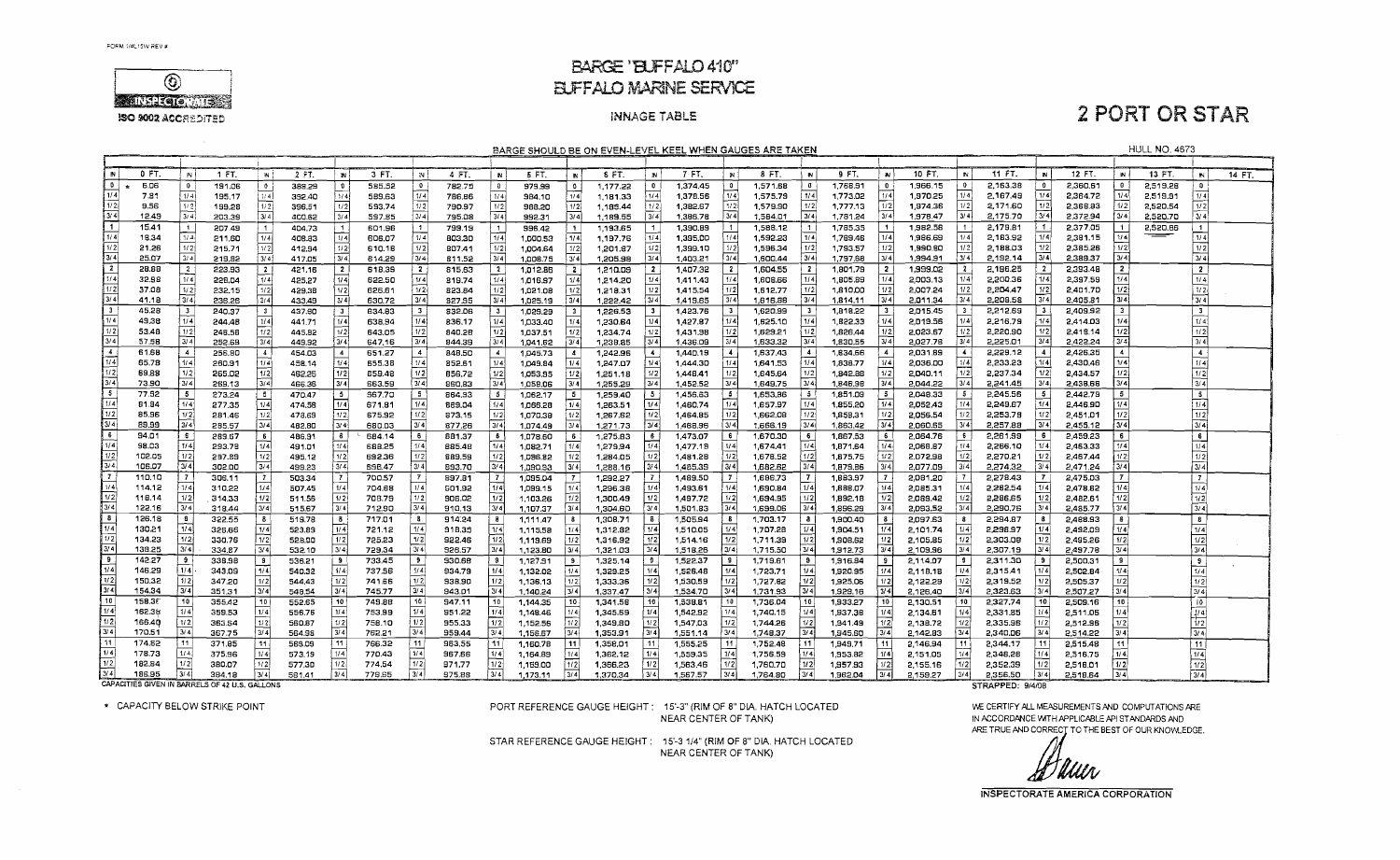

### **BARGE 'BUFFALO 410" EUFFALO MARINE SERVICE**

### **INNAGE TABLE**

## **3 PORT OR STAR**

**HULL NO. 4673** 

BARGE SHOULD BE ON EVEN-LEVEL KEEL WHEN GAUGES ARE TAKEN

|                                                                                                  |        |                  |        |                      |        |                         |        |                         |               |                  |          |                                |          |                     | <u>BARGE SHOULD BE ON EVEN-LEVEL KEEL WHEN GAUGES ARE TAKEN</u> |                          |              |                  |          |                  |          |                |                 |                        |          |                  | <b>HULL NU. 4673</b> |                         |        |
|--------------------------------------------------------------------------------------------------|--------|------------------|--------|----------------------|--------|-------------------------|--------|-------------------------|---------------|------------------|----------|--------------------------------|----------|---------------------|-----------------------------------------------------------------|--------------------------|--------------|------------------|----------|------------------|----------|----------------|-----------------|------------------------|----------|------------------|----------------------|-------------------------|--------|
|                                                                                                  |        |                  |        |                      |        |                         |        |                         |               |                  |          |                                |          |                     |                                                                 |                          |              |                  |          |                  |          |                |                 |                        |          |                  |                      |                         |        |
|                                                                                                  | 0 FT.  | - N              | 1 FT.  | 'N                   | 2 FT.  | $\mathbf{W}$            | 3 FT.  | ĩМ                      | 4 FT.         | -n i             | 5 FT.    | -N I                           | 6 FT.    | <b>BV</b>           | 7 FT.                                                           | $\mathbb{N}$             | <b>8 FT.</b> | <b>IN</b>        | 9 FT.    | W                | 10 FT.   | $\mathbf{N}$   | 11 FT.          | $\mathbb{N}$           | 12 FT.   | $\mathbf{N}$ :   | 13 FT.               | <b>IN</b>               | 14 FT. |
| 0                                                                                                | 6.24   | $\Omega$         | 197.11 | $\bullet$            | 400.54 | 0                       | 603.96 | ∣ o                     | 807.39        |                  |          |                                | 1,214.23 | $\circ$             | 1,417.66                                                        | $\overline{\phantom{a}}$ | 1,621.08     | $\bullet$        |          | $\mathbf{0}$     | 2.027.93 | $\overline{0}$ | 2,231.35        | $^{\circ}$             | 2,434.78 | $\mathbf{0}$     | 2,598.44             | $\mathbf{0}$            |        |
| 1/4                                                                                              |        | 1/4              |        | 1/4                  |        | $\sqrt{1/4}$            |        | 1/4                     |               | $\bullet$<br>1/4 | 1,010.81 | $\overline{\mathbf{0}}$<br>1/4 |          |                     |                                                                 | t 1/4                    |              | 1/4              | 1,824.51 | t/4              |          | 1/4            |                 | 1/4                    |          | 1/4              |                      |                         |        |
| 1/2                                                                                              | 8.05   |                  | 201.35 |                      | 404.78 |                         | 608.20 |                         | 811.62        |                  | 1,015,05 |                                | 1,218.47 | 1/4                 | 1,421.90                                                        |                          | 1,625.32     |                  | 1,828,74 |                  | 2,032.17 |                | 2.235.59        |                        | 2,439.02 |                  | 2,599.09             | 1/4                     |        |
|                                                                                                  | 9.86   | 1/2              | 205.59 | 1/2                  | 409.01 | 1/2                     | 612.44 | 1/2                     | 815.86        | 1/2              | 1.019.29 | 1/2                            | 1,222.71 | $\lceil 1/2 \rceil$ | 1,426.13                                                        | 1/2                      | 1.629.56     | 1/2              | 1,832.98 | 1/2              | 2.036.41 | 1/2            | 2,239.83        | 1/2                    | 2,443.25 | 1/2              | 2,599,75             | 1/2                     |        |
| 3/4                                                                                              | 12.88  | 3/4              | 209.83 | 3/4                  | 413.25 | 3/4                     | 616.68 | 3/4                     | 820.10        | 3/4              | 1,023.52 | 3/4                            | 1,226.95 | 3/4                 | 1,430.37                                                        | 3/4                      | 1,633,80     | 3/4              | 1,837.22 | 3/4              | 2,040.64 | 3/4            | 2,244.07        | 3/4                    | 2.447.49 | 3/4              | 2,599.91             | 3/4                     |        |
| $\vert$ 1                                                                                        | 15.89  | $\mathbf{f}$     | 214.07 | $\vert$ 1            | 417.49 | $\vert$ 1               | 620.91 | $\overline{1}$          | 824.34        | $\blacksquare$   | 1,027.76 | $\vert$ 1                      | 1,231.19 | $\blacksquare$      | 1,434.61                                                        | $\mathbf{1}$             | 1,638.03     |                  | 1,841.46 | $\mathbf{1}$     | 2,044.88 |                | 2,248.31        |                        | 2451.73  |                  | 2,600.07             | $\ddot{\phantom{1}}$    |        |
| 1/4                                                                                              | 18.91  | 1/4              | 218.30 | 1/4                  | 421,73 | 1/4                     | 625.15 | 1/ 4                    | 828.58        | 1/4              | 1,032.00 | 1/4                            | 1,235.42 | 1/4                 | 1,438.85                                                        | 1/41                     | 1,642.27     | 1/4              | 1,845.70 | 1/4              | 2,049.12 | 1/4            | 2.252.54        | 1/4                    | 2,455.97 | 1/4              |                      | 1/4                     |        |
| 1/2                                                                                              | 21,93  | 1/2              | 222.54 | 1/2                  | 425.97 | $\overline{u}$          | 629.39 | 1/2                     | 832.81        | 1/2              | 1,036.24 | 1/2                            | 1,239.66 | 1/2                 | 1,443.09                                                        | $\sqrt{1/2}$             | 1.646.51     | 1/2              | 1,849.93 | 1/2              | 2,053.36 | 1/2            | 2,256.78        | 1/2                    | 2,460.21 | 1/2              |                      | 1/2                     |        |
| 3/4                                                                                              | 25.86  | 3/4              | 226.78 | 3/4                  | 430.20 | 3/4                     | 633.63 | 3/4                     | 837.05        | 3/4              | 1,040.48 | 3/4                            | 1.243.90 | 3/4                 | 1.447.32                                                        | 3/4                      | 1.650.75     | 3/4              | 1.854.17 | $\overline{374}$ | 2,057.60 | 3/4            | 2,261.02        | 3/4                    | 2,464.44 | 3/4              |                      | 3/4                     |        |
| $\sqrt{2}$                                                                                       | 29.79  | $\overline{2}$   | 231.02 | $\overline{2}$       | 434.44 | $\overline{2}$          | 637.87 | $\overline{\mathbf{2}}$ | 841.29        | $\overline{2}$   | 1.044.71 | $\overline{2}$                 | 1,248,14 | 2                   | 1,451,56                                                        | $\mathbf{z}$             | 1.654.99     | $\mathbf{2}$     | 1,858.41 | 2 <sup>1</sup>   | 2,051.83 | $\mathbf{z}$   | 2,265.26        | - 21                   | 2.468.68 | 2 <sup>1</sup>   |                      | $\overline{2}$          |        |
| l 1/41                                                                                           | 34.02  | 1/4              | 235.26 | 7/4                  | 438.68 | 1/4                     | 642.10 | 1/4                     | 845.53        | 1/4              | 1,048.95 | 1/4                            | 1.252.38 | 1/4                 | 1,455.80                                                        | 1/4                      | 1.659.22     | 1/4              | 1,862.65 | 1/4              | 2,066.07 | 1/4            | 2.269.50        | 1/4                    | 2.472.92 | 1/4              |                      | 1/4                     |        |
| $\sqrt{1/2}$                                                                                     | 38.25  | $\overline{1/2}$ | 239.49 | 1/2                  | 442.92 | 1/2                     | 646.34 | 1/2                     | 849,77        | 1/2              | 1.053.19 | 1/2                            | 1,256.61 | 1/2                 | 1,460.04                                                        | 1/2                      | 1,663.46     | 1/2              | 1,866.89 | 1/2              | 2.070.31 | 1/2            | 2,273.73        | 1/2                    | 2.477.16 | 1/2              |                      | 1/2                     |        |
| 3/4                                                                                              | 42,48  | 3/4              | 243.73 | 3/4                  | 447.16 | 3/4                     | 650.58 | $3/\overline{4}$        |               | 3/4              |          | 3/4                            |          | 3/4                 |                                                                 | 3/4                      | 1,667.70     | 3/4              |          | 3/4              |          | 3/4            | 2,277.97        | 3/4                    | 2.481.40 | 3/4              |                      | 3/4                     |        |
|                                                                                                  |        |                  |        |                      |        |                         |        |                         | 854.00        |                  | 1,057.43 |                                | 1,260.85 |                     | 1,464.28                                                        |                          |              |                  | 1,871.12 |                  | 2,074.55 |                |                 |                        |          |                  |                      |                         |        |
| $\frac{3}{2}$<br>1/4                                                                             | 46.71  | 3                | 247.97 | 3                    | 451.39 | $\overline{\mathbf{3}}$ | 654.82 | $\overline{\mathbf{3}}$ | 858.24        | 3 <sup>1</sup>   | 1,061.67 | 3                              | 1,265.09 | $\mathbf{3}$        | 1,468.51                                                        | 3                        | 1,671.94     | $\mathbf{3}$     | 1,875.36 | -31              | 2,078.79 | <b>3</b>       | 2,282.21        | 3 <sup>1</sup>         | 2,485.63 | $\mathbf{3}$     |                      | $\overline{\mathbf{3}}$ |        |
|                                                                                                  | 50.94  | 1/4              | 252.21 | 1/4                  | 455.63 | 1/4                     | 659.06 | 1/4                     | 862.48        | 1/4              | 1,065,90 | 1/4                            | 1,269.33 | 1/4                 | 1,472.75                                                        | 1/4                      | 1,576.18     | 1/4              | 1,879.60 | 1/4              | 2.083.02 | 1/4            | 2,286,45        | /4                     | 2,489.87 | 1/4              |                      | 1/4                     |        |
| 1/2                                                                                              | 55.17  | 1/2              | 256.45 | 1/2                  | 459.87 | 1/2                     | 663.29 | 1/2                     | 866.72        | 1/2              | 1,070.14 | 1/2                            | 1,273.57 | 1/2                 | 1,476.99                                                        | 1/2                      | 1,680.41     | 1/2              | 1,883.84 | 1/2              | 2,087.26 | 1/2            | 2,290.69        | 1/2                    | 2,494.11 | 1/2              |                      | $\overline{1/2}$        |        |
| $\sqrt{3/4}$                                                                                     | 59.40  | 3/4              | 260.68 | 3/4                  | 464.11 | 3/4                     | 667.53 | 3/4                     | 870.96        | 3/4              | 1.074.38 | 3/4                            | 1,277.80 | 3/4                 | 1,481.23                                                        | 3/4                      | 1,684.65     | 3/4              | 1.888.08 | 3/4              | 2,091.50 | 3/4            | 2.294.92        | 3/4                    | 2.498.35 | $\overline{3/4}$ |                      | 3/4                     |        |
| $\overline{4}$                                                                                   | E3.E3  | $\overline{4}$   | 264.92 | $\blacktriangleleft$ | 468.35 | $\ddot{\phantom{1}}$    | 671.77 | $\overline{4}$          | 875.19        | $\overline{4}$   | 1,078.62 | $\sim$                         | 1,282.04 |                     | 1,485.47                                                        | $\sim$                   | 1,688.89     | $\overline{4}$   | 1,892.31 | -41              | 2,095.74 | $\sim$         | 2,299.16        | $\left  \cdot \right $ | 2,502.59 | $\sim$           |                      | $\overline{4}$          |        |
| 1/4.                                                                                             | 67.66  | 1/4              | 269.16 | $ 1/\overline{4} $   | 472.58 | 1/4                     | 676.01 | 1/4                     | 87943         | 1/4              | 1,082.86 | 1/4                            | 1,266.28 | 1/4                 | 1,489.70                                                        | 1/4                      | 1,693.13     | 1/4              | 1,896.55 | 1/4              | 2,099.98 | 1/4            | 2,303.40        | 1/4                    | 2,506.82 | 14               |                      | 1/4                     |        |
| 1/2                                                                                              | 72.09  | 1/2              | 273,40 | 1/2                  | 476.82 | 1/2                     | 680.25 | 1/2                     | BB3.67        | 1/2              | 1,087.09 | $\sqrt{1/2}$                   | 1,290.52 | 1/2                 | 1,493.94                                                        | 1/2                      | 1,697.37     | 1/2              | 1,900.79 | 1/2              | 2.104.21 | 1/2            | 2,307.64        | 1/2                    | 2,511.06 | 1/2              |                      | 1/2                     |        |
| 3/4                                                                                              | 76.24  | 3/4              | 277.64 | 3/4                  | 481.D6 | 3/4                     | 684.48 | 3/4                     | 887.91        | 3/4              | 1.091.33 | 3/4                            | 1,294.76 | 3/4                 | 1,498.18                                                        | 3/41                     | 1,701.60     | 3/4              | 1,905.03 | 3/4              | 2.108.45 | 3/4            | 2,311.88        | 3/4                    | 2,515.30 | 3/4              |                      | 3/4                     |        |
| । ड                                                                                              | 80.39  | Γ5.              | 231.67 | -5                   | 485.30 | 5 <sub>1</sub>          | 688.72 | $5^{\circ}$             | 892.15        | 5 <sub>5</sub>   | 1,095.57 | $\sim$                         | 1,298.99 | -5                  | 1,502.42                                                        | 5 <sub>1</sub>           | 1,705.84     | - 5 -            | 1,909.27 | $\sim$           | 2,112.69 | - 5            | 2,316.11        | $\vert 5 \vert$        | 2,519.54 | - 5 1            |                      | $\overline{5}$          |        |
| $\sqrt{1/4}$                                                                                     | 84.54  | 1/4              | 286.11 | 1/4                  | 489.54 | 1/4                     | 882.96 | 1/4                     | 896.38        | 1/4              | 1,099.81 | 1/4                            | 1,303.23 | 1/4                 | 1,506.66                                                        | 1/4                      | 1,710.08     | 1/4              | 1,913.50 | 1/4              | 2.116.93 | 1/4            | 2,320.35        | 1/4                    | 2,523.78 | 1/4              |                      | 1/4                     |        |
| 1/2                                                                                              | 88.69  | 1/2              |        | 1/2                  |        | 1/2                     | 697.20 | $\sqrt{1/2}$            |               | 1/2              |          | 1/2                            |          | 1/2                 |                                                                 | 1/2                      |              | 1/2              |          | 1/2              |          | 1/2            |                 | 1/2                    |          | 1/2              |                      |                         |        |
| 3/4                                                                                              | 92.84  | 3/4              | 290.35 | 3/4                  | 493.77 | 3/4                     |        | 3/4                     | <b>Sa.008</b> |                  | 1.104.05 |                                | 1.307.47 | $\sqrt{3/4}$        | 1,510,89                                                        | 3/4                      | 1.714.32     | 3/4              | 1,917,74 | 3/4              | 2,121.17 | 3/4            | 2,324.59        | 3/4                    | 2,528.01 | 3/4              |                      | 1/2                     |        |
| ाड                                                                                               |        |                  | 294.59 |                      | 498.01 |                         | 701.44 |                         | 904.86        | 3/4              | 1,108.28 | 3/4                            | 1.311.71 |                     | 1.515.13                                                        |                          | 1,718.56     |                  | 1,921.98 |                  | 2.125.40 |                | 2,328,83        |                        | 2,532.25 |                  |                      | 3/4                     |        |
| $\sqrt{1/4}$                                                                                     | 96.99  | - 6              | 298.83 | 6                    | 502.25 | 6                       | 705.67 | $6\overline{6}$         | 909.10        | - 6 1            | 1,112.52 |                                | 1,315.95 |                     | 1519.37                                                         |                          | 1,722.79     |                  | 1,926.22 | 6                | 2,129.64 | 6              | 2,333,07        | $6 \frac{1}{2}$        | 2.536.49 | 6 <sub>1</sub>   |                      | -6                      |        |
|                                                                                                  | 101.14 | 1/4              | 303.06 | 1/ 4                 | 506.49 | 1/4                     | 709.91 | $1/\sqrt{4}$            | 913.34        | 1/4              | 1,116.76 | 1/4                            | 1,320.18 | 1/4                 | 1,523,61                                                        | 1/4                      | 1,727.03     | 1/4              | 1,930.46 | 1/4              | 2,133,88 | 1/4            | 2.337.30        | 1/4                    | 2,540.73 | 1/4              |                      | 1/4                     |        |
| $\sqrt{1/2}$                                                                                     | 105.29 | 1/2              | 307.30 | 1/2                  | 510.73 | 1/2                     | 714.15 | 1/2                     | 917.57        | 1/2              | 1,121.00 | 1/2                            | 1,324.42 | 1/2                 | 1,527.85                                                        | 1/2                      | 1,731.27     | 1/2              | 1,934.69 | 1/2              | 2,138.12 | 1/2            | 2,341.54        | 1/2                    | 2,544.97 | 1/2              |                      | 1/2                     |        |
| $\frac{3/4}{7}$                                                                                  | 109.44 | $\sqrt{3/4}$     | 311.54 | $\sqrt{3/4}$         | 514.96 | 3/4                     | 718.39 | 3/4                     | 921.81        | 3/4              | 1,125.24 | 3/4                            | 1,328.66 | 3/4                 | 1,532.08                                                        | 3/4                      | 1,735.51     | 3/4              | 1,938.93 | 3/4              | 2,142.36 | 3/4            | 2,345.78        | 3/4                    | 2,548.88 | 3/4              |                      | 3/4                     |        |
|                                                                                                  | 113.59 | $\mathbf{7}$     | 315.78 | 7 <sup>1</sup>       | 519,20 | $\mathbf{7}$            | 722.63 | $\overline{7}$          | 926.05        | 7 <sup>1</sup>   | 1,129.47 | $\overline{7}$                 | 1,332.90 | $\mathbf{7}$        | 1,536.32                                                        | -71                      | 1,739,75     |                  | 1,943.17 | -71              | 2,146.59 |                | 2,350.02        |                        | 2,552.79 | $\mathbf{7}$     |                      | $\overline{7}$          |        |
| $\sqrt{1/4}$                                                                                     | 117.74 | 1/4              | 320.02 | 1/4                  | 523.44 | 1/4                     | 726.86 | 1/4                     | 930.29        | 1/4              | 1,133.71 | 1/4                            | 1,337.14 | 1/4                 | 1,540,56                                                        | 1/4                      | 1,743.98     | 1/4              | 1,947.41 | 1/4              | 2,150.83 | 1/4            | 2,354.26        | 1/4                    | 2,556.71 | 1/4              |                      | 1/4                     |        |
|                                                                                                  | 121.89 | 1/2              | 324.25 | $\lceil$ 1/2         | 527.68 | 1/2                     | 731.10 | 1/2                     | 934.53        | 1/2              | 1.137.95 | 1/2                            | 1,341.37 | 1/2                 | 1,544.80                                                        | 1/2                      | 1.748.22     | 1/2              | 1.951.65 | 1/2              | 2,155.07 | 1/2            | 2,358.49        | 1/2                    | 2.560.62 | 1/2              |                      | 1/2                     |        |
|                                                                                                  | 126.04 | 3/4              | 328.49 | 3/4                  | 531.92 | 3/4                     | 735.34 | 3/4                     | 938.76        | 3/4              | 1,142.19 | 3/4                            | 1,345.61 | 3/4                 | 1,549.04                                                        | 3/4                      | 1,752.46     | $\overline{3}/4$ | 1.955.88 | 3/4              | 2,159.31 | 3/4            | 2,362.73        | 3/4                    | 2.563.88 | 3/4              |                      | $\overline{3/4}$        |        |
| $\begin{array}{r} 1/2 \\ 3/4 \\ 8 \\ 1/4 \\ 1/2 \\ 3/4 \\ 9 \\ 1/4 \\ 1/2 \\ 3/4 \\ \end{array}$ | 130.19 | -8               | 332.73 | 8                    | 536.15 | -8                      | 739.58 | 8                       | 943.00        | $\mathbf{8}$     | 1,146.43 | В.                             | 1,349,85 | -8                  | 1,553.27                                                        | $\bullet$                | 1,756,70     | 8                | 1,960.12 | 81               | 2.163.55 |                | 2,366.97        | 8                      | 2,567.14 | $\mathbf{8}$     |                      | $\mathbf{8}$            |        |
|                                                                                                  | 134.34 | 1/4              | 336.97 | 1/4                  | 540.39 | 1/4                     | 743.82 | 1/4                     | 947.24        | 1/4              | 1,150.66 | 1/4                            | 1,354.09 | 1/4                 | 1,557.51                                                        | [1/4]                    | 1,760.94     | 1/4              | 1,964.36 | 1/4              | 2.167.78 | 1/4            | 2,371.21        | 1/4                    | 2,570,40 | 1/4              |                      | 1/4                     |        |
|                                                                                                  | 138.49 | 1/2              | 341.21 | 1/2                  | 544.63 | 1/2                     | 748.05 | 1/2                     | 951.48        | 1/2              | 1,154.90 | $1/2$                          | 1,358.33 | 1/2                 | 1,561.75                                                        | 1/2                      | 1,765,17     | 1/2              | 1,968.60 | 1/2              | 2,172.02 | 1/2            | 2,375.45        | 1/2                    | 2,573.66 | 1/2              |                      | $\sqrt{1/2}$            |        |
|                                                                                                  | 142.64 | 3/4              | 345.44 | 3/4                  | 548.87 | 3/4                     | 752.29 | 3/4                     | 955.72        | 3/4              | 1,159,14 | 3/4                            | 1,362.56 | 3/4                 | 1,565.99                                                        | 3/4                      | 1,769.41     | 3/4              | 1,972.84 | 3/4              | 2,176.26 | 3/4            | 2,379.68        | 3/4                    | 2,576.27 | 3/4              |                      | 3/4                     |        |
|                                                                                                  | 146.79 | $\overline{9}$   | 349.68 | 9                    | 553.11 | 9                       | 756.53 |                         |               |                  |          |                                |          |                     |                                                                 |                          |              |                  |          |                  |          |                |                 |                        |          | 9.               |                      |                         |        |
|                                                                                                  | 150.94 | 1/4              |        |                      |        | 1/4                     |        | 9 <sup>1</sup><br>1/4   | 959.95        | 9                | 1,163.38 | $\bullet$                      | 1,366.80 | 9                   | 1,570.23                                                        | -91                      | 1,773.65     | ا و              | 1.977.07 | 9 <sup>1</sup>   | 2,180.50 | 9 <sup>1</sup> | 2,383.92        | -91                    | 2,578.88 |                  |                      | $\overline{9}$          |        |
|                                                                                                  |        |                  | 353.92 | 1/4                  | 557.34 |                         | 760.77 |                         | 964.19        | 1/4              | 1,167.62 | 1/4                            | 1.371.04 | 1/4                 | 1.574.46                                                        | 1/4                      | 1.777.89     | 1/4              | 1,981.31 | 1/4              | 2,184.74 | 1/4            | 2,388.16        | 1/4                    | 2,581.49 | 1/4              |                      | 1/4                     |        |
|                                                                                                  | 155,09 | 1/2              | 358.16 | 1/2                  | 561.58 | $1/2$                   | 765.01 | 1/2                     | 968.43        | 1/2              | 1,171.85 | 1/2                            | 1,375.28 | 1/2                 | 1,578.70                                                        | 1/2                      | 1,782.13     | 1/2              | 1,985.55 | 1/2              | 2,188.97 | 1/2            | 2,392.40        | 1/2                    | 2,584.10 | 1/2              |                      | $\sqrt{1/2}$            |        |
|                                                                                                  | 159.24 | 3/4              | 362.40 | $\sqrt{3/4}$         | 565.82 | $\overline{3}/4$        | 769.24 | 3/4                     | 972.67        | 3/4              | 1.176.09 | 3/4                            | 1.379.52 | 3/4                 | 1,582.94                                                        | 3/4                      | 1,786.36     | 3/4              | 1,989.79 | 3/4              | 2,193.21 | 3/4            | 2,396.64        | 3/4                    | 2,586.05 | 3/4              |                      | $\sqrt{3/4}$            |        |
| $\frac{10}{1/4}$                                                                                 | 163.39 | 10               | 366,63 | 10                   | 570,06 | 10                      | 773.48 | 10                      | 976.91        | 10 <sup>1</sup>  | 1,180.33 | 10 <sub>1</sub>                | 1,383.75 | 10                  | 1,587.18                                                        | 10                       | 1,790.60     | 10               | 1,994.03 | 10               | 2,197.45 | 10             | 2,400.87        | 10 <sup>1</sup>        | 2,588.01 | 10               |                      | 10                      |        |
|                                                                                                  | 167.54 | ا 174            | 370.67 | [1/4]                | 574.30 | 1/4                     | 777.72 | 1/4                     | 981.14        | 1/4              | 1,184.57 | 1/4                            | 1,387.99 | 1/4                 | 1,591.42                                                        | 1/4                      | 1,794.84     | 1/4              | 1,998.26 | 1/4              | 2,201.69 | 1/4            | 2,405.11        | 1/4                    | 2,569.97 | 1/4              |                      | 1/4                     |        |
| $\overline{1/2}$                                                                                 | 171.59 | 1/2              | 375.11 | 1/2                  | 578.53 | 1/2                     | 781.96 | 1/2                     | 985.38        | 1/2              | 1.189,81 | 1/2                            | 1,392.23 | 1/2                 | 1,595.65                                                        | 1/2                      | 1,799.08     | 1/2              | 5,005.50 | 1/2              | 2,205.93 | 1/2            | 2,409.35        | 1/2                    | 2,591.92 | 1/2              |                      | $\overline{1/2}$        |        |
| 3/4                                                                                              | 175.92 | 3/4              | 379.35 | 3/4                  | 582.77 | 3/4                     | 786.20 | 3/4                     | 989.62        | 3/4              | 1.193.04 | 3/4                            | 1,396.47 | 3/4                 | 1,599.89                                                        | $\overline{3/4}$         | 1,803.32     | 3/4              | 2,006.74 | 3/4              | 2,210.16 | 3/4            | 2.413.59        | 3/4                    | 2.593.23 | $\overline{3/4}$ |                      | 3/4                     |        |
| $\overline{11}$                                                                                  | 180.16 | i 11             | 383.59 | 11                   | 587.01 | 11                      | 790.43 | $11 -$                  | 993.86        | 11               | 1,197.28 | 11                             | 1,400.71 | 11                  | 1,604.13                                                        | 11                       | 1,807.55     |                  | 2,010.98 | 11               | 2.214.40 |                | 2.417.83        | 11                     | 2,594.53 | 11               |                      | 11                      |        |
| 1/4                                                                                              | 184.40 | 1/4              | 387.82 | 1/4                  | 591.25 | 1/4                     | 794.67 | 1/4                     | 998,10        | 1/4              | 1,201.52 | 1/4                            | 1,404.94 |                     | 1,608.37                                                        | 1/4                      | 1,811.79     | 1/4              | 2,015.22 | $\overline{1/4}$ | 2,218.64 | 1/4            | 2.422.06        | 1/4                    | 2,595.83 | 1/4              |                      |                         |        |
| $\overline{1/2}$                                                                                 | 188.54 | 1/2              | 392.06 | 1/2                  | 595.49 | 1/2                     | 798.91 | 1/2                     | 1,002.33      | 1/2              | 1,205,76 | 1/2                            | 1,409.18 | 1/2                 | 1,612.61                                                        | 1/2                      | 1,816.03     | 1/2              | 2.019.45 | 1/2              | 2.222.88 | 1/2            | 2.426.30        | 1/2                    | 2.597.14 | 1/2              |                      | $\frac{1/4}{1/2}$       |        |
| 3/4                                                                                              | 192.88 | $\sqrt{3/4}$     | 396.30 | 3/4                  | 599.72 | 3/4                     | B03.15 | 3/4                     | 100657        | 3/4              | 121000   | 3/4                            | 141342   | 3/41                | 161684                                                          | 3/4                      | 192027       | 3/4              | D DOR ER | أعتدا            | 222712   | 314            | <b>2.430 FA</b> | المتعا                 | 250770   | $\overline{314}$ |                      | $\overline{\mathbf{a}}$ |        |

CAPACITIES GIVEN IN BARRELS OF 42 U.S. GALLONS

\* CAPACITY BELOW STRIKE POINT

PORT REFERENCE GAUGE HEIGHT: 15'-3 1/4" (RIM OF 8" DIA. HATCH LOCATED NEAR CENTER OF TANK)

STAR REFERENCE GAUGE HEIGHT: 15'-2 1/2" (RIM OF 8" DIA. HATCH LOCATED NEAR CENTER OF TANK)

STRAPPED: 9/4/08

WE CERTIFY ALL MEASUREMENTS AND COMPUTATIONS ARE IN ACCORDANCE WITH APPLICABLE API STANDARDS AND ARE TRUE AND CORRECT TO THE BEST OF OUR KNOWLEDGE.

MUV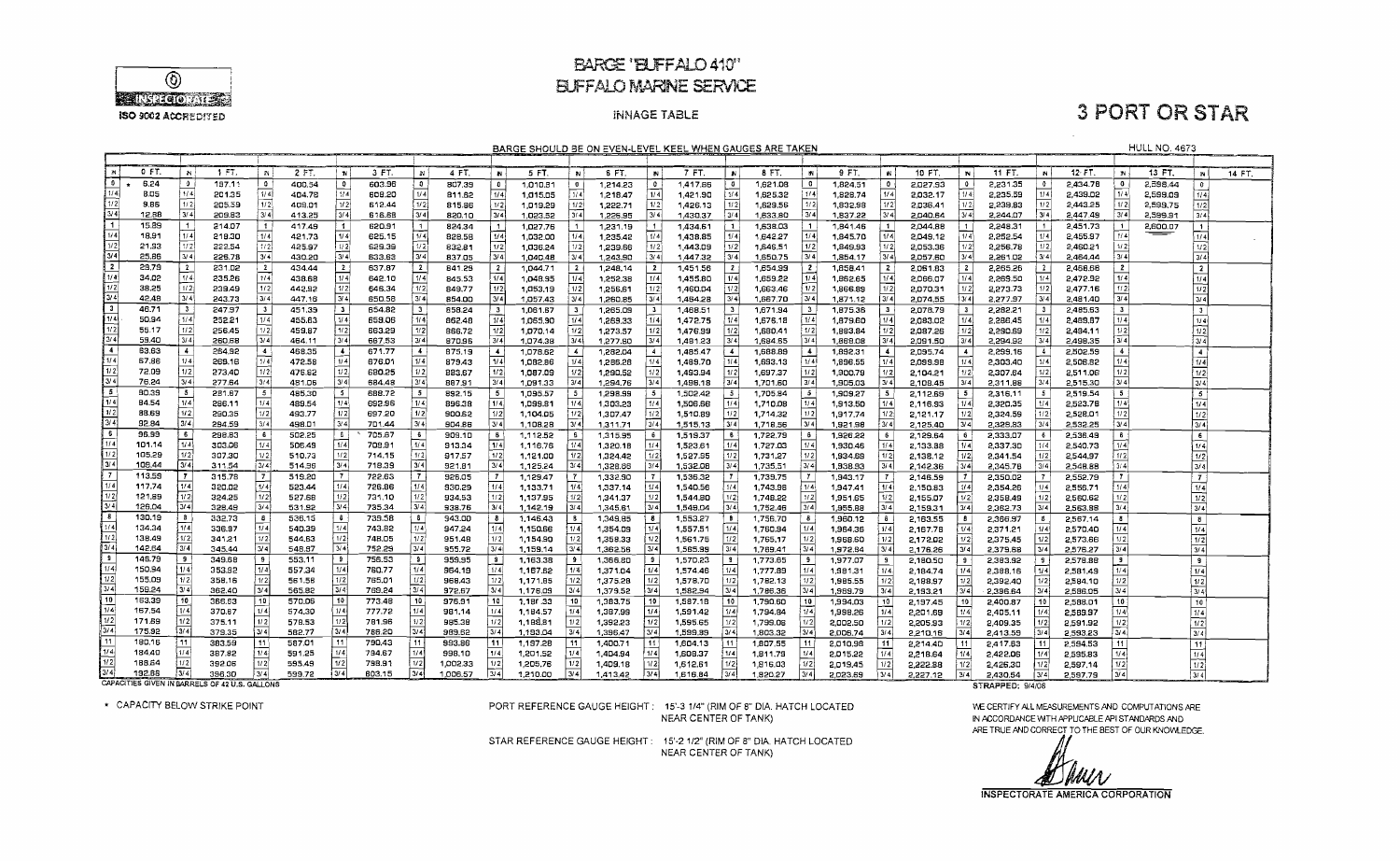

### BARGE 'BLFFALO 410" **BUFFALO MARINE SERVICE**

#### INNAGE TABLE

**4 PORT OR STAR** 

**HULL NO. 4673** 

| BARGE SHOULD BE ON EVEN-LEVEL KEEL WHEN GAUGES ARE TAKEN |  |  |
|----------------------------------------------------------|--|--|
|                                                          |  |  |

|                                  | BARGE SHOULD BE ON EVEN-LEVEL KEEL WHEN GAUGES ARE TAKEN<br><b>MULL NU. 4573</b> |                         |                                                |                         |        |                  |               |                |        |                         |          |                       |          |                 |          |                         |          |                         |          |                 |          |                |                  |                    |          |                      |          |                                      |        |
|----------------------------------|----------------------------------------------------------------------------------|-------------------------|------------------------------------------------|-------------------------|--------|------------------|---------------|----------------|--------|-------------------------|----------|-----------------------|----------|-----------------|----------|-------------------------|----------|-------------------------|----------|-----------------|----------|----------------|------------------|--------------------|----------|----------------------|----------|--------------------------------------|--------|
|                                  |                                                                                  |                         |                                                |                         |        |                  |               |                |        |                         |          |                       |          |                 |          |                         |          |                         |          |                 |          |                |                  |                    |          |                      |          |                                      |        |
| N.                               | 0 FT                                                                             | <b>IN</b>               | 1 FT.                                          | $\mathbf{N}$            | 2 FT.  | $\mathbb{N}$     | 3 FT.         | ${\bf N}$      | 4 FT.  | <b>IN</b>               | 5 FT.    | -W.                   | 6 FT.    | $\mathbb{N}$    | 7 FT.    | IN I                    | 8 FT.    | <b>IN</b>               | 9 FT.    | W.              | 10 FT.   | $\sim$         | 11 FT.           | w l                | 12 FT.   | W.                   | 13 FT    | 'N                                   | 14 FT. |
| 0 <sub>1</sub>                   | 6.07                                                                             | $\mathbf{0}$            | 191.37                                         | $\mathbf{0}$            | 388.89 | $\bullet$        | 586.41        | $\bullet$      | 783.93 | $\bullet$               | 981.45   | $\bullet$             | 1,178.97 | $\bullet$       | 1,376.49 | $\bullet$               | 1,574.01 | $\mathbf{0}$            | 1,771.53 | $\bullet$       | 1,969.05 | $\mathbf{0}$   | 2,166.57         | 0 <sup>1</sup>     | 2.364.09 | $\mathbf{0}$         | 2,522.99 | $\bullet$                            |        |
| 1/4                              | 7.82                                                                             | 1/4                     | 195.49                                         | 1/4                     | 393.01 | 1/4              | 590.53        | 1/4            | 788.05 | 1/4                     |          | 1/4                   | 1,183.09 | 1/4             | 1,380.61 | 1/4                     | 1,578.13 | 1/4                     | 1,775.65 | 1/4             | 1,973.17 | 1/4            | 2,170.69         | 1/4                | 2,369.20 | 1/4                  | 2,523.63 | 1/4                                  |        |
| 1/2                              | 9.58                                                                             | 1/2                     | 199.60                                         | $\sqrt{1/2}$            | 397.12 | 1/2              | 594.64        | 1/2            | 792.16 | 1/2                     | 985.57   | 1/2                   |          | 1/2             | 1,384.72 | 1/2                     | 1,582.24 | 1/2                     | 1,779.76 | 1/2             | 1,977.28 | 1/2            | 2,174.80         | 1/2                | 2,372.32 | 1/2                  | 2,524.26 | 1/2                                  |        |
| 3/4                              | $12.5^{\circ}$                                                                   | 3/4                     |                                                | 3/4                     |        | 3/4              |               | 13/4           |        | 3/4                     | 989.68   |                       | 1,187.20 | 3/4             |          | 3/4                     |          | 3/4                     |          | 3/4             |          | 3/4            |                  | 3/4                | 2.376.43 | 3/4                  |          | 3/4                                  |        |
| It.                              |                                                                                  |                         | 203.72                                         |                         | 401.24 |                  | 598.76        |                | 796.28 |                         | 993.80   | 3/4                   | 1,191.32 |                 | 1,388.84 |                         | 1,586.36 |                         | 1,783,88 |                 | 1,981.40 |                | 2,178.92         |                    |          |                      | 2,524.42 |                                      |        |
| $\sqrt{1/4}$                     | 15.44                                                                            |                         | 207.83                                         | $\vert$ 1               | 405.35 | 1                | 602.87        | $\overline{1}$ | 600.39 | $\mathbf{1}$            | 997.91   | $\lceil \cdot \rceil$ | 1,195.43 |                 | 1,392.95 | $\frac{1}{2}$           | 1,590.47 | $\mathbf{1}$            | 1.787.99 |                 | 1,985.51 |                | 2,183.03         | $\mathbf{1}$       | 2,380.55 |                      | 2,524.58 | $\overline{1}$                       |        |
|                                  | 18.37                                                                            | 1/4                     | 211.95                                         | 114ع                    | 409.47 | 1/4              | 606,99        | 1/4            | 804.51 | 1/4                     | 1,002.03 | 1/4                   | 1,199.55 |                 | 1,397.07 | 1/4                     | 1,594.59 | 1/4                     | 1,792.11 | 1/4             | 1,989.63 | 1/4            | 2.187.15         | 1/4                | 2,384,66 | 1/4                  |          | 1/4                                  |        |
| 1/2                              | 21.30                                                                            | 1/2                     | 216.06                                         | 1/2                     | 413.58 | 1/2              | 611.10        | 1/2            | 808.62 | 1/2                     | 1,006.14 | 1/2                   | 1,203.66 |                 | 1,401.18 | 1/2                     | 1,598.70 | 1/2                     | 1796.22  | 1/2             | 1,993.74 | 1/2            | 2,191.26         | 1/2                | 2,388,78 | 1/2                  |          | $\overline{112}$                     |        |
| $\sqrt{3/4}$                     | 25.11                                                                            | 3/4                     | 220.18                                         | 3/4                     | 417.70 | 3/4              | 615.22        | 3/4            | 812.74 | 3/4                     | 1,010.26 | 3/4                   | 1,207.78 | 3/4             | 1,405.30 | 3/4                     | 1,602.82 | 3/4                     | 1,800.34 | 3/4             | 1,997.86 | 3/4            | 2,195.38         | 3/4                | 2,392.89 | 3/4                  |          | $\overline{3}/4$                     |        |
| 2 <sup>1</sup>                   | 28.92                                                                            | $\mathbf{z}$            | 224.29                                         | $\overline{2}$          | 421.81 | $\overline{2}$   | 619.33        | $\mathbf{z}$   | 816.85 | $\mathbf{z}$            | 1.014.37 | $\overline{2}$        | 1.211.89 |                 | 1,409.41 | $\overline{2}$          | 1,606.93 | $\mathbf{z}$            | 1,904.45 | $\overline{2}$  | 2.001.97 | $\overline{2}$ | 2.199.49         | $\overline{2}$     | 2.397.01 | 2 <sup>1</sup>       |          | $\overline{2}$                       |        |
| 1/4                              | 33.03                                                                            | 1/4                     | 228.41                                         | ا 1/4                   | 425.93 | 1/4              | 623.45        | i 1/41         | 820.97 | 1/4                     | 1,018.49 | 1/4                   | 1,216.01 | 114             | 1,413.53 | 1/4                     | 1,611.05 | 1/4                     | 1,808.57 | 1/4             | 2,006.09 | 1/4            | 2,203.61         | 1/4                | 2,401.12 | 1/4                  |          | 1/4                                  |        |
| 1/2                              | 37.14                                                                            | 1/2                     | 232.52                                         | 1/2                     | 430.04 | 1/2              | 627.56        | 1/2            | 825.08 | 1/2                     | 1,022.60 | 1/2                   | 1,220.12 | 1/2             | 1,417.64 | 1/2                     | 1,615.16 | 1/2                     | 1,812.68 | 1/2             | 2,010.20 | 1/2            | 2,207.72         | 1/2                | 2,405.24 | 1/2                  |          | 1/2                                  |        |
| I 3/ 4                           | 41.24                                                                            | $\sqrt{3/4}$            | 236.64                                         | 3/4                     | 434.16 | $\sqrt{3/4}$     | 631.68        | 3/4            | 829.20 | 3/4                     | 1,026.72 | 3/4                   | 1,224.24 | 3/4             | 1.421.76 | 3/4                     | 1.619.28 | 3/4                     | 1816.80  | 3/4             | 2.014.32 | 3/4            | 2.211.84         | 3/4                | 2.409.35 | 3/4                  |          | 3/4                                  |        |
| łз                               | 45.35                                                                            | $\overline{\mathbf{3}}$ | 240.75                                         | $\overline{\mathbf{3}}$ | 438,27 | 3                | 635.79        | $\mathbf{3}$   | 833.31 | $\overline{\mathbf{3}}$ | 1.030.83 | $\mathbf{3}$          | 1,228.35 |                 | 1,425.87 | $\overline{\mathbf{3}}$ | 1,623,39 | $\overline{\mathbf{3}}$ | 1,820.91 | 3 <sup>1</sup>  | 2,018.43 | -3             | 2,215.95         | 3 <sub>1</sub>     | 2.413.47 | 3 <sup>1</sup>       |          | -31                                  |        |
| 1/4                              | 49.45                                                                            | 1/4                     | 244.87                                         | 1/4                     | 442,39 | 1/4              | 639.91        | 1/4            | 837.43 | 1/4                     | 1,034.95 | 1/4                   | 1.232.47 |                 | 1,429.99 | 1/4                     | 1,627.51 | 1/4                     | 1,825.03 | 1/4             | 2,022.55 | 1/4            | 2,220.07         | 1/4                | 2,417.58 | 1/4                  |          | 1/4                                  |        |
| 1/12                             | 53.56                                                                            | 1/2                     | 248.98                                         | 1/2                     | 446.50 | 1/2              | 644.02        | 1/2            | 841.54 | 1/2                     |          | 1/2                   |          | 1/2             | 1,434.10 | 1/2                     | 1,631.62 | 1/2                     | 1,829.14 | 1/2             | 2,026,66 | 1/2            | 2,224.18         | 1/2                | 2,421.70 | 1/2                  |          | 1/2                                  |        |
| 3/4                              | 57.67                                                                            | 3/4                     | 253.10                                         | 3/4                     |        | 3/4              |               | $\sqrt{3/4}$   |        | 3/4                     | 1,039.06 | 3/4                   | 1,236,58 | 3/4             |          | 3/4                     |          | 3/4                     |          | 3/4             |          | 3/4            | 2,228.29         | 3/4                | 2.425.81 | 3/4                  |          | 3/4                                  |        |
| 14                               |                                                                                  |                         |                                                |                         | 450.62 |                  | 648.14        |                | 845.66 |                         | 1,043.18 |                       | 1,240.70 |                 | 1,438.22 |                         | 1,635.74 |                         | 1,833.26 |                 | 2,030.78 |                |                  |                    |          |                      |          |                                      |        |
| $\overline{1/4}$                 | 61.77                                                                            | $\overline{4}$          | 257.21                                         | $\overline{4}$          | 454.73 | $\overline{4}$   | 652.25        | $\overline{4}$ | 849.77 | $\overline{4}$          | 1.047.29 |                       | 1.244.81 |                 | 1.442.33 | $\overline{4}$          | 1,639.85 | $\overline{4}$          | 1,837.37 | $\sim$          | 2,034.89 | $\overline{4}$ | 2,232.41         | $\left  4 \right $ | 2,429.93 | $\blacktriangleleft$ |          | $\overline{\mathbf{4}}$              |        |
|                                  | 65.88                                                                            | 1/4                     | 261.33                                         | 1/4                     | 458.85 | 1/4              | 656.37        | i 1/4 i        | 853.89 | 1/4                     | 1.051.41 | 1/4                   | 1.248.93 | 1/4             | 1,446.45 | 1/4                     | 1.643.97 | 1/4                     | 1,841.49 | 1/4             | 2,039.01 | (14)           | 2.236.52         | 1/4                | 2.434.04 | 1/4                  |          | 1/4                                  |        |
| $\overline{1112}$                | 69.98                                                                            | $\sqrt{1/2}$            | 265.44                                         | 1/2                     | 462.96 | 1/2              | 660.48        | 1/2            | 858,00 | 1/2                     | 1,055.52 | 1/2                   | 1,253.04 | 1/2             | 1,450.56 | 1/2                     | 1,648.08 | 1/2                     | 1,845.60 | 1/2             | 2,043.12 | 1/2            | 2,240.64         | 1/2                | 2,438.16 | 1/2                  |          | 1/2                                  |        |
| 3/4                              | 74.01                                                                            | 3/4                     | 269.56                                         | 3/4                     | 467.08 | 3/4              | 664.60        | 3/4            | 862.12 | 3/4                     | 1.059.64 | 3/4                   | 1,257.16 | 3/4             | 1,454.68 | 3/4                     | 1,652.20 | 3/4                     | 1,849.72 | 3/4             | 2.047.24 | 3/4            | 2,244.75         | 3/4                | 2.442.27 | 3/4                  |          | $\sqrt{3/4}$                         |        |
| 5                                | 78.04                                                                            | 5                       | 273.87                                         | 5                       | 471.19 | 5                | 668.71        | 5 <sub>1</sub> | 966.23 | $\mathbf{s}$            | 1,063.75 | -5                    | 1,261.27 | $5 -$           | 1,458.79 | - 5 i                   | 1,656.31 | 5 <sub>1</sub>          | 1,853.83 | 5 <sup>1</sup>  | 2,051.35 | 5 <sub>1</sub> | 2.248.87         | 5 <sup>1</sup>     | 2.446.39 | 5 <sub>1</sub>       |          | 5                                    |        |
| 1/4                              | 82.07                                                                            | $\frac{1}{4}$           | 277.79                                         | 1/4                     | 475.31 | 1/4              | 672.83        | 1/4            | 870.35 | 1/4                     | 1,067.87 | 1/4                   | 1,265.39 | 1/4             | 1,462.91 | 1/4                     | 1,660.43 | 1/4                     | 1,857.95 | 1/4             | 2,055.47 | 1/4            | 2,252.98         | 1/4                | 2,450.50 | 1/4                  |          | $1/\overline{4}$                     |        |
| $ w_2 $                          | 86.10                                                                            | 1/2                     | 281,90                                         | 1/2                     | 479.42 | 1/2              | 676.94        | 1/2            | 874.46 | 1/2                     | 1,071.98 | 1/2                   | 1,269.50 | 1/2             | 1,467.02 | 1/2                     | 1,664.54 | 1/2                     | 1,862,06 | 1/2             | 2,059.58 | 1/2            | 2,257.10         | 1/2                | 2,454.62 | 1/2                  |          | 1/2                                  |        |
| 3/4                              | 90.13                                                                            | 3/4                     | 286.02                                         | 3/4                     | 483.54 | 3/4              | <b>661.06</b> | 3/4            | 878.58 | 3/4                     | 1,076.10 | 13/4                  | 1,273.62 | 3/4             | 1,471.14 | 3/4                     | 1,668.66 | 3/4                     | 1,866,18 | 3/4             | 2,063.70 | 3/4            | 2,261.21         | 3/4                | 2,458.73 | 3/4                  |          | 3/4                                  |        |
| ∫ G                              | 94.16                                                                            | 6                       | 290.13                                         | 6                       | 487.65 | 6 <sub>1</sub>   | 685.17        | 6              | 882.69 | 6                       | 1,080.21 | 6                     | 1,277.73 | -6              | 1,475.25 | -6                      | 1,672.77 | - 6                     | 1,870.29 | 6 <sub>1</sub>  | 2,067.81 | -6             | 2,265.33         | $6 \frac{1}{2}$    | 2,462.85 | - 6 H                |          | $\overline{6}$                       |        |
| $\overline{11/4}$                | 98.19                                                                            | 1/4                     | 294.25                                         | 1/4                     | 491.77 | 1/4              | 689.29        | 1/4            | 886.81 | ا14 ا                   | 1.084.33 | 1/4                   | 1,281.85 | 1/4             | 1,479.37 | 1/4                     | 1,676.89 | 1/4                     | 1,874,41 | 14              | 2.071.93 | 1/4            | 2,269,44         | 1/4                | 2,466.96 | 1/4                  |          | 1/4                                  |        |
| 1/2                              | 102.22                                                                           | 1/2                     | 298.36                                         | $1/\overline{2}$        | 495.88 | 1/2              | 693.40        | 1/2            | 890.92 | 1/2                     | 1,088.44 | 1/2                   | 1,285.95 | 1/2             | 1,483.48 | 1/2                     | 1,681.00 | 1/2                     | 1,878,52 | 1/2             | 2,076.04 | 1/2            | 2,273.56         | $\overline{1/2}$   | 2,471.08 | 1/2                  |          | 1/2                                  |        |
| 3/4                              | 106.25                                                                           | 3/4                     | 302.48                                         | 3/4                     | 500.00 | 3/4              | 697.52        | 3/4            | 895.04 | 3/4                     | 1,092.56 | 3/4                   | 1,290.08 | 3/4             | 1,487.60 | 3/4                     | 1,685.12 | 3/4                     | 1,882.64 | 3/4             | 2,080.16 | 3/4            | 2.277.67         | 3/4                | 2.474.68 | 3/4                  |          | 3/4                                  |        |
| $\overline{\tau}$                | 110.27                                                                           | - 7                     |                                                |                         |        | $\overline{7}$   |               | $\overline{7}$ |        | $\mathbf{7}$            |          |                       |          |                 |          |                         |          |                         |          |                 |          |                |                  |                    |          | $\mathbf{7}$         |          |                                      |        |
| $\sqrt{1/4}$                     |                                                                                  | 1/4                     | 306,59                                         | $\overline{7}$          | 504.11 |                  | 701.63        |                | 899.15 |                         | 1,096.67 | $\overline{7}$        | 1,294.19 |                 | 1,491.71 | $\mathbf{7}$            | 1,689.23 |                         | 1,886.75 | 7 <sup>1</sup>  | 2,084.27 |                | 2.281.79         |                    | 2.478.68 | 1/4                  |          | $7^{-}$                              |        |
|                                  | 114.30                                                                           |                         | 310.71                                         | 11/4                    | 508.23 | 1/4              | 705.75        | 1/4            | 903.27 | 1/4                     | 1,100.79 | 1/4                   | 1,298.31 | 1/4             | 1,495.83 | 1/4                     | 1,693.35 | (14)                    | 1,890.87 | 1/4             | 2,088.39 | 1/4            | 2,285.90         | 1/4                | 2,482.47 |                      |          | $1/\sqrt{4}$                         |        |
| $\overline{1/2}$<br>$\sqrt{3/4}$ | 118.33                                                                           | 1/2                     | 314.82                                         | 1/2                     | 512.34 | 1/2              | 709.86        | 1/2            | 907.38 | 1/2                     | 1,104.90 | 1/2                   | 1,302.42 | 1/2             | 1,499.94 | 1/2                     | 1,697.46 | 1/2                     | 1,894.98 | 1/2             | 2,092.50 | 1/2            | 2,290.02         | 1/2                | 2,486.27 | 1/2                  |          | 1/2                                  |        |
|                                  | 122.36                                                                           | 3/4                     | 318.94                                         | 3/4                     | 516.46 | 3/4              | 713.98        | 3/4            | 911.50 | 3/4                     | 1,109.02 | 3/4                   | 1,306.54 | 3/4             | 1,504.06 | 3/4                     | 1.701.58 | 3/4                     | 1,899.10 | 3/4             | 2,096.62 | 3/4            | 2,294.13         | 3/4                | 2.489.44 | 3/4                  |          | $\sqrt{3/4}$                         |        |
| $\sqrt{8}$                       | 126.39                                                                           | $\mathbf{B}$            | 323.05                                         | $\overline{\mathbf{g}}$ | 520.57 | $\mathbf{B}$     | 718.09        | $\vert$ 8      | 915.61 | -8                      | 1,113.13 | 8                     | 1,310,65 |                 | 1,508.17 | $\mathbf{B}$            | 1,705.69 | -8                      | 1,903.21 | 8               | 2,100.73 | -81            | 2,298.25         | $\mathbf{B}$       | 2,492.60 | 8                    |          | $\overline{B}$                       |        |
| 1/4                              | 130.42                                                                           | 1/4                     | 327.17                                         | 1/4                     | 524.69 | 1/4              | 722.21        | 1/4            | 919.73 | 1/4                     | 1.117.25 | 1/4                   | 1.314.77 | 1/4             | 1.512.29 | 1/4                     | 1,709,81 | 1/4                     | 1,907.33 | 1/4             | 2,104.85 | 1/4            | 2.302.36         | 1/4                | 2.495.77 | 1/4                  |          | 1/4                                  |        |
| $\sqrt{1/2}$                     | 134.45                                                                           | 1/2                     | 331.28                                         | 1/2                     | 528.80 | 1/2              | 726.32        | 1/2            | 923.84 | 1/2                     | 1,121.36 | 1/2                   | 1,318.88 | 1/2             | 1,516.40 | 1/2                     | 1,713.92 | 1/2                     | 1,911.44 | 1/2             | 2,108.96 |                | 2,306.48         | 1/2                | 2,498.94 | 1/2                  |          | 1/2                                  |        |
| 3/4                              | 138.48                                                                           | 3/4                     | 335.40                                         | 3/4                     | 532.92 | 3/4              | 730.44        | 3/4            | 927.96 | 3/4                     | 1,125.48 | 3/4                   | 1,323.00 | 3/4             | 1,520.52 | 3/4                     | 1,718.04 | 3/4                     | 1,915.56 | $\sqrt{3/4}$    | 2,113.08 | 3/4            | 2,310.59         | 3/4                | 2,501.47 | 3/4                  |          | 3/4                                  |        |
| Γ9                               | 142.51                                                                           | I S                     | 339.51                                         | -9                      | 537.03 | -9               | 734.55        | 9              | 932.07 | -9                      | 1,129.59 | 9                     | 1,327.11 | -9              | 1,524,63 | -91                     | 1,722.15 |                         | 1.919.67 | 9               | 2,117.19 |                | 2,314.71         | 9                  | 2.504.00 | 9.                   |          | $9-$                                 |        |
| 1/4                              | 146.54                                                                           | i 1/4                   | 343.63                                         | 1/4                     | 541.15 | 1/4              | 738.67        | 1/4            | 936.19 | 1/4                     | 1.133.71 | 1/4                   | 1,331.23 | 1/4             | 1,528.75 | 1/4                     | 1,726.27 | 1/4                     | 1,923.79 | 1/4             | 2,121.31 | 1/4            | 2,318.82         | 1/4                | 2,506.53 | 1/4 I                |          | 1/4                                  |        |
| 1/2                              | 150.56                                                                           | 1/2                     | 347.74                                         | 1/2                     | 545.26 | 1/2              | 742.7B        | 1/2            | 940.30 | 1/2                     | 1,137.82 | 1/2                   | 1,335.34 | 1/2             | 1,532.86 | 1/2                     | 1,730.38 | 1/2                     | 1,927.90 | 1/2             | 2,125.42 | 1/2            | 2,322.94         | 1/2                | 2,509.07 | $\overline{1/2}$     |          | 1/2                                  |        |
| $\sqrt{3/4}$                     | 154.59                                                                           | 3/4                     | 351.86                                         | 3/4                     | 549.38 | 3/4              | 746.90        | 3/4            | 944.42 | $3/4$                   | 1,141.94 | 3/4                   | 1,339.46 | 3/4             | 1,536.98 | 3/4                     | 1,734.50 | 3/4                     | 1,932.02 | 3/4             | 2.129.54 | 3/4            | 2,327.05         | 3/4                | 2,510.97 | 3/4                  |          | 3/4                                  |        |
| $\sqrt{10}$                      | 158.62                                                                           | 10                      | 355.97                                         | 10                      | 553.49 | 10               | 751.01        | 10             | 948.53 | 10                      | 1.146.05 | 10 <sup>1</sup>       | 1,343.57 | 10 <sub>1</sub> | 1,541.09 | 10 <sub>1</sub>         | 1,738.61 | 10 <sub>1</sub>         | 1,936.13 | 10 <sup>1</sup> | 2,133.35 | 10             | 2,331.17         | 10 <sub>1</sub>    | 2,512.87 | 10                   |          | 10                                   |        |
| $\overline{1/4}$                 | 162.65                                                                           | 1/4                     | 360.09                                         | 174                     | 557.61 | 1/4              | 755.13        | 1/4            | 952.65 | 1/4                     | 1,150.17 | 1/4                   | 1,347.69 | 1/4             | 1,545.21 | 1/4                     | 1.742.73 | 1/4                     | 1,940.25 | 1/4             |          | 1/4            | 2,335.28         | 1/4                | 2,514.76 | 1/4                  |          | 1/4                                  |        |
| $\overline{1/2}$                 | 166.68                                                                           | 1/2                     | 364.20                                         | 1/2                     |        | 1/2              |               | 1/2            |        | 1/2                     |          |                       |          |                 |          | 1/2                     |          | 1/2                     |          | 1/2             | 2,137.77 |                |                  | 1/2                |          |                      |          |                                      |        |
| 3/4                              | 170.80                                                                           | 3/4                     |                                                | 3/4                     | 561.72 | i 3/4 l          | 759.24        | 3/4            | 956,76 | 3/4                     | 1.154.28 | 1/2 <br>3/4           | 1,351.80 | 1/2<br>3/4      | 1.549.32 |                         | 1.746.84 | 3/4                     | 1.944.36 |                 | 2,141.88 | 1/2<br>3/4     | 2,339.40         | 3/4                | 2.516.66 | 1/2<br>3/4           |          | $\overline{1/2}$<br>$\overline{3/4}$ |        |
| দি                               |                                                                                  |                         | 368.32                                         |                         | 565.84 |                  | 763.36        |                | 960,88 |                         | 1,158.40 |                       | 1,355.92 |                 | 1,553.44 | 3/4                     | 1,750.96 |                         | 1,948.48 | 3/4             | 2.146.00 |                | 2,343.51         |                    | 2,517.93 |                      |          |                                      |        |
| 1/4                              | 174.9 <sup>°</sup>                                                               | 11                      | 372.43                                         | 11                      | 569.95 | 11               | 767,47        | -11            | 964,99 | 11                      | 1,162.51 | 11                    | 1,360.03 | 11              | 1,557.55 | -11                     | 1,755.07 | 11.1                    | 1,952.59 | 11              | 2,150,11 | 11             | 2,347.63         | 11                 | 2,519.20 | $\overline{11}$      |          | 11                                   |        |
|                                  | 179.03                                                                           | 1/4                     | 376.55                                         | 1/4                     | 574.07 | 1/4              | 771.59        | 1/4            | 969.11 | 1/4                     | 1,166.63 | 1/4                   | 1,364,15 | 1/4             | 1,561.67 | 1/4                     | 1,759.19 | 1/4                     | 1,956.71 | 1/4)            | 2,154.23 |                | 2,351.74         | 1/4                | 2,520.46 | 1/4                  |          | $\overline{1/4}$                     |        |
| 112                              | 183.14                                                                           | 1/2                     | 380.66                                         | 1/2                     | 578.18 | 1/2              | 775.70        | 1/2            | 973.22 | 1/2                     | 1,170.74 | 1/2                   | 1,368.26 | 1/2             | 1,565.78 | 1/2                     | 1.763.30 | 1/2                     | 1,960.82 | 1/2             | 2,158.34 | 1/2            | 2,355.86         | 1/2                | 2,521.73 | 1/2                  |          | 1/2                                  |        |
| l 3/4 l                          | 187.26                                                                           | 3/4                     | 384.78                                         | 3/4                     | 582.30 | $\overline{3}/4$ | 779.82        | 3/4            | 977.34 | 3/4                     | 1,174.86 | 3/4                   | 1,372.38 | 3/4             | 1,569.90 | 3/4                     | 1,767.42 | 314                     | 1964.94  |                 | 2.162.46 | 3/4            | 2.359.97         | 3/4                | 2,522.36 | 3/4                  |          | 3/4                                  |        |
|                                  |                                                                                  |                         | CAPACITIES GIVEN IN BARRELS OF 42 U.S. GALLONS |                         |        |                  |               |                |        |                         |          |                       |          |                 |          |                         |          |                         |          |                 |          |                | STRAPPED: 9/4/08 |                    |          |                      |          |                                      |        |

\* CAPACITY BELOW STRIKE POINT

#### PORT REFERENCE GAUGE HEIGHT : 15'-3" (RIM OF 8" DIA. HATCH LOCATED NEAR CENTER OF TANK)

STAR REFERENCE GAUGE HEIGHT: 15'-3 1/2" (RIM OF 8" DIA. HATCH LOCATED NEAR CENTER OF TANK)

STRAPPED: 9/4/08

WE CERTIFY ALL MEASUREMENTS AND COMPUTATIONS ARE IN ACCORDANCE WITH APPLICABLE API STANDARDS AND ARE TRUE AND CORRECT TO THE BEST OF OUR KNOWLEDGE.

MUN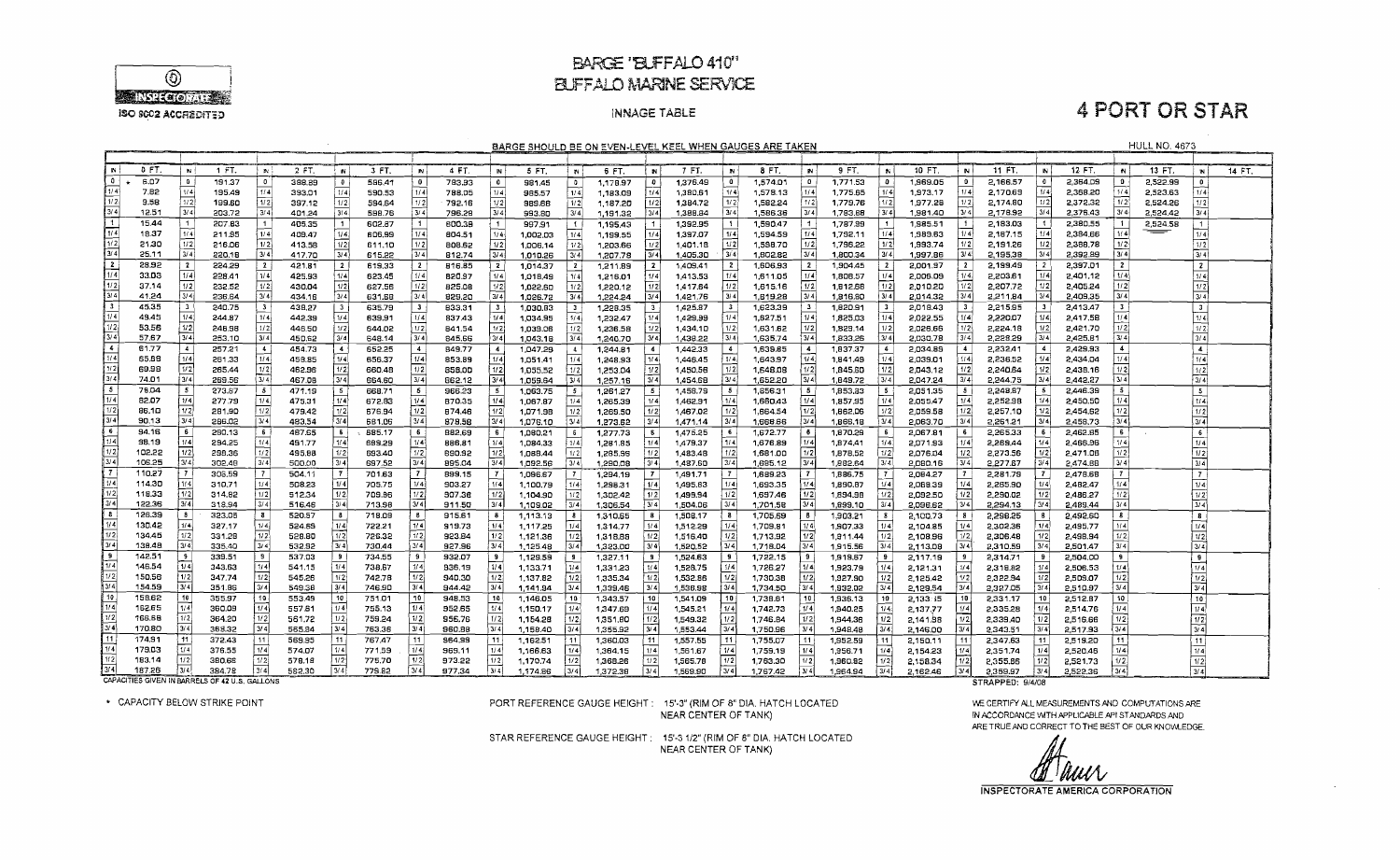

### **BARGE 'BLFFALO 410" ELIFFALO MARINE SERVICE**

### **INNAGE TABLE**

## **5 PORT OR STAR**

**HULL NO. 4673** 

 $\mathbf{A}$ 

BARGE SHOULD BE ON EVEN-LEVEL KEEL WHEN GAUGES ARE TAKEN

| . EN                        | 0 FT.                                          | . IN                    | 1 FT.  | <b>IN</b>      | 2 FT.  | <b>IN</b>                | 3 FT.  | <b>IN</b>        | 4 FT.  | <b>AV</b>        | 5 FT.    | <b>IN</b>       | 6 FT.    | $\mathbf{N}$   | 7 FT.    | .N.              | 8 FT.    | w              | 9 FT.    | $\sim$           | 10 FT.   | <b>IN</b>               | 11 FT.           | W                       | 12 FT.   | tN i                     | 13 FT.   |                         | 14 FT |
|-----------------------------|------------------------------------------------|-------------------------|--------|----------------|--------|--------------------------|--------|------------------|--------|------------------|----------|-----------------|----------|----------------|----------|------------------|----------|----------------|----------|------------------|----------|-------------------------|------------------|-------------------------|----------|--------------------------|----------|-------------------------|-------|
| $^{\circ}$                  | 6.06                                           | $^{\circ}$              | 191.06 | $\overline{0}$ | 388.29 | $\bullet$                | 585,52 | $\bullet$        | 782.75 | $\bullet$        | 979.99   | <b>O</b>        | 1,177.22 | $\bullet$      | 1.374.45 | $\mathbf{D}$     | 1571.68  | $\theta$       | 1,758.91 | $\mathbf{0}$     | 1,966.15 | $\overline{\mathbf{0}}$ | 2,163.38         | $\mathbf{0}$            | 2,360.61 | $\mathbf{0}$             | 2,519.28 | $\bullet$               |       |
| 1/4                         | 7.81                                           | 1/4                     | 195.17 | 1/4            | 392.40 | 1/4                      | 589.63 | 1/4              | 786.36 | 1/4              | 984.10   | 1/4             | 1,181.33 | 1/4            | 1,378.56 | 1/4              | 1,575.79 | 1/4            | 1.773.02 | 1/4              | 1,970.25 | 1/4                     | 2,167.49         | 1/4                     | 2,364.72 | 1/4                      | 2,519.91 | 114                     |       |
| 1/2                         | 9.56                                           | 1/2                     | 199.28 | 1/2            | 396.51 | 1/2                      | 593.74 | 1/2              | 790,97 | 1/2              | 988.20   | 1/2             | 1 185.44 | 1/2            | 1.382.67 | 1/2              | 1,579.90 | 1/2            | 1,777.13 | 1/2              | 1,974.36 | 1/2                     | 2,171.60         | 1/2                     | 2,368.83 | 1/2                      | 2,520.54 | 1/2                     |       |
| 3/4                         | 12.49                                          | 3/4                     | 203.39 | 3/4            | 400.62 | $\lceil 3/4 \rceil$      | 597.85 | 3/4              | 795.08 | $3/\overline{4}$ | 992.31   | 3/4             | 1,189.55 | 3/4            | 1,386.78 | l 3/4 l          | 1,584.01 | 3/4            | 1,781.24 | 3/4              | 1,978.47 | 3/4                     | 2,175.70         | 3/4                     | 2,372.94 | 3/4                      | 2,520.70 | 3/4                     |       |
| $\overline{1}$              | 15.41                                          | $\overline{\mathbf{1}}$ | 207.49 | $\mathbf{1}$   | 404.73 | $\mathbf{f}$             | 601.96 | l 1              | 799.19 | $\vert$ 1        | 996.42   | $\uparrow$      | 1,193.65 |                | 1,390.89 | $\mathbf{1}$     | 1,588,12 |                | 1,785.35 | $\mathbf{1}$     | 1,982.58 |                         | 2,179.81         |                         | 2,377.05 |                          | 2,520.86 | $\overline{1}$          |       |
| I 1/4 I                     | 18.34                                          | 1/4                     | 211.60 | 1/4            | 408.83 | 1/4                      | 606.07 | $1/\overline{4}$ | 803.30 | 1774             | 1.000.53 | 1/4             | 1.197.76 | 1/4            | 1.395.00 | 1/4              | 1,592.23 | 1/4            | 1,789.46 | 1/4              | 1,986.69 | 1/4                     | 2 183,92         | 1/4                     | 2,381.15 | 1/4                      |          | $1/\overline{4}$        |       |
| 1/2                         | 21.26                                          | 1/2                     | 215.71 | 1/2            | 412.94 | 1/2                      | 610.18 | 1/2              | 807.41 | 1/2              | 1,004.64 | 1/2             | 1.201.87 | 1/2            | 1,399.10 | 1/2              | 1,596,34 | 1/2            | 1,793.57 | 1/2              | 1,990.80 | 1/2                     | 2,188.03         | 1/2                     | 2,385.26 | 1/2                      |          | 1/2                     |       |
| 3/ 4                        | 25.07                                          | 3/4                     | 219.82 | 3/4            | 417.05 | 3/4                      | 614.29 | 3/4              | 811.52 | 3/4              | 1,008.75 | 3/4             | 1,205.98 | 3/4            | 1,403.21 | ∮3/4 l           | 1,600.44 | 3/4            | 1,797.68 | 3/4              | 1,994.91 | 13/41                   | 2,192.14         | 3/4                     | 2,389.37 | 3/4                      |          | 3/4                     |       |
| $\sqrt{2}$                  | 28.88                                          | $\overline{2}$          | 223.93 |                | 421.16 | -2                       | 618.39 | $\mathbf{2}$     | 815.63 | $\overline{2}$   | 1.012.86 | $\mathbf{z}$    | 1,210.09 | $\overline{2}$ | 1,407.32 | $\mathbf{2}$     | 1.604.55 | $\overline{z}$ | 1,801.79 | $\overline{2}$   | 1,999.02 |                         | 2.196.25         | 2 <sup>1</sup>          | 2.393.48 | -2                       |          | $\overline{2}$          |       |
| $\lceil \frac{1}{4} \rceil$ | 32.98                                          | 1/4                     | 228.04 | 1/4            | 425.27 | 1/4                      | 622.50 | 1/4              | 819.74 | 1/4              | 1,016.97 | 1/4             | 1,214.20 | 1/4            | 1.411.43 | 1/4              | 1,608.66 | 1/4            | 1,805,89 | 1/4              | 2.003.13 | 1/4                     | 2.200.36         | 1/4                     | 2,397.59 | 1/4                      |          | 1/4                     |       |
| $\overline{1/2}$            | 37.08                                          | 1/2                     | 232.15 | 1/2            | 429.38 | 1/2                      | 626.61 | 1/2              | 823.84 | 1/2              | 1,021.08 | 1/2             | 1,218.31 | 1/2            | 1,415.54 | 1/2              | 1,612.77 | 1/2            | 1,810.00 | 1/2              | 2,007.24 | 1/2                     | 2,204.47         | 1/2                     | 2,401.70 | 1/2                      |          | 1/2                     |       |
| 3/4                         | 41.19                                          | 3/4                     | 236.26 | 3/4            | 433.49 | 3/4                      | 630.72 | 3/4              | 827.95 | 3/4              | 1.025.19 | 3/4             | 1.222.42 | 3/4            | 1.419.65 | 4 /3             | 1,616,88 | 3/4            | 1,814.11 | 3/4              | 2.011.34 | 3/4                     | 2,208.58         | 3/4                     | 2.405.81 | 3/4                      |          | 3/4                     |       |
| <b>3</b>                    | 45.28                                          | $\overline{\mathbf{3}}$ | 240.37 | $\mathbf{3}$   | 437.60 | $\overline{\mathbf{3}}$  | 634.83 | 3                | 832.06 | $\mathbf{3}$     | 1.029.29 | $\mathbf{3}$    | 1,226.53 | ∣ 3 ∶          | 1,423.76 | - 3              | 1,620.99 | $\mathbf{3}$   | 1.818.22 | -3               | 2.015.45 |                         | 2.212.69         | $\overline{\mathbf{3}}$ | 2.409.92 | $\overline{\mathbf{3}}$  |          | $\mathbf{3}$            |       |
| 1/4                         | 49.38                                          | 1/4                     | 244.48 | 1/4            | 441.71 | 1/4                      | 638.94 | 1/4              | 836.17 | 1/4              | 1,033.40 | 1/4             | 1,230.64 | l 1/4          | 1,427.87 | 11/4             | 1,625.10 | 1/4            | 1,822.33 | 1/4              | 2,019.56 | 1/4                     | 2,216.79         | 1/4                     | 2.414.03 | 1/4                      |          | 1/4                     |       |
| 1/2                         | 53.48                                          | 1/2                     | 248.58 | 1/2            | 445.82 | 1/2                      | 643.05 | 1/2              | 840,28 | 1/2              | 1,037.51 | 1/2             | 1,234.74 | 1/2            | 1,431.98 | 1/2              | 1,629.21 | 1/2            | 1,826.44 | 1/2              | 2,023.67 | 1/2                     | 2,220.90         | 1/2                     | 2,418.14 | 1/2                      |          | 1/2                     |       |
| 3/4                         | 57.58                                          | 3/4                     | 252.59 | 3/4            | 449.92 | 3/4                      | 647.16 | 3/4              | 844.39 | 3/4              | 1.041.62 | l 3/4 l         | 1,238.85 | 3/4            | 1,436.09 |                  | 1.633.32 | 3/4            | 1,830,55 | 3/4              | 2,027.78 | 3/4                     | 2,225.01         | 3/4                     | 2.422.24 | 3/4                      |          | 3/4                     |       |
| 14                          | 61.68                                          | $\overline{4}$          | 256,80 | $\overline{A}$ | 454.03 | $\overline{4}$           | 651.27 | $\overline{4}$   | 848.50 | $\overline{4}$   | 1.045.73 | $\overline{4}$  | 1.242.96 | $\overline{4}$ | 1,440.19 | $\overline{4}$   | 1,637.43 | -41            | 1,834.66 | $\blacktriangle$ | 2,031.89 |                         | 2,229.12         | $\overline{4}$          | 2.426.35 | $\blacktriangleleft$     |          | $\overline{4}$          |       |
| 1/4                         | 65.78                                          | 1/4                     | 250.91 | 1/4            | 458.14 | 1/4                      | 655.38 | 1/4              | 852.61 | 1/4              | 1.049.84 | 1/4             | 1.247.07 | 1/4            | 1,444.30 | 1/4              | 1.641.53 | 1/4            | 1,838.77 | 1/4              | 2.036.00 | 1/4                     | 2,233.23         | 1/4                     | 2,430.46 | 1/4                      |          | 1/4                     |       |
| 1/2                         | 69.88                                          | 1/2                     | 265.02 | 1/2            | 462,25 | 1/2                      | 659.48 | 1/2              | 856.72 | 1/2              | 1,053.95 | 1/2             | 1,251,18 | 1/2            | 1,448.41 | 1/2              | 1,645.64 | 1/2            | 1,842.88 | 1/2              | 2,040.11 | 1/2                     | 2,237.34         | 1/2                     | 2,434.57 | 1/2                      |          | 1/2                     |       |
| 3/4                         | 73.90                                          | 3/4                     | 269.13 | 3/4            | 466.36 | 3/4                      | 663.59 | 3/4              | 860.83 | 3/4              | 1.058.06 | 3/4             | 1,255,29 |                | 1,452.52 | 3/4              | 1,649.75 | 3/4            | 1,846,98 | 3/4              | 2,044.22 | 3/4                     | 2,241.45         | 3/4                     | 2,438.68 | 3/4                      |          | 3/4                     |       |
| 5                           | 77.92                                          | 5                       | 273.24 | 5              | 470.47 | $\overline{\phantom{a}}$ | 667.70 | $5^{\circ}$      | 864.93 | 5                | 1,062.17 | - 5             | 1,259.40 |                | 1,456.63 | -5               | 1,653.86 | -5             | 1,851.09 | -5               | 2,048.33 |                         | 2,245.56         | -5                      | 2,442.79 | -51                      |          | 5 <sub>1</sub>          |       |
| 1/4                         | 81.94                                          | 1/4                     | 277.35 | 1/4            | 474.58 | 1/4                      | 671.81 | 1/4              | 663.04 | 1/4              | 1,066.28 | 1/4             | 1.263.51 |                | 1,460.74 | 1/4              | 1.657.97 | 1/4            | 1,855,20 | 1/4              | 2,052,43 | 1/4                     | 2,249.67         | 1/4                     | 2,446.90 | 1/4                      |          | 1/4                     |       |
| 1/2                         | 85.96                                          | 1/2                     | 281.46 | $\frac{1}{2}$  | 478.69 | 1/2                      | 675.92 | 1/2              | 873.15 | 1/2              | 1,070.38 | 1/2!            | 1,267.62 |                | 1,464.85 | 1/2              | 1.662.08 | 1/2            | 1,859.31 | 1/2              | 2,056.54 | 1/2                     | 2,253.78         | 1/2                     | 2,451.01 | 1/2                      |          | $1/\overline{2}$        |       |
| 374                         | 89.99                                          | 3/4                     | 285.57 | 3/4            | 482.80 | 3/4                      | 680.03 | 3/4              | 877.26 | 3/4              | 1.074.49 | 3/4             | 1,271.73 |                | 1.468.96 | 3/4              | 1,666.19 | 3/4            | 1.863.42 | 3/4              | 2.060.65 | 3/4                     | 2.257.88         | 3/4                     | 2.455.12 | 3/4                      |          | 3/4                     |       |
| 8                           | 94.01                                          | 6                       | 239,67 | $-6$           | 486.91 | 6                        | 684.14 | -6               | 881.37 | 6                | 1,078.60 | -6              | 1,275.83 |                | 1,473.07 | 6 <sub>1</sub>   | 1,670.30 | -61            | 1,867.53 | 8                | 2,064.76 | $6-1$                   | 2,261.99         | 6 <sup>1</sup>          | 2,459.23 | -61                      |          | -6                      |       |
| 1/4                         | 98.03                                          | 1/4                     | 293.78 | 1/4            | 491.01 | 1/4                      | 688.25 | 1/4              | 885.48 | 1/4              | 1,082.71 |                 | 1.279.94 |                | 1,477.1B | 1/4              | 1,674.41 | 1/4            | 1,871.64 | 1/4              | 2.068.87 | 1/4                     | 2,266.10         | 1/4                     | 2,463,33 | 1/4                      |          | 1/4                     |       |
| 1/2                         | 102.05                                         | 1/2                     | 297.89 | 1/2            | 495.12 | 1/2                      | 692.36 | 1/2              | 889.59 | 1/2              | 1,086.82 | 1/2             | 1,284.05 |                | 1,481.28 | 1/2              | 1,678.52 | $\sqrt{2}$     | 1,875.75 | 1/2              | 2,072.98 | 1/2                     | 2.270.21         | 1/2                     | 2.467.44 | 1/2                      |          | 1/2                     |       |
| 3/4                         | 106.07                                         | $\sqrt{3/4}$            | 302.00 | 3/4            | 499.23 | 3/4                      | 696.47 | 3/4              | 893.70 | 3/4              | 1,090.93 | 3/4             | 1,288.16 | 3/4            | 1,485.39 | 3/4              | 1,682.62 | 3/4            | 1,879.86 | 3/4              | 2,077.09 | 3/4                     | 2,274.32         | 3/4                     | 2,471.24 | 3/4                      |          | $\overline{3/4}$        |       |
| $\overline{7}$              | 110.10                                         | $\vert$ 7               | 306.11 | $\overline{7}$ | 503.34 | $\overline{7}$           | 700.57 | $\overline{7}$   | 897.81 | $\overline{7}$   | 1,095.04 |                 | 1,292.27 | 7              | 1,489.50 | $\overline{7}$   | 1,686.73 |                | 1,883.97 |                  | 2,081.20 |                         | 2,278.43         |                         | 2,475.03 |                          |          | $\overline{7}$          |       |
| $1/\sqrt{4}$                | 114.12                                         | 114                     | 310.22 | 1/4            | 507.45 | 1/4                      | 704.68 | 1/4              | 901.92 | i 1/4l           | 1.099.15 | 1/4             | 1,296.38 | 1/4            | 1,493.61 | 1/4              | 1,690,84 | 1/4            | 1,888.07 | 1/4              | 2,085.31 | 1/4                     | 2,282.54         | 1/4                     | 2,478.82 | 1/4                      |          | 1/4                     |       |
| $\sqrt{1/2}$                | 118.14                                         | 1/2                     | 314.33 | 1/2            | 511.56 | 1/2                      | 708.79 | 1/2              | 906.02 | 1/2              | 1,103.26 | 1/2             | 1,300.49 | 1/2            | 1,497.72 | 1/2              | 1,694.95 | 1/2            | 1,892.18 | 1/2              | 2,089.42 | 1/2                     | 2,286,65         | 1/2                     | 2,482.61 | 1/2                      |          | 1/2                     |       |
| $\overline{3/4}$            | 122.16                                         | 4 لا (                  | 318.44 | 3/4            | 515.67 | 3/4                      | 712.90 | 3/4              | 910.13 | 3/4              | 1,107.37 | 3/4             | 1,304.60 | 3/4            | 1,501.83 | 3/4              | 1,699.06 | 3/4            | 1,896.29 | 3/4 l            | 2.093.52 | 3/4                     | 2,290.76         | 3/4                     | 2,485.77 | 3/4                      |          | 3/4                     |       |
| B                           | 126.18                                         | <b>B</b>                | 322.55 | $\mathbf{z}$   | 519.78 | - 8                      | 717.01 | a                | 914.24 | - 8              | 1.111.47 | в.              | 1,308.71 |                | 1.505.94 | $\mathbf{g}$     | 1.703.17 | -8             | 1,900.40 | 8                | 2,097.63 | 8                       | 2,294.87         | 8                       | 2,488.93 | $\mathbf{8}$             |          | $\overline{\mathbf{B}}$ |       |
| 114                         | 130.21                                         | 114 أ                   | 326.66 | 1/4            | 523.89 | 1/4                      | 721.12 | $+1/4$           | 918.35 | 1/4              | 1.115.58 | 1/4             | 1,312.82 | 1/4            | 1,510,05 | 1/4              | 1,707.28 | 1/4            | 1,904.51 | 1/4              | 2,101.74 | 1/4                     | 2,298,97         | 1/4                     | 2,492.09 | 1/4                      |          | 1/4                     |       |
| 11/2                        | 134.23                                         | 1/2                     | 330.76 | 1/2            | 528.00 | 1/2                      | 725.23 | 1/2              | 922.46 | 1/2              | 1,119.69 | 1/2             | 1,316.92 | 1/2            | 1,514.16 | $1/\overline{2}$ | 1.711.39 | 1/2            | 1,908.62 | 1/2              | 2,105.85 | 1/2                     | 2.303.08         | 1/2                     | 2,495.26 | 1/2                      |          | 1/2                     |       |
| 4 3/ 4                      | 138.25                                         | 3/4                     | 334 87 | 3/4            | 532.10 | 3/4                      | 729.34 | 3/4              | 926.57 | 3/4              | 1,123.80 | 3/4             | 1,321.03 | 3/4            | 1,518.26 | 3/4              | 1,715.50 | 3/4            | 1,912.73 | 3/4              | 2,109.96 | 3/4                     | 2,307.19         | 3/4                     | 2.497.78 | 3/4                      |          | 3/4                     |       |
| l 9                         | 142.27                                         | - 9                     | 338.98 | 9 <sup>1</sup> | 536.21 | -9                       | 733.45 | 9                | 930.68 | -9               | 1,127.91 | 9               | 1,325,14 | -9             | 1,522.37 | 9                | 1.719.61 | -9             | 1,916.84 | $\mathbf{9}$     | 2,114.07 | -9                      | 2,311.30         | -91                     | 2,500,31 | 9 <sup>1</sup>           |          | $\overline{\mathbf{3}}$ |       |
| 11/4                        | 146.29                                         | l 1/4.                  | 343.09 | 1/4            | 540.32 | 1/4                      | 737.56 | 1/4              | 934.79 | 1/4              | 1,132.02 | l 1/4 l         | 1,329.25 | 1/4            | 1,526.48 | 1/4              | 1.723.71 | 1/4            | 1,920.95 | 1/4              | 2,118.18 | 1/4                     | 2,315.41         | 1/4                     | 2,502.84 | 1/4                      |          | 1/4                     |       |
| $\sqrt{1/2}$                | 150.32                                         | 1/2                     | 347.20 | 1/2            | 544.43 | 1/2                      | 741.66 | 1/2              | 938.90 | 1/2              | 1,136.13 | 1/2             | 1 333.36 | 1/2            | 1,530.59 | 1/2              | 1,727.82 | 1/2            | 1,925.06 | $\overline{1/2}$ | 2,122.29 | 1/2                     | 2,319.52         | 1/2                     | 2,505.37 | 1/2                      |          | 1/2                     |       |
| 3/4                         | 154.34                                         | 3/4                     | 351.31 | 3/4            | 548.54 | 3/4                      | 745.77 | 3/4              | 943.01 | 3/4              | 1,140.24 | 3/4             | 1,337.47 | 3/4            | 1.534.70 | .3/4             | 1,731.93 | 3/4            | 1,929.16 | 3/4              | 2,126.40 | 3/4                     | 2,323.63         | 3/4                     | 2,507.27 | 3/4                      |          | 3/4                     |       |
| J 10                        | 158.36                                         | 10                      | 355.42 | 10             | 552.65 | 10                       | 749.88 | 10               | 947.11 | 10               | 1.144.35 | 10 <sup>1</sup> | 1,341.58 | 10             | 1,538.81 | 10               | 1,736.04 | 10             | 1,933.27 | 10               | 2.130.51 | 10 l                    | 2.327.74         | 10                      | 2,509.16 | 10                       |          | 10                      |       |
| 1/4                         | 162.38                                         | 114                     | 359.53 | 1/4            | 556.76 | i 1/41                   | 753.99 | 1/4              | 951.22 | 1/4              | 1.148.46 | 1/4             | 1,345.69 | 1/4            | 1.542.92 | 1/4              | 1,740.15 | 1/4            | 1,937.38 | 1/4              | 2,134.61 | 1/4                     | 2,331.85         | 114                     | 2,511.06 | 1/4                      |          | 1/4                     |       |
| 172                         | 166.40                                         | 1/2                     | 363.64 | 1/2            | 560.87 | 1/2                      | 758.10 | 1/2              | 955.33 | 1/2              | 1,152.56 | 1/2             | 1.349.80 | 1/2            | 1,547.03 | 1/2              | 1,744.26 | 1/2            | 1.941.49 | 1/2              | 2,138.72 | 1/2                     | 2,335.96         | $\sqrt{2}$              | 2,512,96 | 1/2                      |          | 1/2                     |       |
| 3/4                         | 170.51                                         | 3/4                     | 367.75 | 3/4            | 564.98 | 3/4                      | 762.21 | 3/4              | 959.44 | 3/4              | 1,156.67 | 3/4             | 1,353.91 | 3/4            | 1,551.14 | 3/4              | 1,748.37 | 3/4            | 1,945.60 | 3/4              | 2.142.83 | 3/4                     | 2,340.06         | 3/4                     | 2,514.22 | $\overline{\frac{3}{4}}$ |          | 3/4                     |       |
| 11                          | 174.62                                         | i 11.                   | 371.85 | l 11           | 569.09 | 11 <sup>1</sup>          | 766.32 | 11               | 963.55 | 11 <sub>1</sub>  | 1,160.78 | 11              | 1,358.01 | 11             | 1,555.25 | 11               | 1,752.48 | 11             | 1,949.71 | 11               | 2,146.94 | 11                      | 2,344.17         | 11                      | 2,515.48 | 11                       |          | 11                      |       |
| 1/4                         | 178.73                                         | 1/4                     | 375.96 | 11/4           | 573.19 | 1/4                      | 770.43 | 1/4              | 967.66 | 1/4              | 1,164.89 | 1/4             | 1,362.12 | 1/4            | 1,559.35 | 1/4              | 1,756.59 | 1/4 i          | 1,953.82 | 1/4              | 2.151.05 |                         | 2.348.28         | 1/4l                    | 2.516.75 | 1/4                      |          | 1/4                     |       |
| 1/2                         | 182.84                                         | 1/2                     | 380.07 | 1/2            | 577.30 | 1/2                      | 774.54 | 1/2              | 971.77 | 1/2              | 1,169.00 | 1/2             | 1,366.23 | 1/2            | 1,563.46 | 1/2              | 1.760.70 | 1/2            | 1,957.93 | 1/2              | 2.155.16 |                         | 2.352.39         | 1/2                     | 2.518.01 | 1/2                      |          | 1/2                     |       |
| 3/4                         | 186,95                                         | 3/4                     | 384.18 | i 3/4 l        | 581.41 | 3741                     | 778.65 | 3/4              | 975.88 | 3/4              | 1,173.11 | 3/4             | 1,370.34 | 3/4            | 1,567.57 | 3/4              | 1,764.80 | 3/4            | 1,962.04 | 3/4              | 2,159.27 | 3/4                     | 2,356.50         | 3/4                     | 2,518.64 | 3/4                      |          | 3/4                     |       |
|                             | CAPACITIES GIVEN IN BARRELS OF 42 U.S. GALLONS |                         |        |                |        |                          |        |                  |        |                  |          |                 |          |                |          |                  |          |                |          |                  |          |                         | STRAPPED: 9/4/08 |                         |          |                          |          |                         |       |

\* CAPACITY BELOW STRIKE POINT

PORT REFERENCE GAUGE HEIGHT: 15'-2 3/4" (RIM OF 8" DIA. HATCH LOCATED NEAR CENTER OF TANK)

WE CERTIFY ALL MEASUREMENTS AND COMPUTATIONS ARE IN ACCORDANCE WITH APPLICABLE APISTANDARDS AND ARE TRUE AND CORRECT TO THE BEST OF OUR KNOWLEDGE.

**WWW** 

INSPECTORATE AMERICA CORPORATION

STAR REFERENCE GAUGE HEIGHT: 15'-3 1/4" (RIM OF 8" DIA. HATCH LOCATED NEAR CENTER OF TANK)